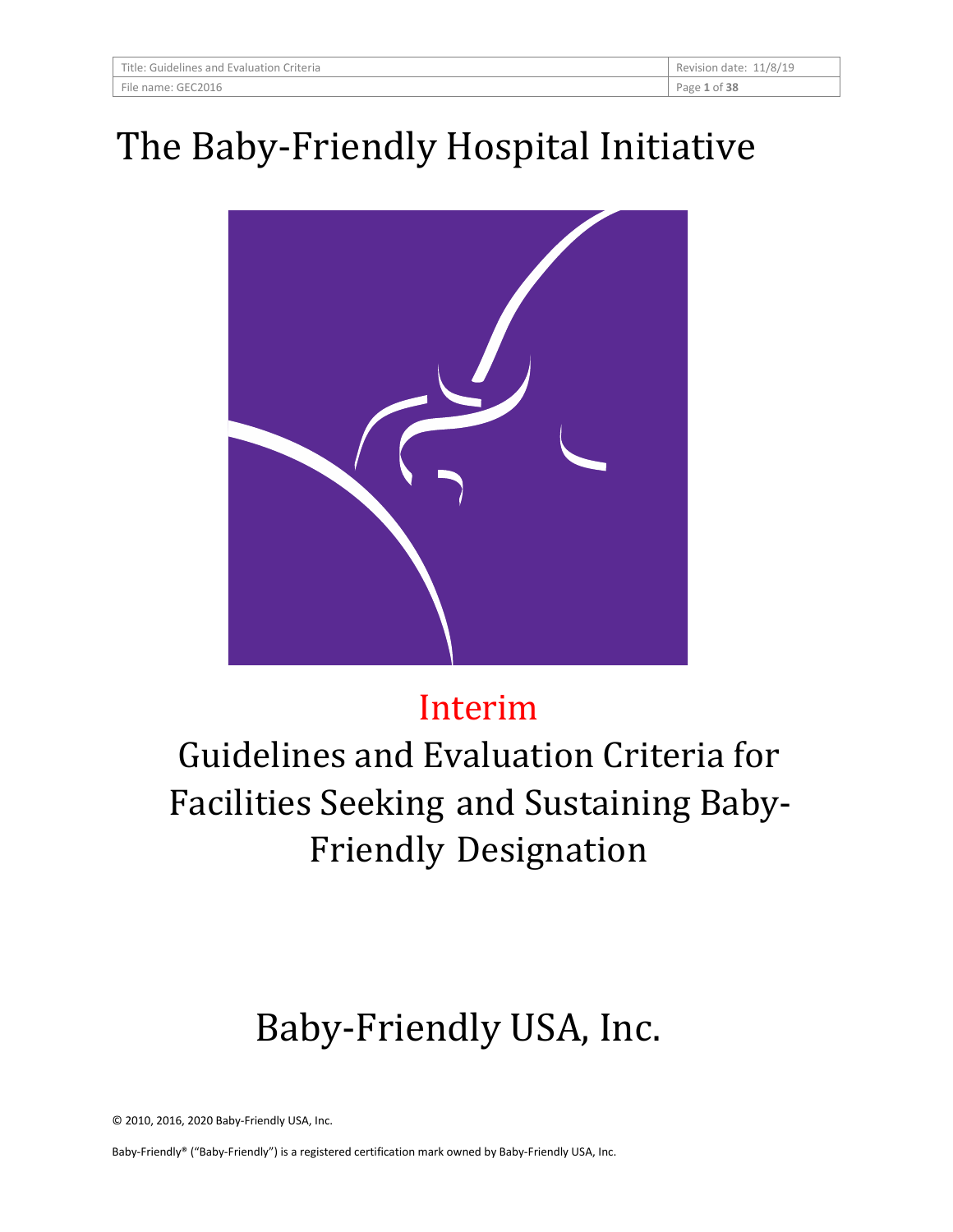| Title: Guidelines and Evaluation Criteria | Revision date: 11/8/19 |
|-------------------------------------------|------------------------|
| File name: GEC2016                        | Page 2 of 38           |

Copyright 2010, 2016, 2019 Baby-Friendly USA, Inc.

This document is an adaptation of the following documents:

- The UNICEF/WHO *Global Criteria for the Baby-Friendly Hospital Initiative*, developed in 1991
- The *Guidelines & Evaluation Criteria for the U.S. Baby-Friendly Hospital Initiative,* developed in 1996 by the United States Fund for UNICEF and Wellstart International
- The 2004 adaptation of the U.S. *Guidelines & Evaluation Criteria for the U.S. Baby-Friendly Hospital Initiative*
- The 2006 UNICEF/WHO *Global Criteria for the BFHI*
- The 2010 adaptation of the U.S. *Guidelines and Evaluation Criteria for Facilities Seeking Baby-Friendly Designation*

Suggested citation:

Baby-Friendly USA. "Interim Guidelines and Evaluation Criteria for Facilities Seeking and Sustaining Baby-Friendly Designation." Albany, NY: Baby-Friendly USA, 2019.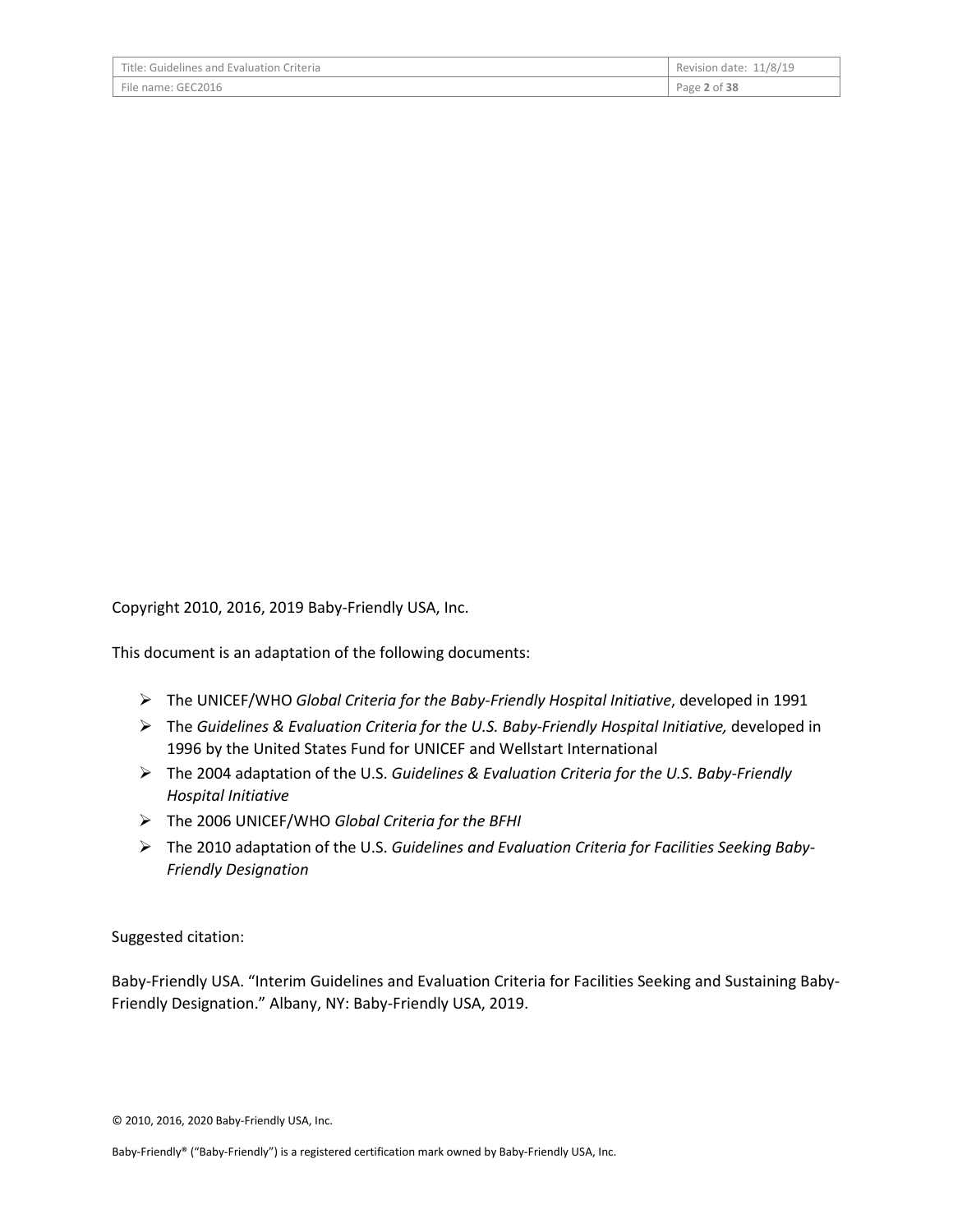## **Acknowledgements**

Grateful appreciation is extended to the following people for the update and review of this document:

Baby-Friendly USA (BFUSA) Program Committee members: Ann Brownlee, MA, PhD; Sarah Coulter Danner, RN, MSN, CNM, CPNP; Lawrence M. Gartner, MD; Theresa Landau, MS, RD; Kathie Marinelli, MD, IBCLC, FABM, FAAP; Heather Suzette Swanson, DNP, CNM, FNP, IBCLC; Marsha Walker, RN, IBCLC

BFUSA Staff: Sarah Avellino, BS; Susan Callaway, BSN, RN, IBCLC; Vanessa Dacey, MA; Rebecca Fallon, RN, MSN; Trish MacEnroe, BS, CDN, CLC; Elizabeth McIntosh BA, BSN, RN, IBCLC; Angela Pittman, RN, BSN, MBA; Tammy Titus, BSN, RN, IBCLC

Recognition is also due to the contributors, authors, and editors of the 2004, 2010 and 2016 updates to the *Guidelines and Evaluation Criteria*:

Jillian Carter, BS, RN, IBCLC; Karin Cadwell, PhD, RN, FAAN, ANLC, CLC, IBCLC; Lora L. Elston, BSN, RNC-NIC, IBCLC; Ruth Lawrence, MD; Jennifer Matranga, MS, BSN, RN, CCE, IBCLC; Sallie Page-Goertz, RN, BSN, MN, CPNP, IBCLC; Cindy Turner-Maffei, MA, ALC, IBCLC; Christie Ziegler, BA

Finally, our deepest appreciation goes to the contributors and authors of the original U.S. *Guidelines and Evaluation Criteria*:

U.S. Committee for UNICEF: Minda Lazarov

Wellstart International: Audrey Naylor, MD, DrPH; Ruth Wester, BA, RN; Ann Brownlee, MA, PhD; Janine Schooley, MPH

UNICEF: Helen Armstrong, Paula Donovan, Lida Lhotska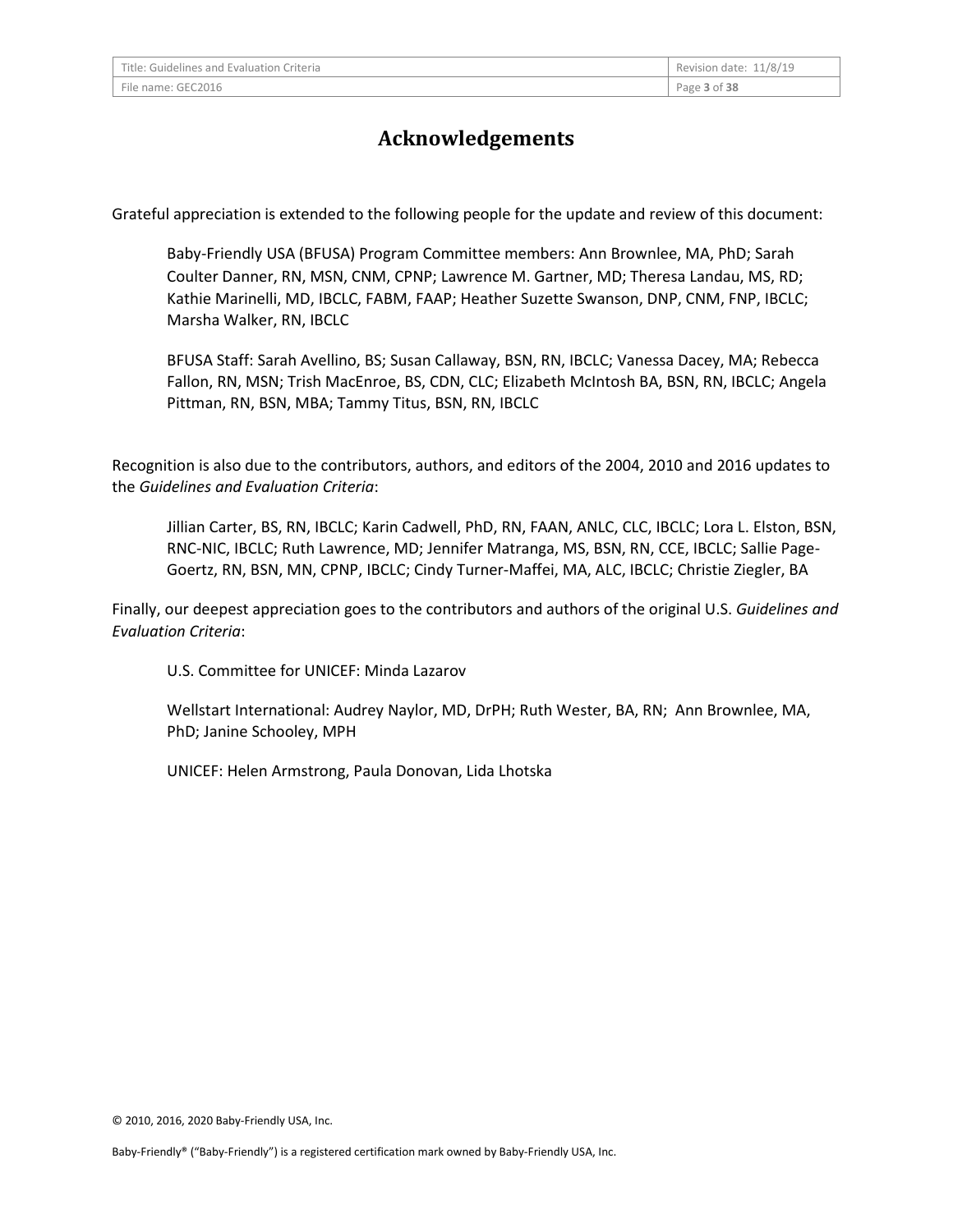| Title: Guidelines and Evaluation Criteria | Revision date: 11/8/19 |
|-------------------------------------------|------------------------|
| File name: GEC2016                        | Page 4 of 38           |

## **Dedication**



#### **Audrey J. Naylor, MD, DrPH**

Baby-Friendly USA, Inc. dedicates the 2016 edition of the *Guidelines and Evaluation Criteria* to Audrey J. Naylor, MD, DrPH. Dr. Naylor was a visionary and passionate leader who devoted her career to improving maternity care practices throughout the world to support breastfeeding and mother-baby bonding. In 1985, she co-founded Wellstart International, a nonprofit organization established to educate health care providers on the importance and management of optimal infant and young child feeding. She was a driving force in both international and U.S. efforts to promote breastfeeding as the normal way to feed infants and young children. She was a staunch advocate for the Baby-Friendly Hospital Initiative, helping to shape both the Ten Steps to Successful Breastfeeding and the Initiative itself.

Dr. Naylor was a founding member of the World Alliance of Breastfeeding Action, the United States Breastfeeding Committee, the Academy of Breastfeeding Medicine, the Section on Breastfeeding of the American Academy of Pediatrics and helped to launch the U.S. Baby-Friendly Hospital Initiative. She was an experienced medical school educator and had been a member of several medical school faculties, including Ohio State University College of Medicine, the University of Southern California School of Medicine, The University of California San Diego School of Medicine and The University of Vermont College of Medicine where she was a Clinical Professor of Pediatrics (voluntary, part-time).

Dr. Naylor passed away on June 23, 2016. The field of lactation has lost one of its greatest leaders. Her legacy is substantial and will continue to live through our work.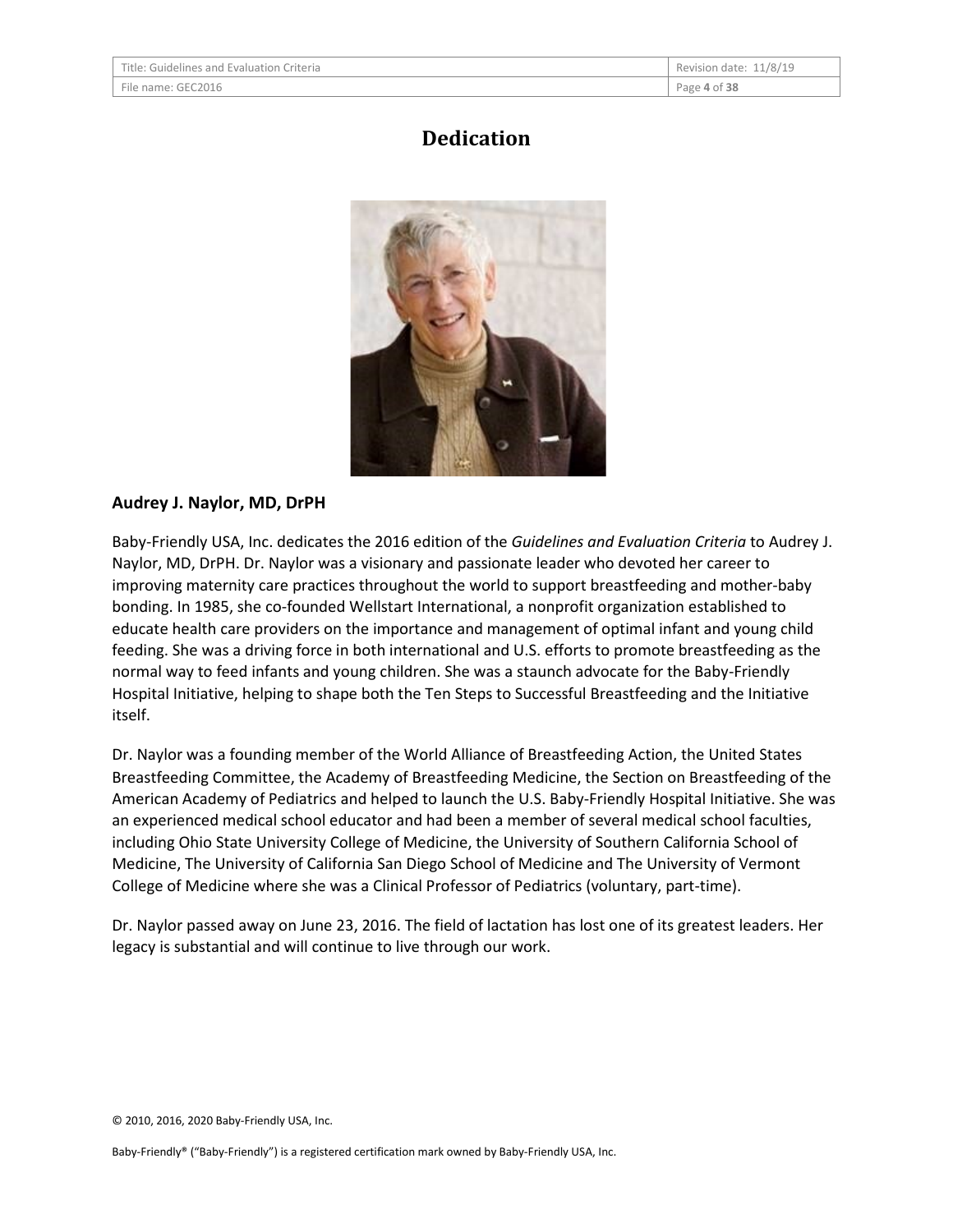## **Preamble to the U.S. Baby-Friendly Guidelines and Evaluation Criteria**

Human milk provided by direct breastfeeding is the normal way to feed an infant. There are very few true contraindications to breastfeeding and scientific evidence overwhelmingly indicates that it is nutritionally superior, offers substantial immunological and health benefits, facilitates mother-baby bonding, and should be promoted and supported to ensure the best health for women and their children. Breastfeeding is the single most powerful and well-documented preventative modality available to health care providers to reduce the risk of common causes of infant morbidity. Significantly lower rates of diarrhea, otitis media, lower respiratory tract infections, Type 1 and Type 2 diabetes, childhood leukemia, necrotizing enterocolitis, and Sudden Infant Death Syndrome occur among those who were breastfed.<sup>[1](#page-4-0)</sup> Women who breastfeed have a lower risk of Type 2 diabetes and breast and ovarian cancers.[2](#page-4-1) Evidence suggests that reduction in the risk of cardiovascular and other related diseases may be added to the benefits of breastfeeding for women.<sup>[3](#page-4-2)</sup> The American Academy of Pediatrics, the American Congress of Obstetricians and Gynecologists, the Centers for Disease Control and Prevention, and the World Health Organization all recommend exclusive breastfeeding for about 6 months and continued breastfeeding while adding complimentary foods for one year and beyond.

The U.S. Department of Health and Human Services has included breastfeeding among the national Healthy People (HP) objectives since their inception for the year 1990. The HP2020<sup>[4](#page-4-3)</sup> objectives state:

| MICH-21.1 | Increase the proportion of infants who are ever breastfed                                                          | <b>Target 81.9%</b> |
|-----------|--------------------------------------------------------------------------------------------------------------------|---------------------|
| MICH-21.2 | Increase the proportion of infants who are breastfed at 6 months Target 60.6%                                      |                     |
| MICH-21.3 | Increase the proportion of infants who are breastfed at 1 year                                                     | <b>Target 34.1%</b> |
| MICH-21.4 | Increase the proportion of infants who are breastfed exclusively<br>through 3 months                               | <b>Target 46.2%</b> |
| MICH-21.5 | Increase the proportion of infants who are breastfed exclusively<br>through 6 months                               | Target 25.5%        |
| MICH-23   | Reduce the proportion of breastfed newborns who receive<br>formula supplementation within the first 2 days of life | <b>Target 14.2%</b> |

<span id="page-4-0"></span> <sup>1</sup> Stanley Ip, et al. "Breastfeeding and maternal and infant health outcomes in developed countries," Evidence Report/Technology Assessment NO. 153 (Prepared by Tufts-New England Medical Center Evidence-Based Practice Center, under Contract No. 290-02-0022), AHRQ Publication No. 07-E007, (Rockville, MD: Agency for Healthcare Research and Quality, 2007).

<span id="page-4-1"></span> $2$  Ibid.

<span id="page-4-2"></span><sup>3</sup> E. B. Schwarz, et al. "Duration of lactation and risk factors for maternal cardiovascular disease," *Obstetrics & Gynecology* 113, 5 (2009): 97482.

<span id="page-4-3"></span><sup>4</sup> Healthy People 2020, *U.S. Department of Health and Human Services, Office of Disease Prevention and Health Promotion* Accessed June 21, 2016, https://www.healthypeople.gov/2020/topics-objectives/topic/maternal-infant-and-child-health/objectives

<sup>© 2010, 2016, 2020</sup> Baby-Friendly USA, Inc.

Baby-Friendly® ("Baby-Friendly") is a registered certification mark owned by Baby-Friendly USA, Inc.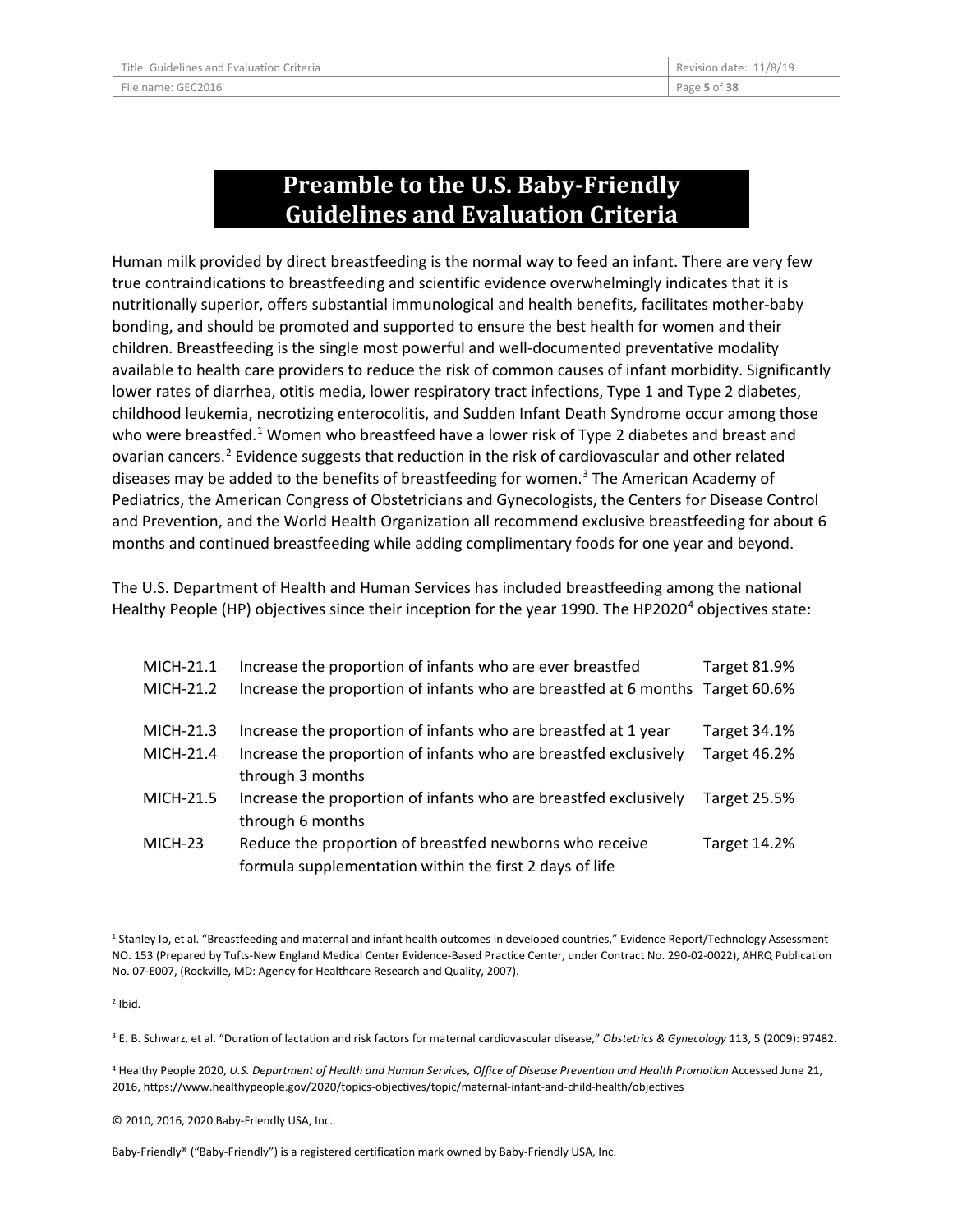| Title: Guidelines and Evaluation Criteria | Revision date: 11/8/19 |
|-------------------------------------------|------------------------|
| File name: GEC2016                        | Page 6 of 38           |

#### MICH-24 Increase the proportion of live births that occur in facilities that provide recommended care for lactating mothers and their babies Target 8.1%

Despite the significant gains made during the past few years, the initiation, duration, and exclusivity of breastfeeding continue to lag behind the national objectives, particularly among the most vulnerable populations of African American and low income women. In 2012, approximately 80% of all women initiated breastfeeding; however, only 66% of non-Hispanic black women and 74% of women with incomes below the poverty line initiated breastfeeding.[5](#page-5-0)

While causes of this trend are multifactorial and complex, health care practices have been shown to play a fundamental role in impacting breastfeeding initiation, exclusivity, and duration. Unsupportive practices during the perinatal period can disrupt the unique and critical link between the prenatal education and the community postpartum support provided after discharge from the birthing facility. Conversely, supportive practices positively impact breastfeeding outcomes. The Ten Steps to Successful Breastfeeding, which form the foundation of the Baby-Friendly Hospital Initiative, are a package of evidence-based practices shown to improve breastfeeding outcomes. Studies have shown that the more steps a mother reports experiencing, the more likely she is to meet her breastfeeding goals.<sup>[6,](#page-5-1)[7](#page-5-2)</sup>

Numerous government and professional organizations actively encourage a strong program of information and support to promote the successful establishment and maintenance of breastfeeding, including:

- ❖ [Academy of Breastfeeding Medicine](http://www.bfmed.org/Media/Files/Documents/pdf/ABM%20Position%20Statement%20%2812-2008%29.pdf)
- ❖ [Academy of Nutrition and Dietetics](http://www.eatrightpro.org/resource/practice/position-and-practice-papers/position-papers/promoting-and-supporting-breastfeeding)
- ❖ [American Academy of Family Physicians](http://www.aafp.org/about/policies/all/breastfeeding-support.html)
- **[American Academy of Nursing](http://www.aannet.org/pr-12511-fellows-call-to-action-breastfeeding)**
- **❖** [American Academy of Pediatrics](http://pediatrics.aappublications.org/content/early/2012/02/22/peds.2011-3552)
- ❖ [American College of](http://www.midwife.org/ACNM/files/ACNMLibraryData/UPLOADFILENAME/000000000248/Breastfeeding%20statement%20May%202011.pdf) Nur[s](http://www.midwife.org/ACNM/files/ACNMLibraryData/UPLOADFILENAME/000000000248/Breastfeeding%20statement%20May%202011.pdf)e-Midwives
- **American Congress of Obstetricians and Gynecologists**
- **❖** [American Nurses Association](http://www.nursingworld.org/MainMenuCategories/Policy-Advocacy/Positions-and-Resolutions/Issue-Briefs/Breastfeeding.pdf)
- **❖** [American Public Health Association](http://www.apha.org/policies-and-advocacy/public-health-policy-statements/policy-database/2014/07/29/13/23/a-call-to-action-on-breastfeeding-a-fundamental-public-health-issue)
- [Association of Women's Health, Obstetric and Neonatal Nurses](http://onlinelibrary.wiley.com/enhanced/doi/10.1111/1552-6909.12530/%23jogn12530-sec-0010)
- **↑ [Centers for Disease Control and Prevention](http://www.cdc.gov/breastfeeding/resources/guide.htm)**
- [National Academies of Science, Engineering and Medicine](http://www.nationalacademies.org/hmd/reports/2011/early-childhood-obesity-prevention-policies/recommendations.aspx)

Baby-Friendly® ("Baby-Friendly") is a registered certification mark owned by Baby-Friendly USA, Inc.

<span id="page-5-0"></span> <sup>5</sup> "Rates of Any and Exclusive Breastfeeding by Socio-demographics among Children Born in 2012," *National Immunization Survey, Centers for Disease Control and Prevention, Department of Health and Human Services*, Accessed June 21, 2016, www.cdc.gov/breastfeeding/data/nis\_data/rates-any-exclusive-bf-socio-dem-2012.htm

<span id="page-5-1"></span><sup>6</sup> Ann M. DiGirolamo, Laurence M. Grummer-Strawn, Sara B. Fein, "Effect of maternity-care practices on breastfeeding," *Pediatrics* 122, 2 (2008)

<span id="page-5-2"></span><sup>© 2010, 2016, 2020</sup> Baby-Friendly USA, Inc. <sup>7</sup> Rafael Perez-Escamilla, Josefa L. Martinez and Sofia Segura-Perez, "Impact of the Baby-friendly Hospital Initiative on breastfeeding and child health outcomes: a systematic review," *Maternal & Child Nutrition*, doi: 10.1111/mcn.12294.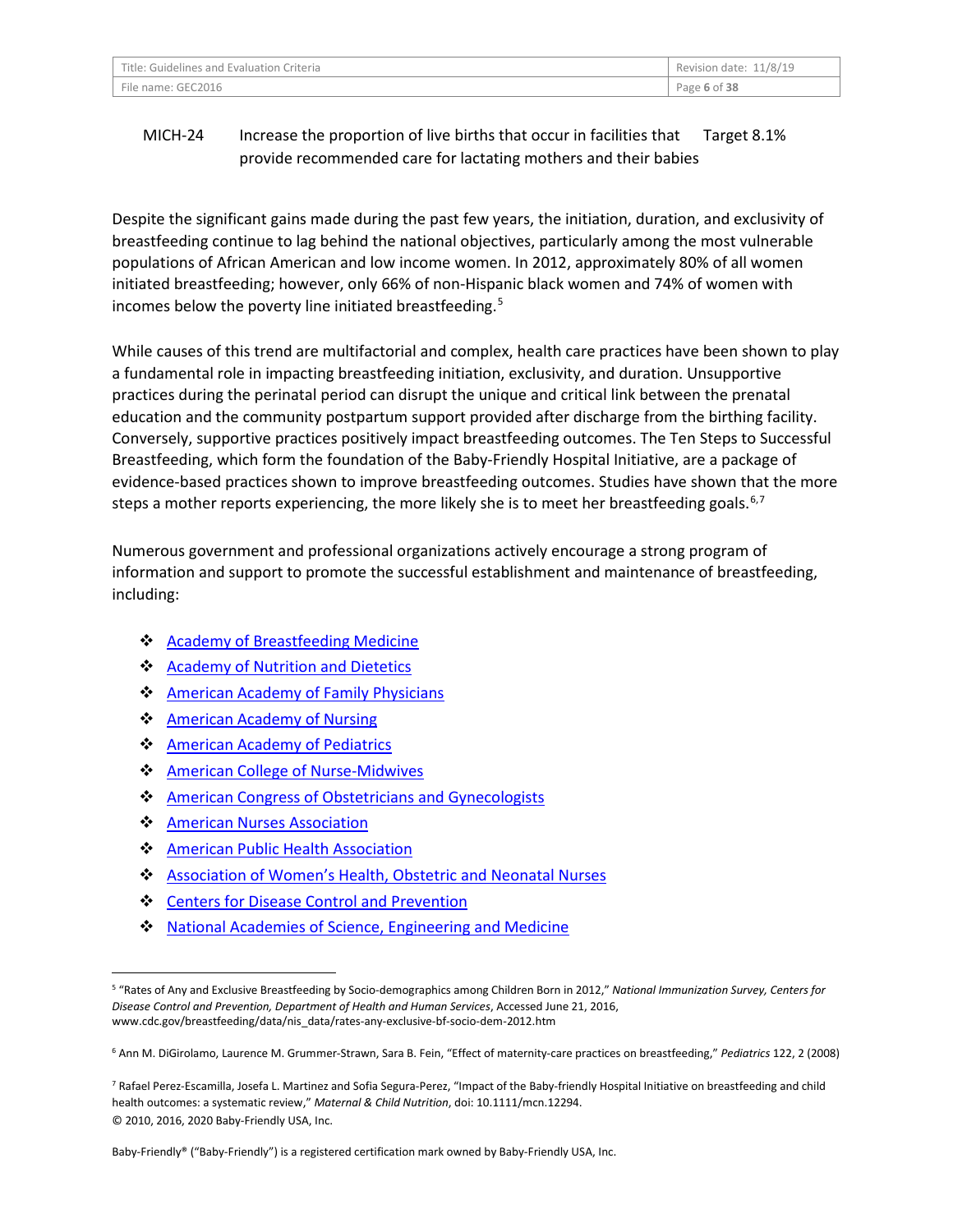| Title: Guidelines and Evaluation Criteria | Revision date: 11/8/19 |
|-------------------------------------------|------------------------|
| File name: GEC2016                        | Page 7 of 38           |

- ❖ [National WIC Association](http://www.paramountcommunication.com/nwica/BabyFriendlyHospitalInitiatives.pdf)
- Office on Women's Health [United States Department of Health and Human Services](http://womenshealth.gov/breastfeeding/index.html)
- **↓** [United States Breastfeeding Committee](http://www.usbreastfeeding.org/p/cm/ld/fid=22%23statements)
- $\dots$  [United States Preventive Services Task Force](http://www.ncbi.nlm.nih.gov/pubmed/20722164)
- **↓** [United States Surgeon General](http://www.surgeongeneral.gov/library/calls/breastfeeding/index.html)

The diverse benefits of breastfeeding translate into hundreds of dollars of savings at the family level and billions of dollars at the national level through decreased hospitalizations and pediatric visits. Researchers have estimated that were the national initiation and 6 months goals (above) to be met, between 3.6 and 13 billion dollars would be saved on pediatric health care costs.<sup>[8](#page-6-0),[9](#page-6-1)</sup> Consequently, activities to promote the national objectives are clearly among the best and most cost-effective health promotional strategies available.

The Baby-Friendly Hospital Initiative (BFHI) was established in 1991 by the United Nations Children's Fund (UNICEF) and the World Health Organization (WHO). The BFHI is a global program to encourage and recognize birthing facilities that offer an optimal level of care for infant feeding and mother-baby bonding. The core components of the BFHI are the UNICEF/WHO Ten Steps to Successful Breastfeeding, which are designed to facilitate the role of the birthing facility in providing women the information, care practices, and opportunity to breastfeed, regardless of the method of birth. More than 170 countries have undertaken implementation of the Ten Steps to Successful Breastfeeding, resulting in the designation of more than 20,000 birth facilities throughout both the developing and industrialized world. The BFHI has been endorsed by hundreds of organizations worldwide.

In the United States, Wellstart International, in cooperation with the U.S. Fund for UNICEF, piloted the development of tools for the assessment of the first U.S. Baby-Friendly hospitals, including the original *Guidelines and Evaluation Criteria*, which provided the basic guidance for birthing facility implementation of the program. In 1997, Baby-Friendly USA, Inc. was created at the request of the U.S. Fund for UNICEF to administer the BFHI program in U.S. birthing facilities.

<span id="page-6-0"></span> <sup>8</sup> Jon Weimer, "The Economic Benefits of Breastfeeding: A Review and Analysis," *ERS Food Assistance and Nutrition Research Report* 13, (2001)

<span id="page-6-1"></span><sup>9</sup> M Bartick, A Reinhold, "The burden of suboptimal breastfeeding in the United States: a pediatric cost analysis," *Pediatrics* 125, 5 (2010): 104856.

<sup>© 2010, 2016, 2020</sup> Baby-Friendly USA, Inc.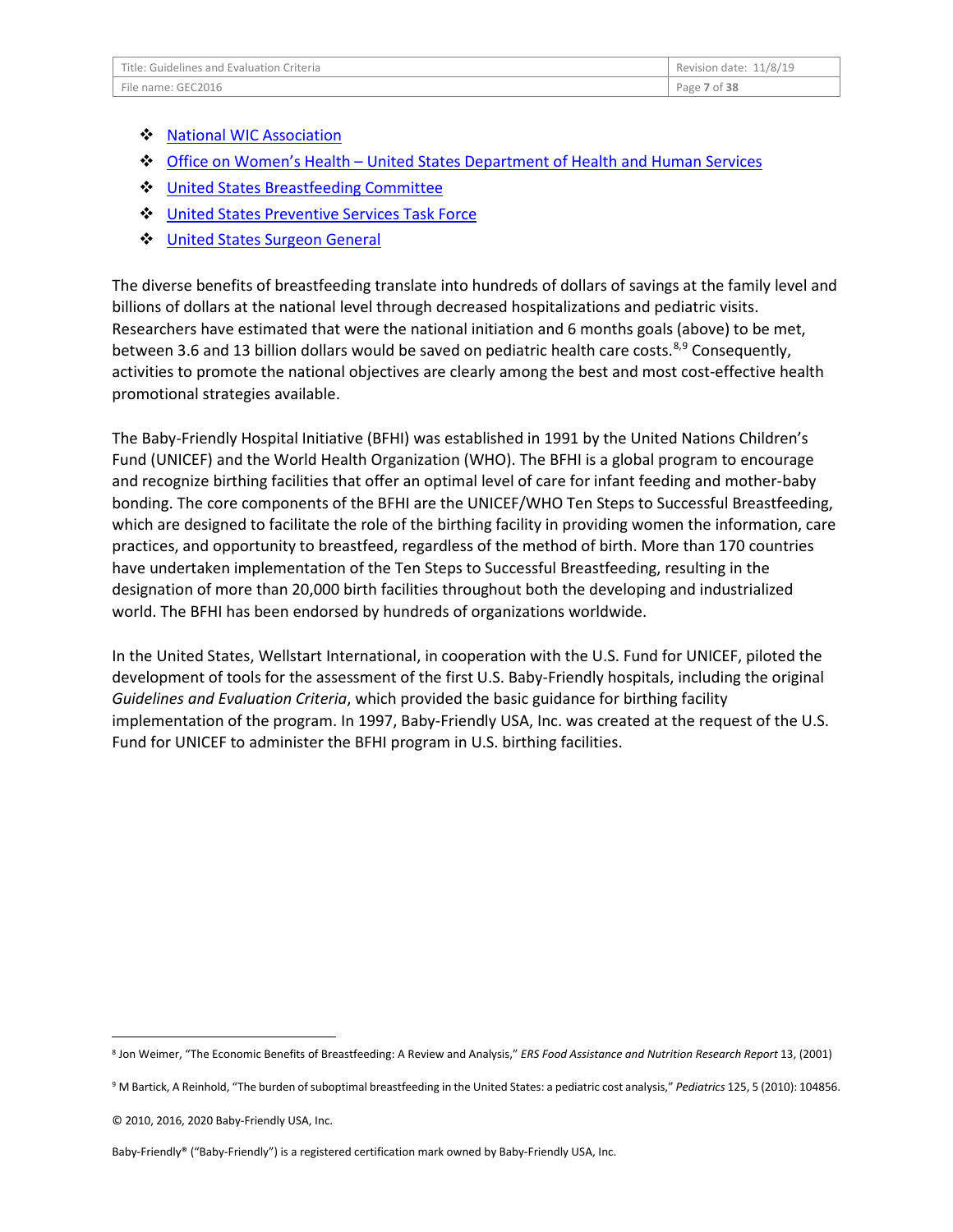# **The Guidelines and Evaluation Criteria for Hospital and Birthing Center Implementation of the U.S. Baby-Friendly Hospital Initiative**

The *guidelines* in this document describe the standard of care which facilities should strive to achieve for all patients, while the accompanying *criteria* provide the specific quantifiable measures used by Baby Friendly USA (BFUSA) assessors to determine the birthing facility's conformity with the BFHI.

The U.S. BFHI *Guidelines and Evaluation Criteria* and the assessment and accreditation processes are predicated on the following tenets:

- 1. Well-constructed, comprehensive policies effectively guide staff to deliver evidence-based care.
- 2. Well-trained staff provide current, evidence-based care.
- 3. Monitoring of practice is required to assure adherence to policy.
- 4. Breastfeeding has been recognized by scientific authorities as the optimal method of infant feeding and should be promoted as the norm within all maternal and child health care facilities.
- 5. The most sound and effective procedural approaches to supporting breastfeeding and human lactation in the birthing environment that have been documented in the scientific literature to date should be followed by the health facility.
- 6. The health care delivery environment should be neither restrictive nor punitive and should facilitate informed health care decisions on the part of the mother and her family.
- 7. The health care delivery environment should be sensitive to cultural and social diversity.
- 8. The mother and her family should be protected within the health care setting from false or misleading product promotion and/or advertising which interferes with or undermines informed choices regarding infant health care practices.
- 9. When a mother has chosen not to breastfeed, when supplementation of breastfeeding is medically indicated, or when supplementation is chosen by the breastfeeding mother (after appropriate counseling and education), it is crucial that safe and appropriate methods of formula mixing, handling, storage, and feeding are taught to the parents.
- 10. Recognition as a Baby-Friendly institution should have both national and international credibility and prestige, so that it is marketable to the community, increases demand, and thereby improves motivation among facilities to participate in the Initiative.
- 11. Participation of any facility in the U.S. BFHI is entirely voluntary and is available to any institution providing birthing services. Each participating facility assumes full responsibility for assuring that its implementation of the BFHI is consistent with all of its safety protocols.

## **Step 1: Have a written breastfeeding policy that is routinely communicated to all health care staff.**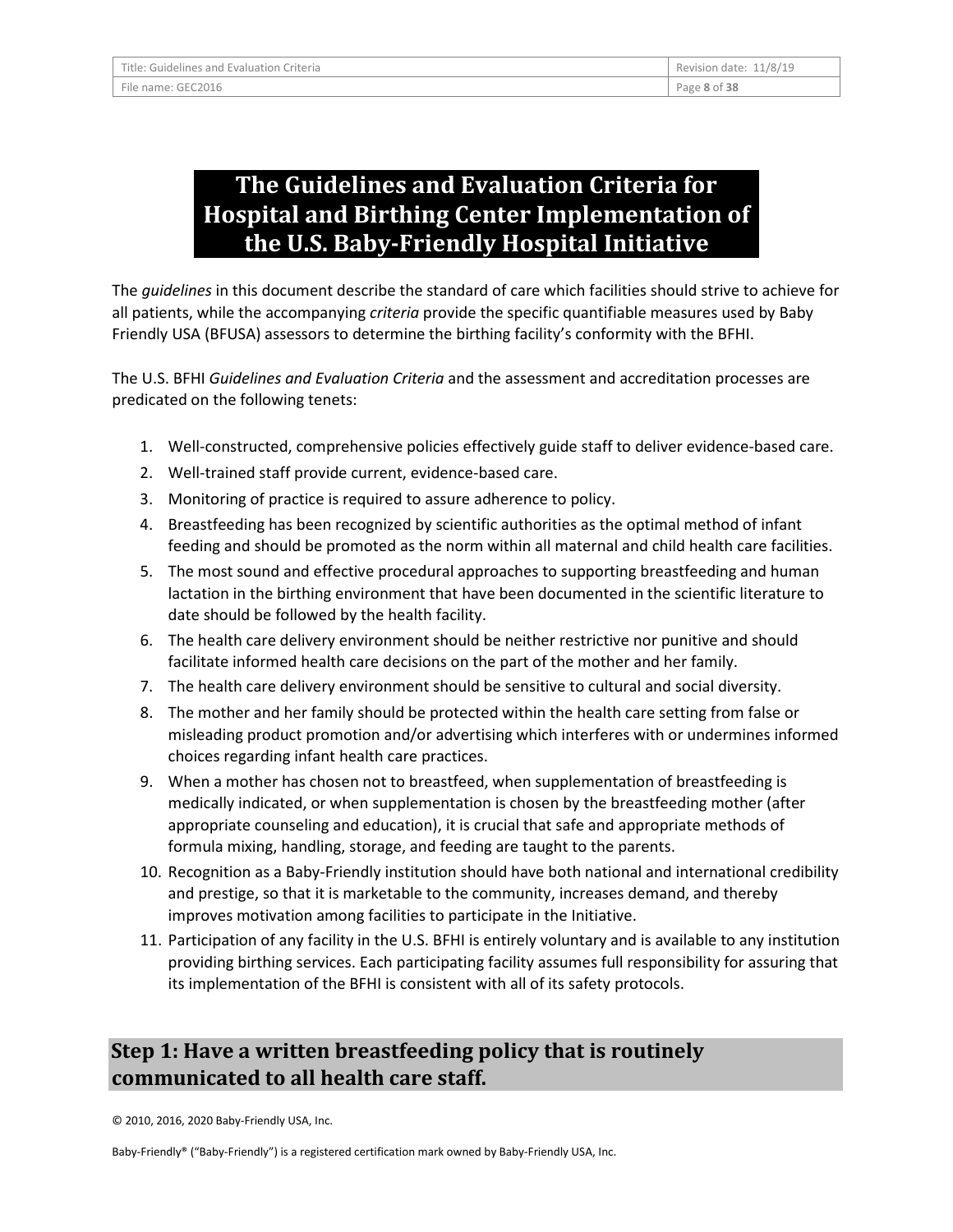| Title: Guidelines and Evaluation Criteria | Revision date: 11/8/19 |
|-------------------------------------------|------------------------|
| File name: GEC2016                        | Page 9 of 38           |

- **1.1 Guideline:** Breast milk should be the standard for infant feeding. All infants in the facility should be considered to be breastfeeding infants unless, after giving birth and being offered help to breastfeed, the mother has specifically stated that she has no plans to breastfeed. (See Steps 4 and 5.) The facility should have a written policy that addresses the implementation of Steps 2 through 10, as well as the International Code of Marketing of Breast-milk Substitutes International Code), and communicates the Baby-Friendly philosophy that mothers room with, care for, and feed their own well infants and should be protected from the promotion of breast milk substitutes and other efforts that undermine an informed feeding choice. All areas of the facility that potentially interact with childbearing women and infants will have language in their policies about the promotion, protection, and support of breastfeeding. Policies of all departments will support, and will not countermand, the facility's breastfeeding policy, and will be based on recent and reliable scientific evidence.
	- **1.1.1 Criterion for evaluation:** The facility will have written maternity care and infant feeding policies that address all Ten Steps, protect breastfeeding, and adhere to the International Code. All areas of the facility that potentially interact with childbearing women and infants will have language in their policies about the promotion, protection, and support of breastfeeding. Policies of all departments will not countermand the facility's breastfeeding policy. Review of all clinical protocols, standards, and educational materials related to breastfeeding and infant feeding used by the maternity services indicates that they are in line with the BFHI standards and current evidence-based guidelines.
	- **1.1.2 Criterion for evaluation:** The nursing director/manager will be able to identify the health care professional(s) who has ultimate responsibility for assuring implementation of the breastfeeding policy.
- **1.2 Guideline:** The designated health care professional(s) should ensure that maternity care and infant feeding policies are readily available for reference by all staff who care for mothers, infants, and/or young children and are communicated to new employees in their orientation and at other times as determined by the health care facility. The facility should have a mechanism for monitoring the effectiveness of the maternity care and infant feeding policies that is incorporated into routine quality improvement procedures.
	- **1.2.1 Criterion for evaluation:** The nursing director/manager of the maternity unit and/or the designated health care professional within the facility will be able to locate the maternity care and infant feeding policies and describe how the other staff, including new employees, are made aware of the content.
	- **1.2.2 Criterion for evaluation:** Of randomly selected maternity staff members, at least 80% will confirm that they are aware of the facility's maternity care and infant feeding policies, know where the policies are kept or posted, and have received orientation regarding the policies.

<sup>© 2010, 2016, 2020</sup> Baby-Friendly USA, Inc.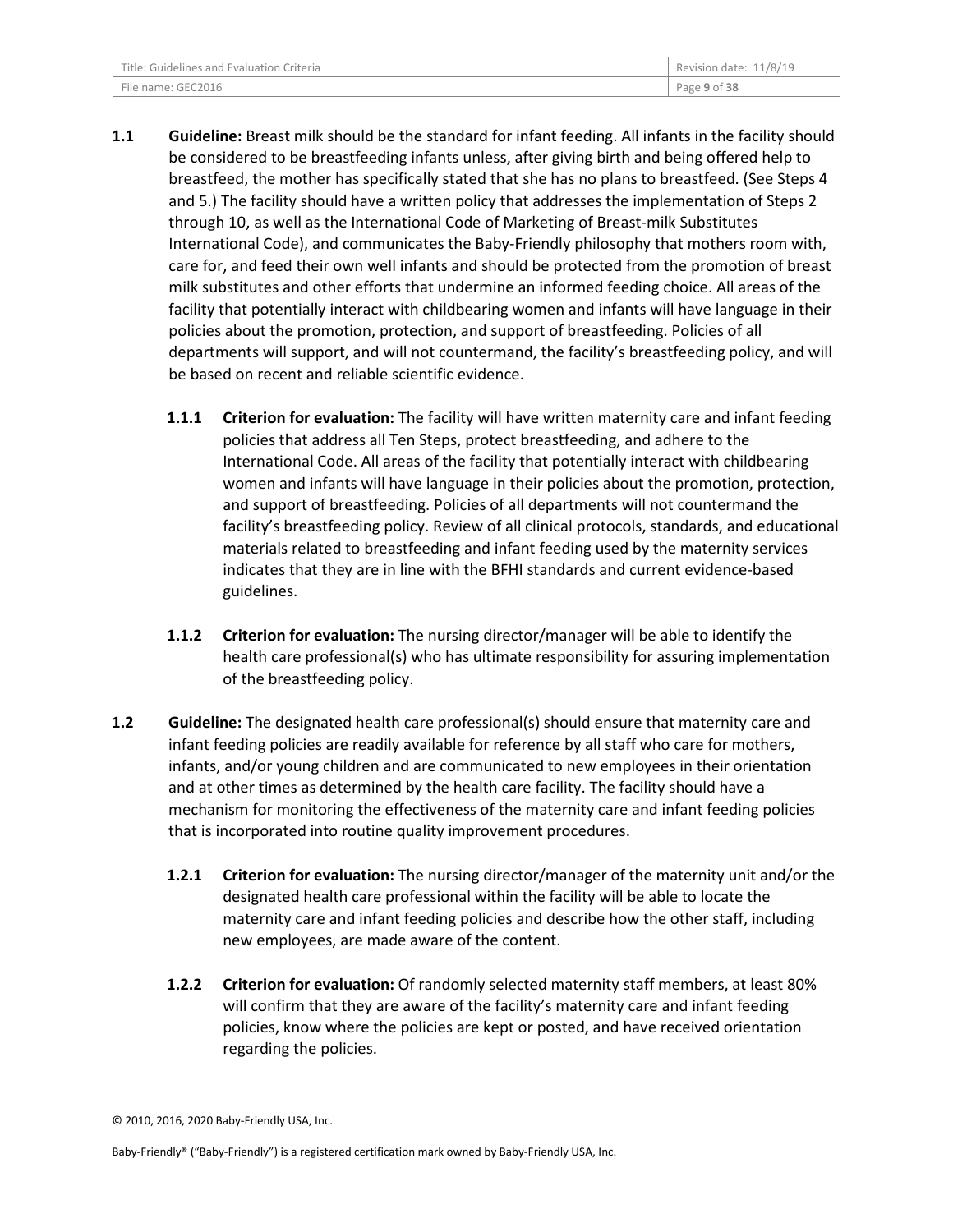| Title: Guidelines and Evaluation Criteria | Revision date: 11/8/19 |
|-------------------------------------------|------------------------|
| File name: GEC2016                        | Page 10 of 38          |

- **1.2.3 Criterion for evaluation:** The nursing director/manager of the maternity unit and/or the designated health care professional within the facility will be able to produce evidence of routine quality improvement procedures that have monitored the maternity care and infant feeding policies.
- **1.3 Guideline:** The Ten Steps to Successful Breastfeeding (Ten Steps) and a statement indicating the facility's adherence to the WHO International Code requirements related to the purchase and promotion of breast milk substitutes, bottles, nipples, pacifiers, and other infant feeding supplies should be prominently displayed in all areas that serve mothers, infants, and young children. This information should be available in the language(s) most commonly understood by patients, and, if needed and possible, should be available in appropriate formats for illiterate and visually impaired patients.
	- **1.3.1 Criterion for evaluation:** The Ten Steps and the statement indicating the facility's adherence to the WHO International Code restricting the promotion of breast milk substitutes, bottles, nipples, and other infant feeding supplies will be prominently displayed in all areas of the health care facility which serve mothers, infants, and/or young children, including labor and delivery, the postpartum unit, all infant and child care areas, affiliated prenatal services, ultrasound, screening, antenatal testing, and the emergency room. This information will be displayed in the language(s) most commonly understood by patients.

## **Step 2: Train all health care staff in the skills necessary to implement this policy.**

**2.1 Guideline:** A designated health care professional should be responsible for assessing needs, planning, implementing, evaluating, and periodically updating competency-based training in breastfeeding and parent teaching for formula preparation and feeding for all health care staff caring for mothers, infants, and/or young children. Such training may differentiate the level of competency required and/or needed based on staff function, responsibility, and previously acquired training and should include documentation that essential skills have been mastered.

Training for nursing staff on maternity should comprise a total of 20 hours, inclusive of the 15 sessions identified by UNICEF/WHO and 5 hours of supervised clinical experience. (See Appendix A.) Clinical competency verification will be a focus of all staff training. Maternity staff will receive training and mentorship necessary to attain competence in counseling the feeding decision, providing skin-to-skin contact in the immediate postpartum period and beyond, assisting and assessing the mother and infant in achieving comfortable and effective positioning and attachment at the breast, counseling mothers regarding maintaining exclusive breastfeeding, learning feeding cues, assuring rooming-in, teaching and assisting mothers with hand expression of milk, teaching formula preparation and feeding to parents when necessary, and assisting mothers in finding support upon discharge.

Health care providers (physicians, midwives, physician assistants, and advanced practice registered nurses) with privileges for labor, delivery, maternity, and nursery/newborn care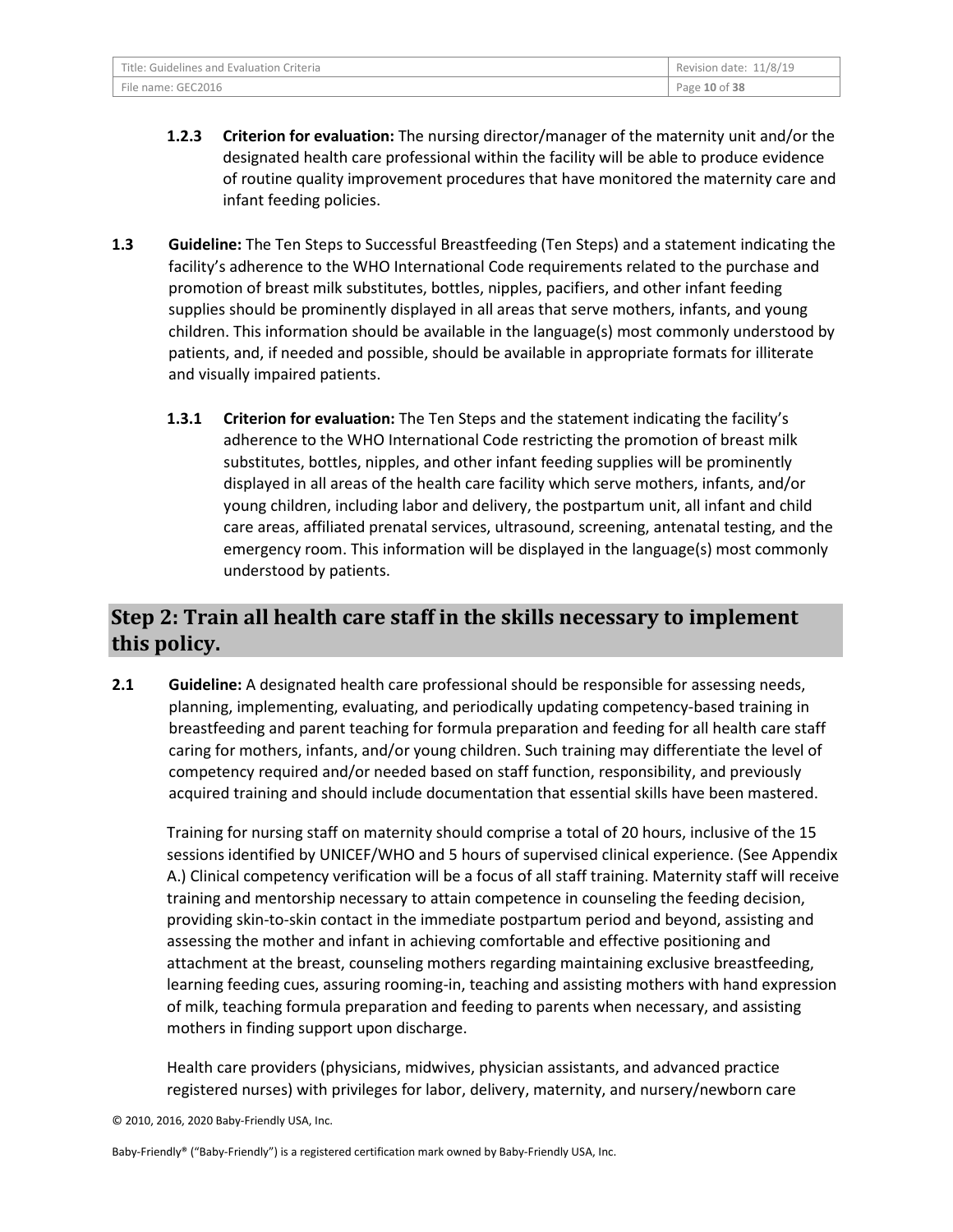| Title: Guidelines and Evaluation Criteria | Revision date: $11/8/19$ |
|-------------------------------------------|--------------------------|
| File name: GEC2016                        | Page 11 of 38            |

should have a minimum of 3 hours of breastfeeding management education pertinent to their role. At minimum, all health care providers must have a true understanding of the benefit of exclusive breastfeeding, physiology of lactation, how their specific field of practice impacts lactation, and how to find out about safe medications for use during lactation. If health care providers do not teach specific skills, it is not expected that they be able to describe or demonstrate them. However, it is expected that they will know to whom to refer a mother for help with matters for which they do not possess the skills.

The facility should determine the amount and content of training required by staff in other units and roles by their anticipated workplace exposure to mothers and infants. The content and number of hours of training for staff working outside maternity will be developed by each facility, based on job description and workplace exposure to breastfeeding couplets.

Examples of training for staff outside of maternity include, but are not limited to:

- Pharmacist importance of exclusive breastfeeding, medications acceptable for breastfeeding
- Social worker, discharge planner importance of exclusive breastfeeding, community resources that support breastfeeding
- Anesthesiologist importance of exclusive breastfeeding, importance of immediate skinto-skin contact
- Radiology importance of exclusive breastfeeding, where to find out about safe medications for use during lactation, where to find appropriate information on use of radioisotopes during lactation
- **Dietary importance of exclusive breastfeeding, practices that support breastfeeding**
- Housekeeping staff importance of exclusive breastfeeding, practices that support breastfeeding, the facility's philosophy on infant nutrition, who to call when a mother needs help
- **2.1.1 Criterion for evaluation:** The head of maternity services will report that all health care staff members who have any contact with pregnant women, mothers, and/or infants have received sufficient orientation on the infant feeding policies.
- **2.1.2 Criterion for evaluation:** The head of maternity services will be able to identify the health care professional(s) responsible for all aspects of planning, implementing, and evaluating staff training in breastfeeding and parent teaching for formula preparation and feeding.
- **2.1.3 Criterion for evaluation:** The designated health care professional(s) will provide documentation that training for breastfeeding and parent teaching for formula preparation and feeding is provided for all health care staff caring for mothers, infants and/or young children and that new staff are oriented on arrival and scheduled for the completion of training within 6 months (for example, by providing a list of new staff who are scheduled for training).

<sup>© 2010, 2016, 2020</sup> Baby-Friendly USA, Inc.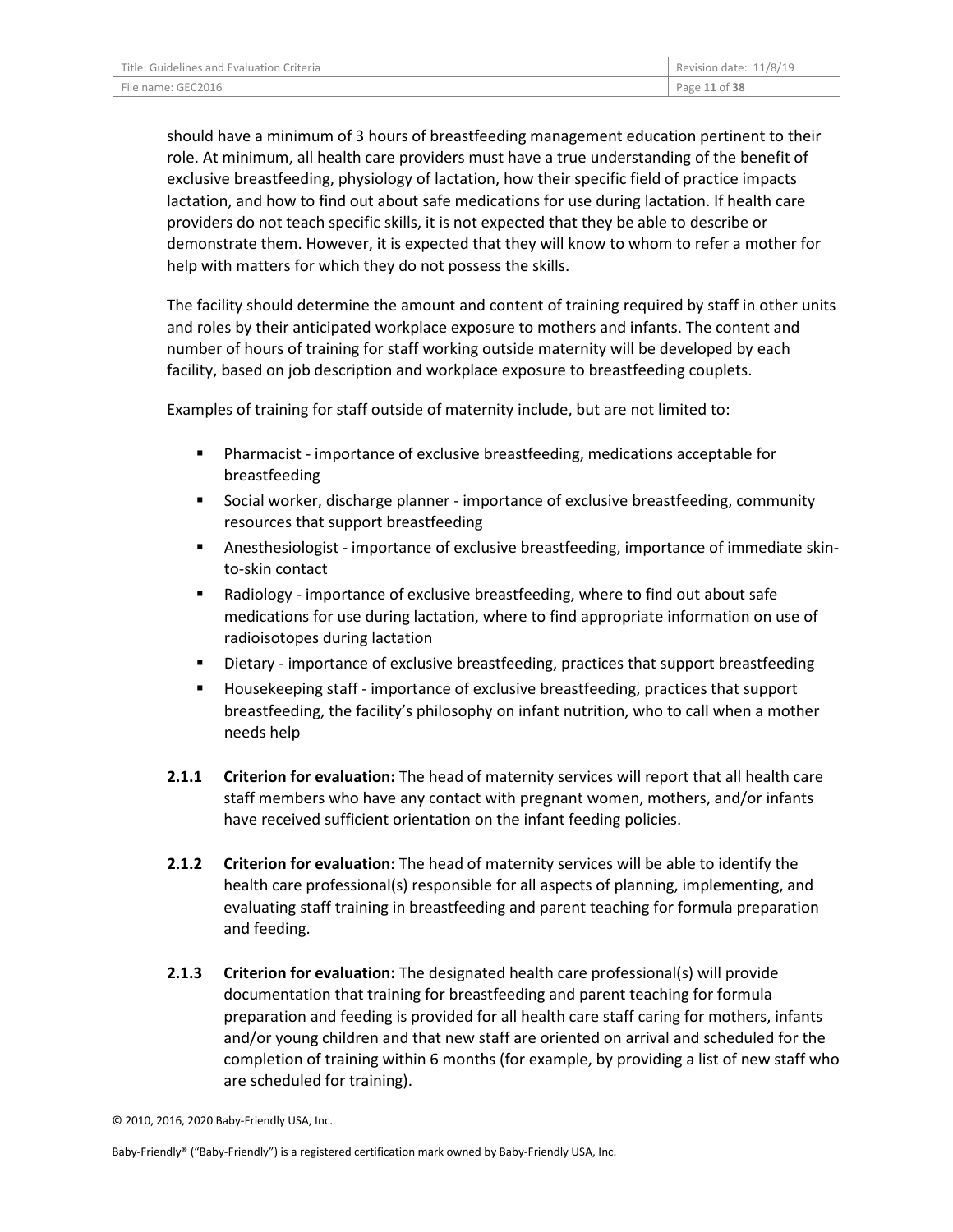| Title: Guidelines and Evaluation Criteria | Revision date: 11/8/19 |
|-------------------------------------------|------------------------|
| File name: GEC2016                        | Page 12 of 38          |

- **2.1.4 Criterion for evaluation:** If training acquired prior to employment with this facility is accepted as a means of meeting the minimum competencies, the designated health care professional will be able to describe the process used to verify the previously acquired competencies.
- **2.1.5 Criterion for evaluation:** The designated health care professional(s) will provide documentation of training offered to staff outside the maternity unit.
- **2.1.6 Criterion for evaluation:** A copy of the curricula or course outlines for competency based training in breastfeeding, lactation management, and parent teaching for formula preparation and feeding will be available for review and a schedule for training all newly hired staff will exist. Maternity staff training will cover Steps 3 through 10 and include the topics and subtopics of all 15 sessions identified by the UNICEF/WHO 20 hour curriculum. (See Appendix A.) The training will include a minimum of five hours of supervised clinical experience.
- **2.1.7 Criterion for evaluation:** Of randomly selected maternity staff members, including the nursery staff and health care providers with privileges, at least 80% will confirm that they have completed the described training and competency verification, or, if they have been on the unit less than 6 months, have at minimum been oriented.
- **2.1.8 Criterion for evaluation:** Of health care providers with privileges, at least 80% will be able to correctly answer 4 out of 5 questions demonstrating they have a true understanding of the benefit of exclusive breastfeeding, physiology of lactation, how their specific field of practice impacts lactation, and how to find out about safe medications for use during lactation.
- **2.1.9 Criterion for evaluation:** Of randomly selected maternity staff members, at least 80% will be able to answer 4 out of 5 questions on breastfeeding management correctly.
- **2.1.10 Criterion for evaluation:** Of randomly selected maternity staff members and health care providers, at least 80% will be able to identify 2 topics to discuss with women who are considering feeding their infants something other than human milk.

## **Step 3: Inform all pregnant women about the benefits and management of breastfeeding.**

#### **Guidelines and criteria only for facilities with an affiliated prenatal clinic or services**

**3.1 Guideline:** Education about breastfeeding, including individual counseling, should be made available to pregnant women for whom the facility or its associated services provide prenatal care. The education should begin in the first trimester whenever possible.

<sup>© 2010, 2016, 2020</sup> Baby-Friendly USA, Inc.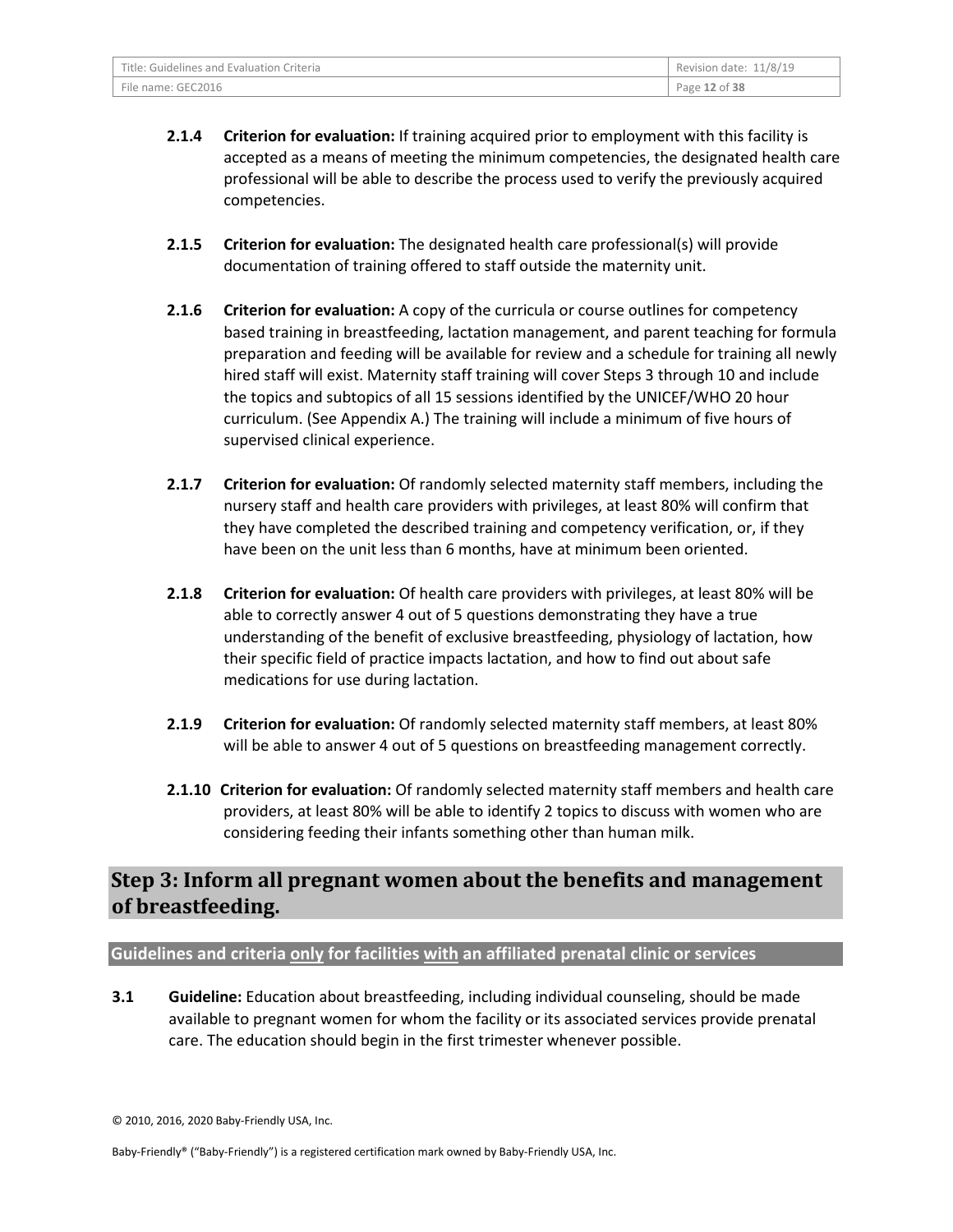- **3.1.1 Criterion for evaluation:** If the facility has an affiliated prenatal clinic or services, the nursing director/manager will report that individual counseling or group education on breastfeeding is given to at least 80% of the pregnant women using those services.
- **3.2 Guideline:** The education should cover the importance of exclusive breastfeeding, nonpharmacological pain relief methods for labor, the importance of early skin-to-skin contact, early initiation of breastfeeding, rooming-in on a 24-hour basis, feeding on demand or baby-led feeding, frequent feeding to help assure optimal milk production, effective positioning and attachment, exclusive breastfeeding for the first 6 months, and that breastfeeding continues to be important after 6 months when other foods are given. Individualized education on the documented contraindications to breastfeeding and other special medical conditions should be given to pregnant women when indicated.
	- **3.2.1 Criterion for evaluation:** A written description of the content of the prenatal education will be available and will cover, at minimum, the importance of breastfeeding, the importance of exclusive breastfeeding for about 6 months, and basic breastfeeding management.
	- **3.2.2 Criterion for evaluation:** At least 80% of pregnant women will report that a staff member at the affiliated prenatal services entered into a conversation with them on the necessary topics, either one-on-one or in small groups, or by following up to education provided through another learning mode [i.e. videos, podcasts, texts] based on their specific needs.
	- **3.2.3 Criterion for evaluation:** Of the randomly selected pregnant women in the third trimester who are using the facility prenatal services, at least 80% are able to adequately describe what was discussed concerning 2 of the following topics: importance of skin-to-skin contact, rooming-in, or risks of supplements while breastfeeding in the first 6 months.

#### **Guidelines and criteria for all facilities with or without an affiliated prenatal clinic or services**

- **3.3 Guideline:** All facilities should foster the development of or coordinate services with programs that make education about breastfeeding available to pregnant women. All facilities should foster relationships with community-based programs that make available individual counseling or group education on breastfeeding and coordinate messages about breastfeeding with these programs. The education should begin in the first trimester whenever possible.
	- **3.3.1 Criterion for evaluation:** The nursing director/manager will report that the facility fosters relationships with community-based programs that make available individual counseling or group education on breastfeeding and coordinates messages about breastfeeding with these programs.
	- **3.3.2 Criterion for evaluation:** The nursing director/manager will report that the facility has fostered the development of or coordinated services with one or more of the following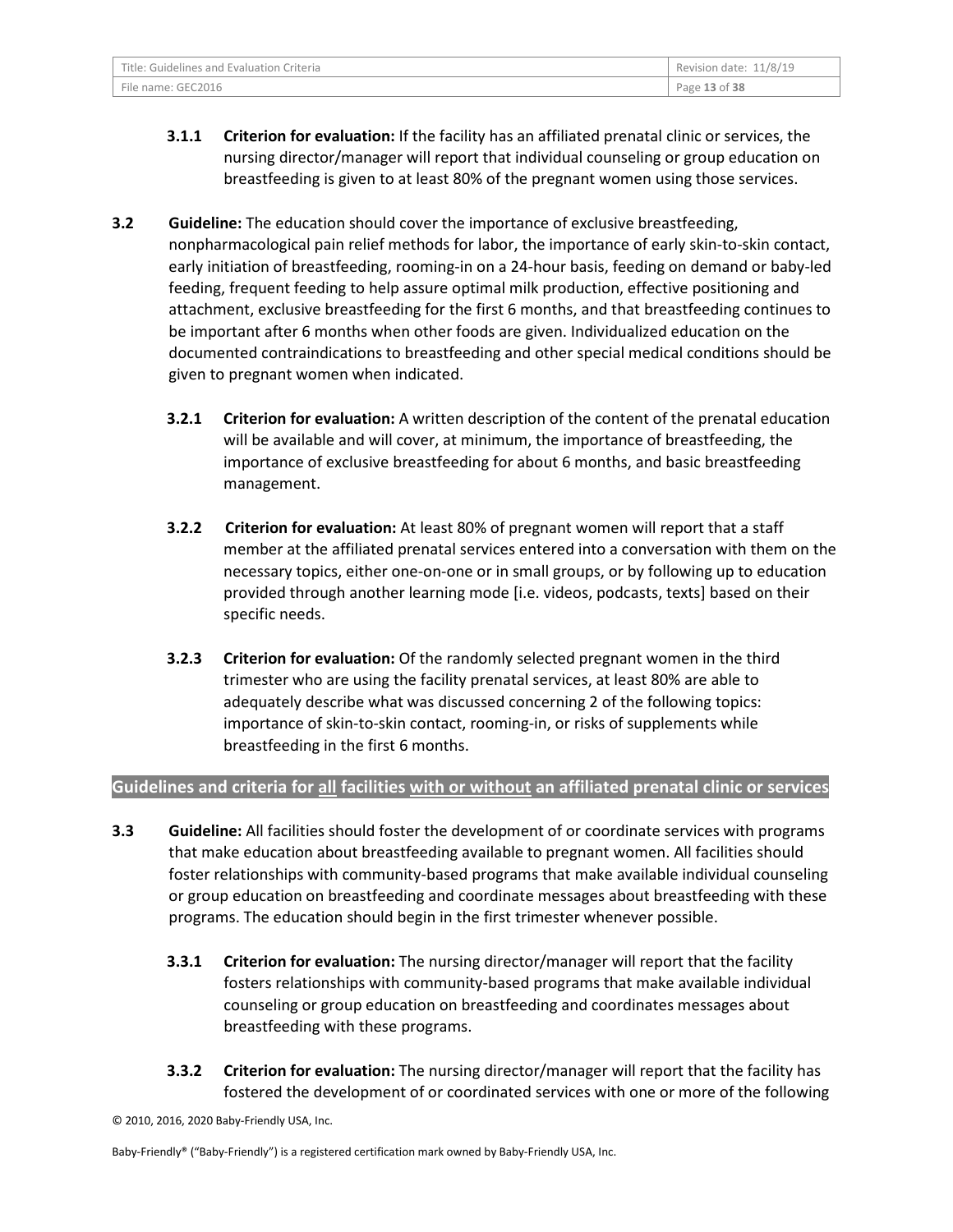| Title: Guidelines and Evaluation Criteria | Revision date: 11/8/19 |
|-------------------------------------------|------------------------|
| File name: GEC2016                        | Page 14 of 38          |

programs: in-house breastfeeding education, childbirth education, hospital preregistration visits, hospital tours, in-patient services, etc.

- **3.4 Guideline:** Prenatal education should cover the importance of exclusive breastfeeding, nonpharmacological pain relief methods for labor, the importance of early skin-to-skin contact, early initiation of breastfeeding, rooming-in on a 24-hour basis, feeding on demand or baby-led feeding, frequent feeding to help assure optimal milk production, effective positioning and attachment, exclusive breastfeeding for the first 6 months, and the fact that breastfeeding continues to be important after 6 months when other foods are given. Individualized education on the documented contraindications to breastfeeding and other special medical conditions should be given to pregnant women when indicated.
	- **3.4.1 Criterion for evaluation:** A written description of in-house and/or community-based programs and projects the facility has fostered will be available and will cover, at minimum, the importance of breastfeeding, the importance of exclusive breastfeeding for about 6 months, and basic breastfeeding management (e.g. skin-to-skin contact, rooming-in, and risks of supplements while breastfeeding in the first 6 months).

#### **Step 4: Help mothers initiate breastfeeding within one hour of birth.**

This Step is now interpreted as:

#### **Place infants in skin-to-skin contact with their mothers immediately following birth for at least an hour and encourage mothers to recognize when their infants are ready to breastfeed, offering help if needed.**

This Step applies to all infants, regardless of feeding method.

- **4.1 Guideline:** All mothers should be given their infants to hold with uninterrupted and continuous skin-to-skin contact immediately after birth and until the completion of the first feeding, unless there are documented medically justifiable reasons for delayed contact or interruption. Routine procedures (e.g. assessments, Apgar scores, etc.) should be done with the infant skin-to-skin with the mother. Procedures requiring separation of the mother and infant (bathing, for example) should be delayed until after this initial period of skin-to-skin contact and should be conducted, whenever feasible, at the mother's bedside. Additionally, skin-to-skin contact should be encouraged throughout the hospital stay.
	- **4.1.1 Criterion for evaluation:** Of randomly selected mothers in the postpartum unit who have had normal vaginal births, at least 80% will confirm that their infants were placed in skin-to-skin contact with them immediately after birth and that skin-to-skin contact continued uninterrupted until the completion of the first feeding (or for at least one hour if not breastfeeding), unless there were documented medically justifiable reasons for delayed contact.

<sup>© 2010, 2016, 2020</sup> Baby-Friendly USA, Inc.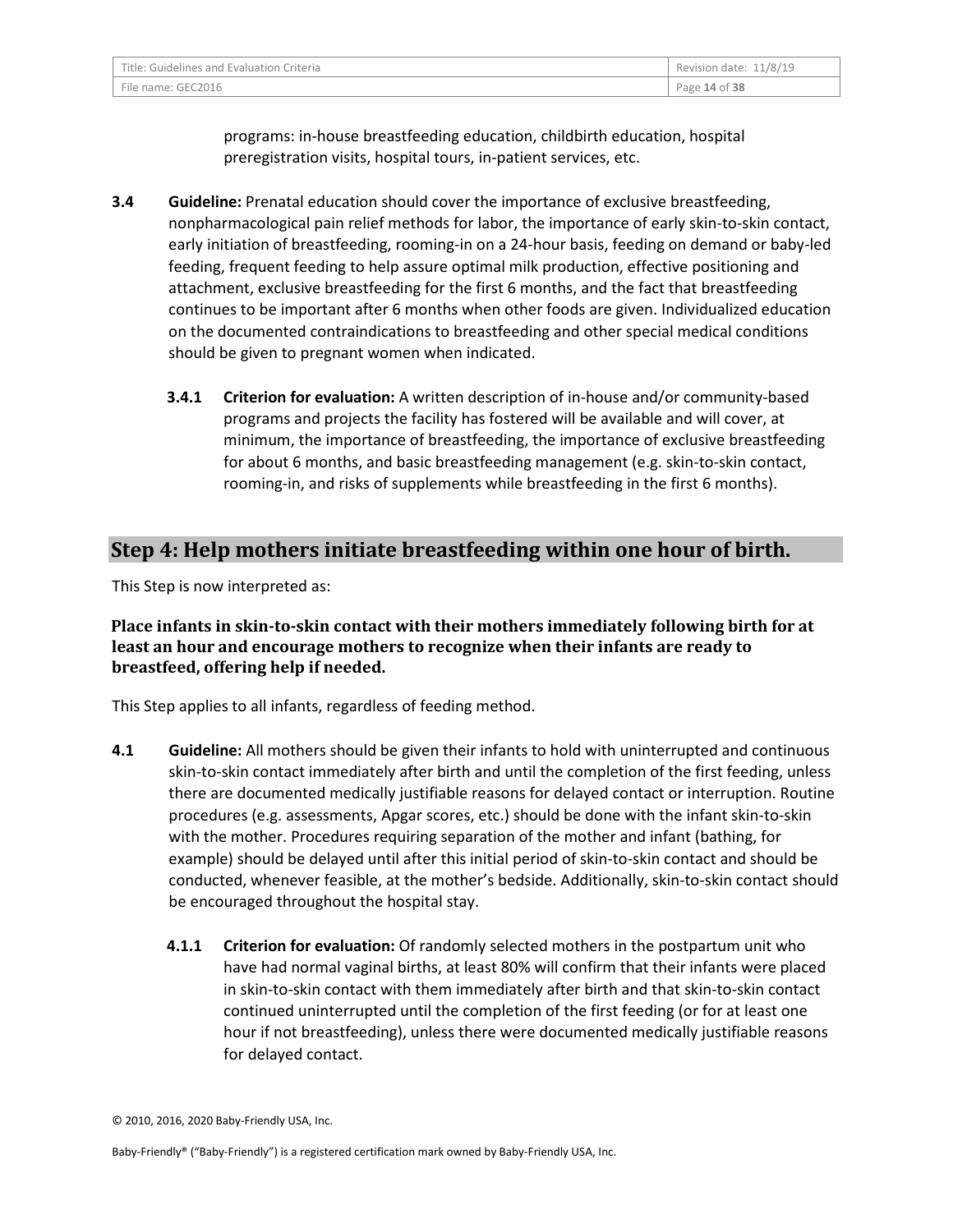| Title: Guidelines and Evaluation Criteria | Revision date: 11/8/19 |
|-------------------------------------------|------------------------|
| File name: GEC2016                        | Page 15 of 38          |

- **4.1.2 Criterion for evaluation:** Of randomly selected mothers in the postpartum unit who have had normal vaginal births, at least 80% will confirm that they were encouraged to look for signs that their infants were ready to feed during this first period of contact and offered help if needed. (The infant should not be forced to feed, but rather, supported to do so when ready.)
- **4.1.3 Criterion for evaluation:** Observations of vaginal births, if necessary to confirm adherence to Step 4, show that (regardless of the mother's feeding intentions) at least 80% of infants are placed skin-to-skin with their mothers within 5 minutes after birth and are held continuously skin-to-skin until completion of the first feeding, or for at least one hour if not breastfeeding, unless there were documented medically justifiable reasons for delayed contact.
- **4.1.4 Criterion for evaluation:** Observations of vaginal births, if necessary to confirm adherence to Step 4, show that (regardless of the mother's feeding intentions) at least 80% of mothers are shown how to recognize the signs that their infants are ready to feed and offered help, or there are documented justifiable reasons for not following these procedures.
- **4.2 Guideline:** After cesarean birth, mothers and their infants should be placed in continuous, uninterrupted skin-to-skin contact as soon as the mother is responsive and alert, with the same staff support identified above regarding feeding cues, unless separation is medically indicated.
	- **4.2.1 Criterion for evaluation:** Of randomly selected mothers in the postpartum unit who have had cesarean births of a healthy infant, at least 80% will confirm that their infants were placed in skin-to-skin contact with them as soon as the mother was responsive and alert and that skin-to-skin contact continued uninterrupted until completion of the first feeding (or at least one hour if not breastfeeding), unless there were documented medically justifiable reasons for delayed contact.
	- **4.2.2 Criterion for evaluation:** Of randomly selected mothers in the postpartum unit who have had cesarean births of a healthy infant, at least 80% will confirm that they were encouraged to look for signs that their infants were ready to feed during this first period of contact and offered help if needed. (The infant should not be forced to feed, but rather, supported to do so when ready.)
	- **4.2.3 Criterion for evaluation:** Observations of cesarean births and recovery, if necessary to confirm adherence to Step 4, show that (regardless of the mother's feeding intentions), at least 80% of infants are placed with their mothers and held continuously skin-to-skin as soon as the mother was responsive and alert and until completion of the first feeding.
	- **4.2.4 Criterion for evaluation:** Observations of cesarean births and recovery, if necessary to confirm adherence to Step 4, show that (regardless of the mother's feeding intentions), at least 80% of mothers are shown how to recognize the signs that their infants are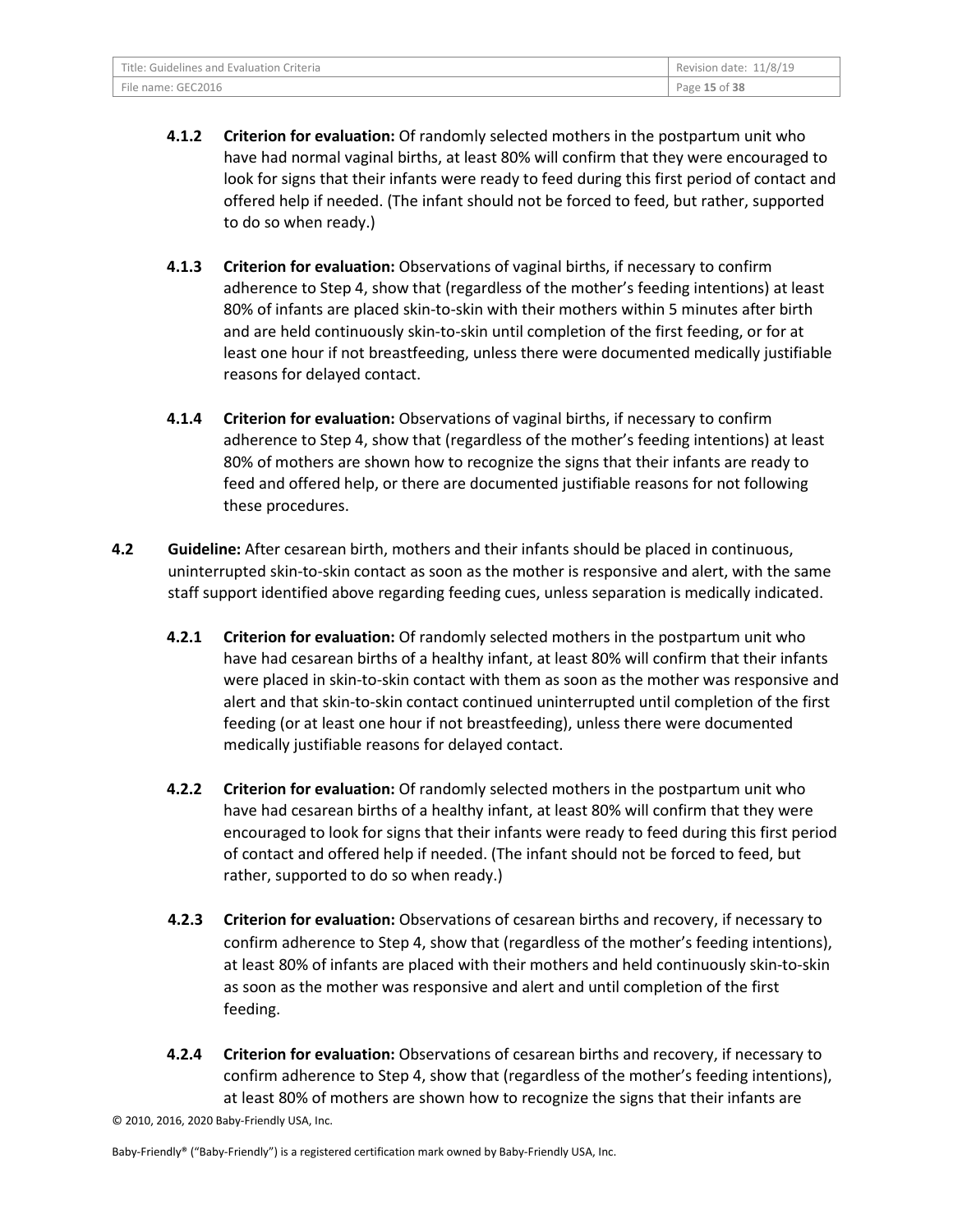| Title: Guidelines and Evaluation Criteria | Revision date: 11/8/19 |
|-------------------------------------------|------------------------|
| File name: GEC2016                        | Page 16 of 38          |

ready to feed and offered help, or there are documented justified reasons for not following these procedures.

- **4.3 Guideline:** In the event that a mother and/or infant are separated for documented medical reasons, skin-to-skin contact will be initiated as soon as the mother and infant are reunited.
	- **4.3.1 Criterion for evaluation:** Of randomly selected mothers who gave birth either vaginally or via cesarean, at least 80% will confirm that in the event of medically-indicated separation, skin-to-skin contact was initiated when they were reunited with their infants.

**Recommendation for facilities with an affiliated special care nursery or neonatal intensive care unit** 

- **4.4 Recommended guideline:** Mothers whose infants are being cared for in the special care nursery should be given the opportunity to practice Kangaroo Mother Care as soon as the infant is considered ready for such contact.
	- **4.4.1 Recommended criterion for evaluation:** The facility has a quality improvement goal and tracking method to assure that at least 80% of randomly selected mothers with infants in special care will have the opportunity to practice Kangaroo Mother Care, unless there are documented medically justifiable reasons why they could not.

## **Step 5: Show mothers how to breastfeed and how to maintain lactation, even if they are separated from their infants.**

- **5.1 Guideline:** Health care professionals should assess the mother's breastfeeding techniques and, if needed, should demonstrate appropriate breastfeeding positioning and attachment with the mother and infant, optimally within 3 hours and no later than 6 hours after birth. Prior to discharge, breastfeeding mothers should be educated on basic breastfeeding practices, including: 1) the importance of exclusive breastfeeding, 2) how to maintain lactation for exclusive breastfeeding for about 6 months, 3) criteria to assess if the infant is getting enough breast milk, 4) how to express, handle, and store breast milk, including manual expression, and 5) how to sustain lactation if the mother is separated from her infant or will not be exclusively breastfeeding after discharge.
	- **5.1.1 Criterion for evaluation:** Of randomly selected postpartum mothers, at least 80% will report that nursing staff offered further assistance with breastfeeding the next time they fed their infants or within 6 hours of birth, or of when they were able to respond.
	- **5.1.2 Criterion for evaluation:** Of randomly selected postpartum mothers, at least 80% of those who are breastfeeding will be able to demonstrate correct positioning and attachment with their own infants and will report that breastfeeding is comfortable for them.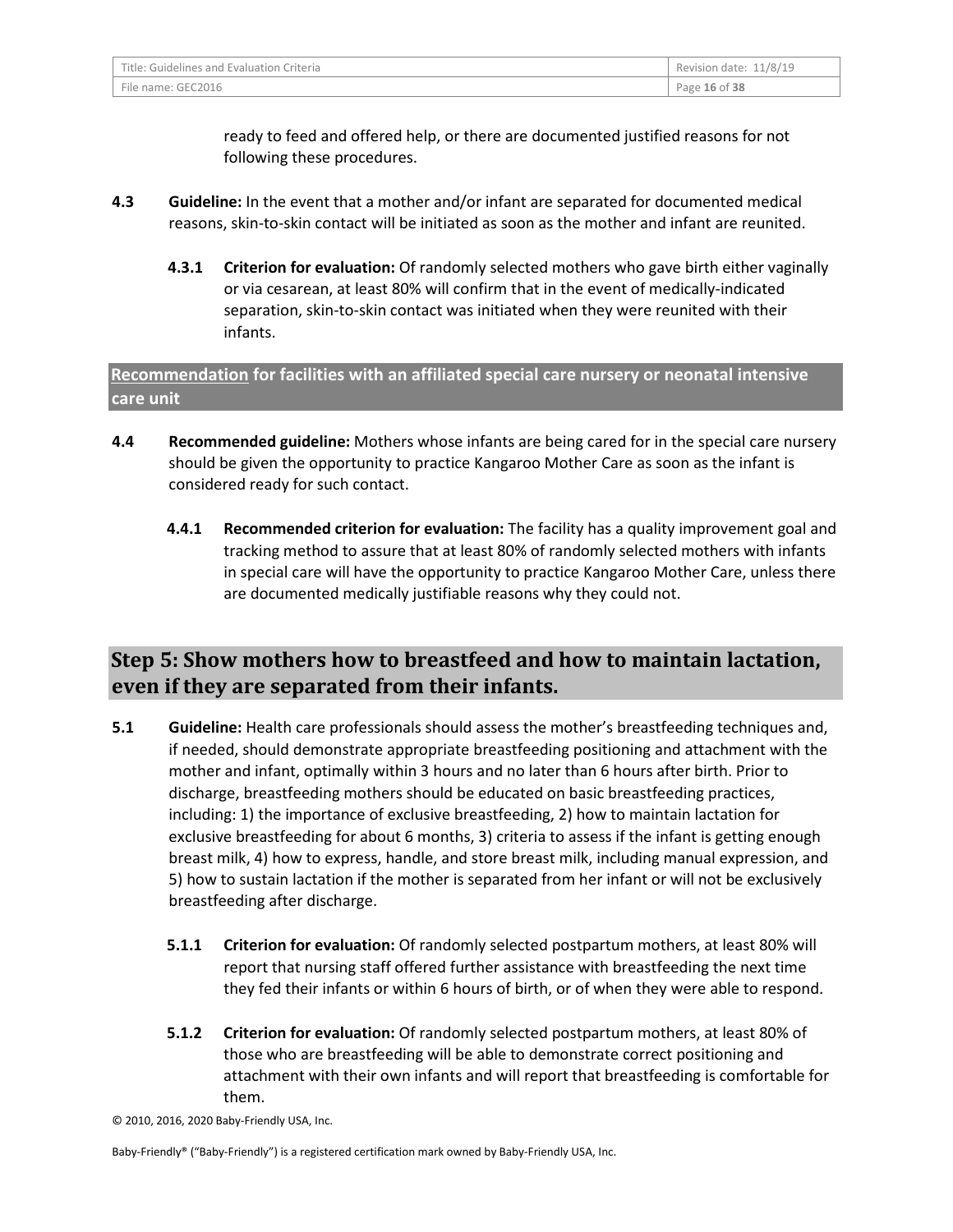| Title: Guidelines and Evaluation Criteria | Revision date: 11/8/19 |
|-------------------------------------------|------------------------|
| File name: GEC2016                        | Page 17 of 38          |

- **5.1.3 Criterion for evaluation:** Of randomly selected postpartum mothers, at least 80% of those who are breastfeeding will report that they were shown how to express their milk by hand.
- **5.1.4 Criterion for evaluation:** Of randomly selected health care staff caring for postpartum mothers, at least 80% will report that they teach mothers how to position and attach their infants for breastfeeding and are able to describe or demonstrate correct techniques for both.
- **5.1.5 Criterion for evaluation:** Of randomly selected health care staff caring for postpartum mothers, at least 80% will report that they teach mothers how to hand express breast milk and can describe or demonstrate an adequate technique for this.
- **5.2 Guideline:** Additional individualized assistance should be provided to high risk and special needs mothers and infants and to mothers who have breastfeeding problems or must be separated from their infants. The routine standard of care should include procedures that assure that milk expression is begun as soon as possible, but no later than 6 hours after birth, expressed milk is given to the infant as soon as the infant is medically ready, and the mother's expressed milk is used before any supplementation with breast milk substitutes when medically appropriate. For high risk and special needs infants who cannot be skin-to-skin immediately or cannot suckle, beginning manual expression within one hour is recommended. Assistance should be provided as needed.
	- **5.2.1 Criterion for evaluation:** Of randomly selected mothers with infants in special care, at least 80% of those who are breastfeeding or intending to do so will report that they have been offered help to begin expressing and collecting milk as soon as possible, but no later than 6 hours after their infants' births, unless there is a medically justifiable reason to delay initiation of expression.
	- **5.2.2 Criterion for evaluation:** Of randomly selected mothers with infants in special care, at least 80% of those who are breastfeeding or intending to do so report that they have been shown how to express their milk by hand or other method.
	- **5.2.3 Criterion for evaluation:** Of randomly selected mothers with infants in special care, at least 80% of those who are breastfeeding or intending to do so can adequately describe and demonstrate how they were shown to express their milk.
	- **5.2.4 Criterion for evaluation:** Of randomly selected mothers with infants in special care, at least 80% of those who are breastfeeding or intending to do so will report that they have been told they need to breastfeed or express their milk 8 times or more every 24 hours to establish and maintain their milk supply.
- **5.3 Guideline:** Mothers who feed formula should receive written instruction, not specific to a particular brand, and verbal information about safe preparation, handling, storage, and feeding of infant formula (See Appendix D **Formula: Safe Preparation, Storage and Feeding**). Staff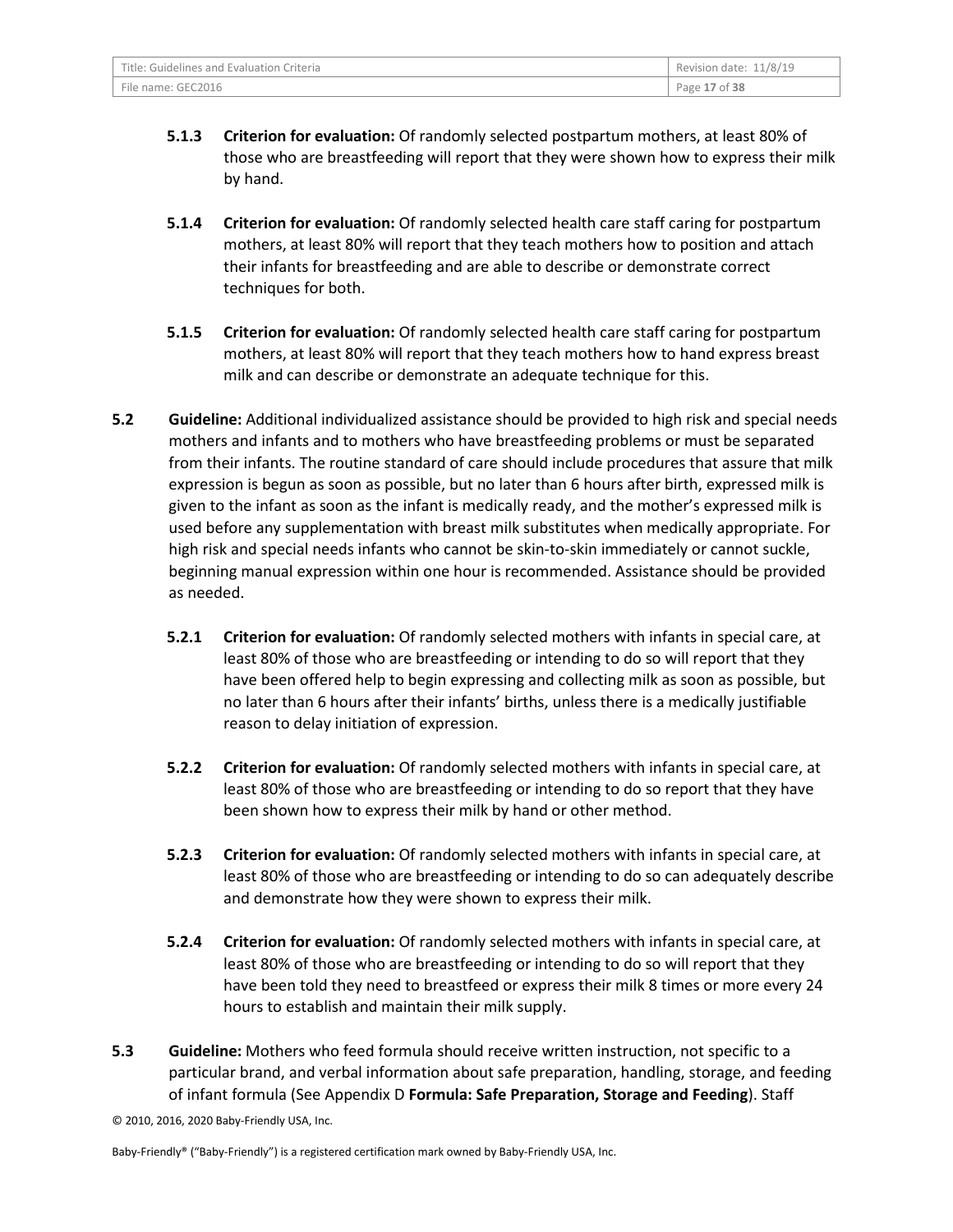| Title: Guidelines and Evaluation Criteria | Revision date: 11/8/19 |
|-------------------------------------------|------------------------|
| File name: GEC2016                        | Page 18 of 38          |

should document completion of formula preparation instruction and safe feeding in the medical record. This information should be given on an individual basis only to women who are feeding formula or mixed feeding their infants.

- **5.3.1 Criterion for evaluation:** Of maternity staff members, at least 80% can describe how mothers who are feeding formula can be assisted to safely prepare and feed formula to their infants.
- **5.3.2 Criterion for evaluation:** Of mothers who are feeding formula, at least 80% will report that someone discussed their feeding choice with them.
- **5.3.3 Criterion for evaluation:** Of mothers who are feeding formula, at least 80% will report that they have been provided education about preparing and giving their infants feeds and can describe the advice they were given.

### **Step 6: Give infants no food or drink other than breast milk, unless medically indicated.**

Exclusive breast milk feeding shall be the feeding method expected from birth to discharge.

Each facility should track its rate of formula supplementation of breastfed infants. Facilities should strive to reach the Healthy People 2020 goal for exclusive breastfeeding. The rate of supplementation for nonmedical reasons should be analyzed and compared to the annual rate of supplementation of breastfed infants reported by the Centers for Disease Control and Prevention (CDC) National Immunization Survey data for the geographic region in which the facility is located. In addition, a yearby-year reduction in non-medically indicated supplementation is expected in Baby-Friendly designated facilities.

**6.1 Guideline:** When a mother specifically states that she has no plans to breastfeed or requests that her breastfeeding infant be given a breast milk substitute, the health care staff should first explore the reasons for this request, address the concerns raised, and educate her about the possible consequences to the health of her infant and the success of breastfeeding. If the mother still requests a breast milk substitute, her request should be granted and the process and the informed decision should be documented. Any other decisions to give breastfeeding infants food or drink other than breast milk should be for acceptable medical reasons and require a written order documenting when and why the supplement is indicated. (See Appendix B.)

- **6.1.1 Criterion for evaluation:** Of randomly selected mothers who are breastfeeding, at least 80% will report that:
	- to the best of their knowledge, their infants have received no food or drink other than breast milk while in the facility, or
	- that formula has been given for a medically acceptable reason, or
	- that formula has been given in response to a parental request.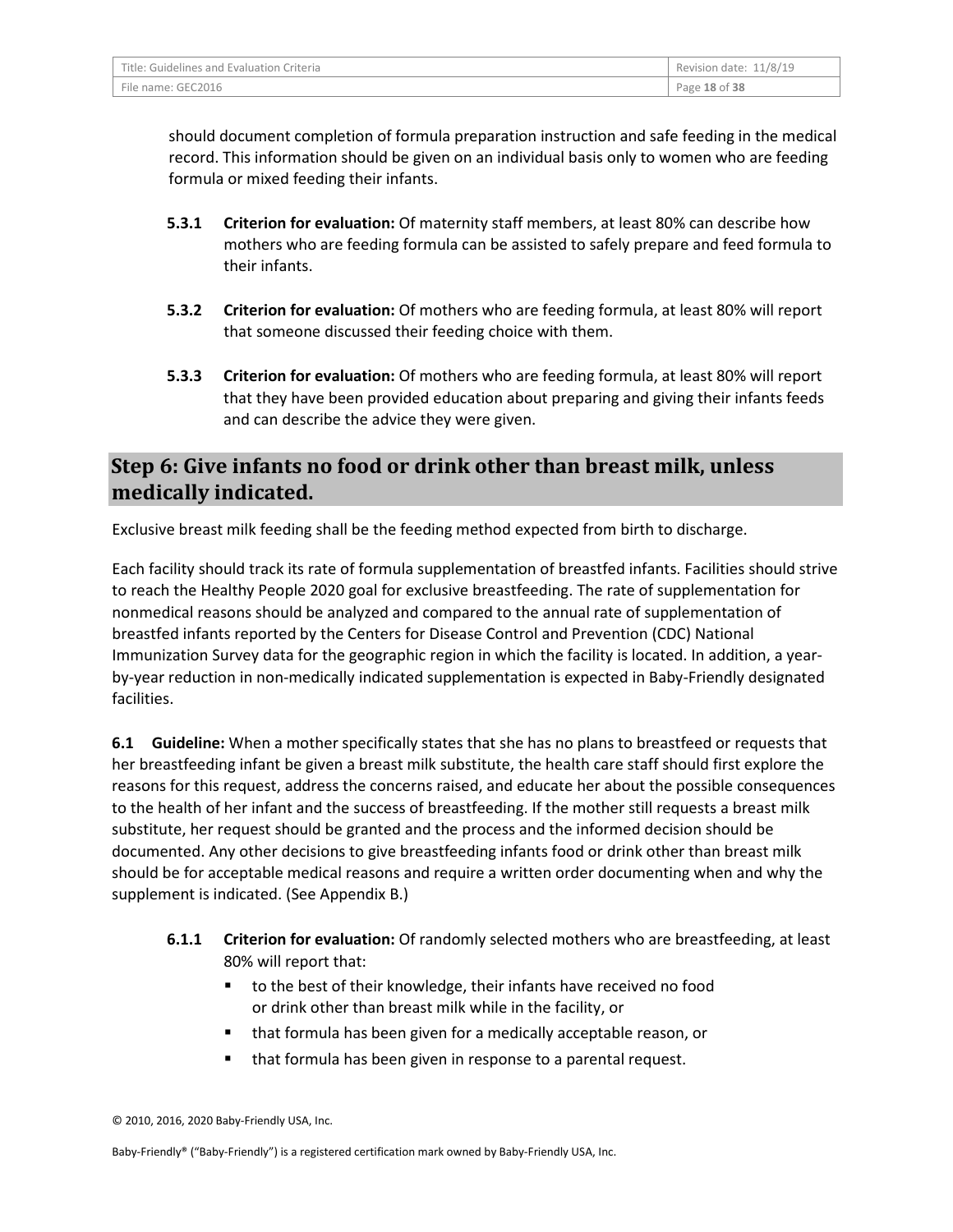- **6.1.2 Criterion for evaluation:** Of breastfeeding mothers whose infants have been given food or drink other than breast milk, at least 80% of those who have no acceptable medical reason will report that the health care staff explored the reasons for and the possible negative consequences of the mother's decisions.
- **6.1.3 Criterion for evaluation:** Of infants who have been given food or drink other than breast milk, at least 80% will have the reasons for supplementation and evidence of parental counseling (in the event of parental choice) clearly documented in the medical record.
- **6.1.4 Criterion for evaluation:** Of randomly selected mothers who have decided to feed formula, at least 80% will report that the staff discussed with them the various feeding options and helped them to decide what was suitable in their situations.
- **6.1.5 Criterion for evaluation:** Of mothers with infants in special care who have decided to feed formula, at least 80% will report that staff have talked with them about the risks and benefits of the various feeding options, including feeding expressed breast milk.
- **6.1.6 Criterion for evaluation:** Observations in the postpartum unit/rooms and any well-baby observation areas show that at least 80% of breastfed infants are being fed only breast milk, or documentation indicates that there are acceptable medical reasons or fully informed choices for formula feeding.

## **Step 7: Practice rooming in - allow mothers and infants to remain together 24 hours a day.**

- **7.1 Guideline:** Rooming-in 24 hours a day is the expected standard for mother infant care for healthy term infants, regardless of feeding decision. The medical and nursing staff conduct newborn procedures at the mother's bedside whenever possible and avoid frequent separations or absences of the newborn from the mother for more than a total of one hour in a 24-hour period. When a mother requests that her infant be cared for in the nursery, the health care staff should sensitively engage her in a conversation to learn more about her understanding of the importance of rooming in and the reasons for the request. Staff should work to resolve any medical reasons, safety-related reasons, or maternal concerns. If the mother still requests or if it is determined that the infant is best cared for in the nursery, the process and informed decision should be documented. The mother should be provided access to feed her infant at any time and with a plan that she will be reunited with her infant as soon as her infant displays feeding cues.
	- **7.1.1 Criterion for evaluation:** Of randomly selected mothers with vaginal births, at least 80% will report that their infants were not separated from them before starting rooming-in, unless there are documented medical reasons for separation.
	- **7.1.2 Criterion for evaluation:** Of randomly selected mothers with healthy term infants, at least 80% will report that since they came to their room after birth (or since they were able to respond to their infants in the case of cesarean birth), their infants have stayed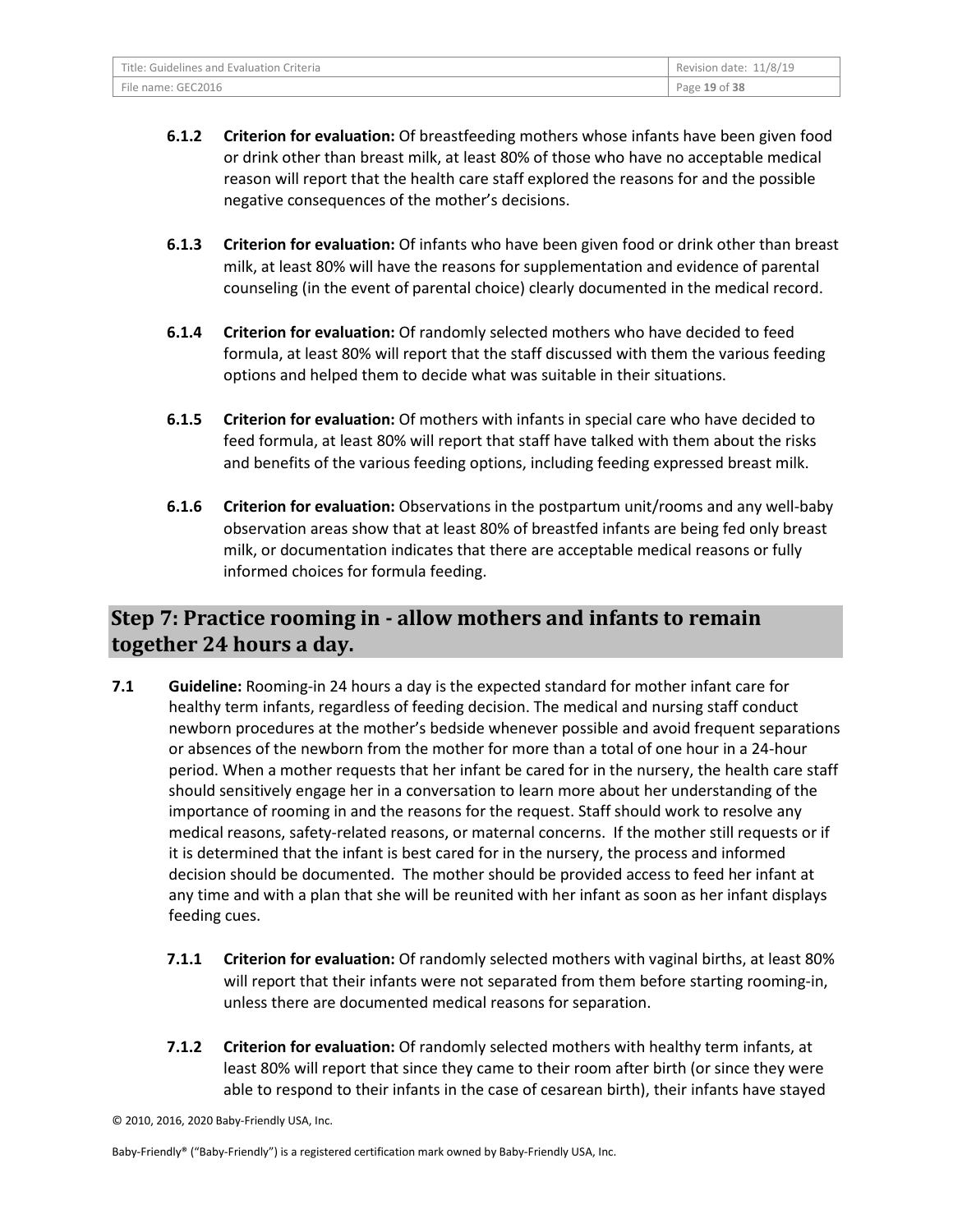| Title: Guidelines and Evaluation Criteria | Revision date: 11/8/19 |
|-------------------------------------------|------------------------|
| File name: GEC2016                        | Page 20 of 38          |

with them in the same room day and night except for up to one hour per 24-hour period, unless they report the following:

- medically justifiable reason for a longer separation or,
- safety-related reason for a longer separation or,
- an informed decision (maternal request for separation).
- **7.1.3 Criterion for evaluation:** Of mothers and infants who have been separated for more than a total of one hour in a 24-hour period, at least 80% will have the medically justifiable, safety related reasons for the separation, or evidence of parental counseling (in the event of parental choice) clearly documented in the medical record.
- **7.1.4 Criterion for evaluation:** Observations in the postpartum unit and any well-baby observation areas and discussions with mothers and staff confirm that at least 80% of the mothers and infants are rooming-in or have documented medically justifiable reasons, safety-related reasons, or informed maternal decision for separation.

#### **Step 8: Encourage breastfeeding on demand.**

This step applies to all infants, regardless of feeding method, and is now interpreted as:

#### **Encourage feeding on cue.**

- **8.1 Guideline:** Health care professionals should help all mothers, regardless of feeding choice: 1) understand that no restrictions should be placed on the frequency or length of feeding, 2) understand that newborns usually feed a minimum of 8 times in 24 hours, 3) recognize cues that infants use to signal readiness to begin and end feeds, and 4) understand that physical contact and nourishment are both important.
	- **8.1.1 Criterion for evaluation:** Of randomly selected mothers of normal infants (including those of cesarean birth), at least 80% will report that they have been told how to recognize when their infants are hungry and can describe at least 2 feeding cues.
	- **8.1.2 Criterion for evaluation:** Of breastfeeding mothers, at least 80% will report that they have been advised to feed their infants as often and as long as the infants want.
	- **8.1.3 Criterion for evaluation:** Of mothers who are feeding their infants formula, at least 80% will report that they have been taught appropriate formula feeding techniques, including feeding on cue, eye-to-eye contact, and holding the infant closely.
	- **8.1.4 Criterion for evaluation:** The nursing director/manager on the maternity unit will confirm that no restrictions are placed on the frequency or length of feeds.

#### **Step 9: Give no pacifiers or artificial nipples to breastfeeding infants.**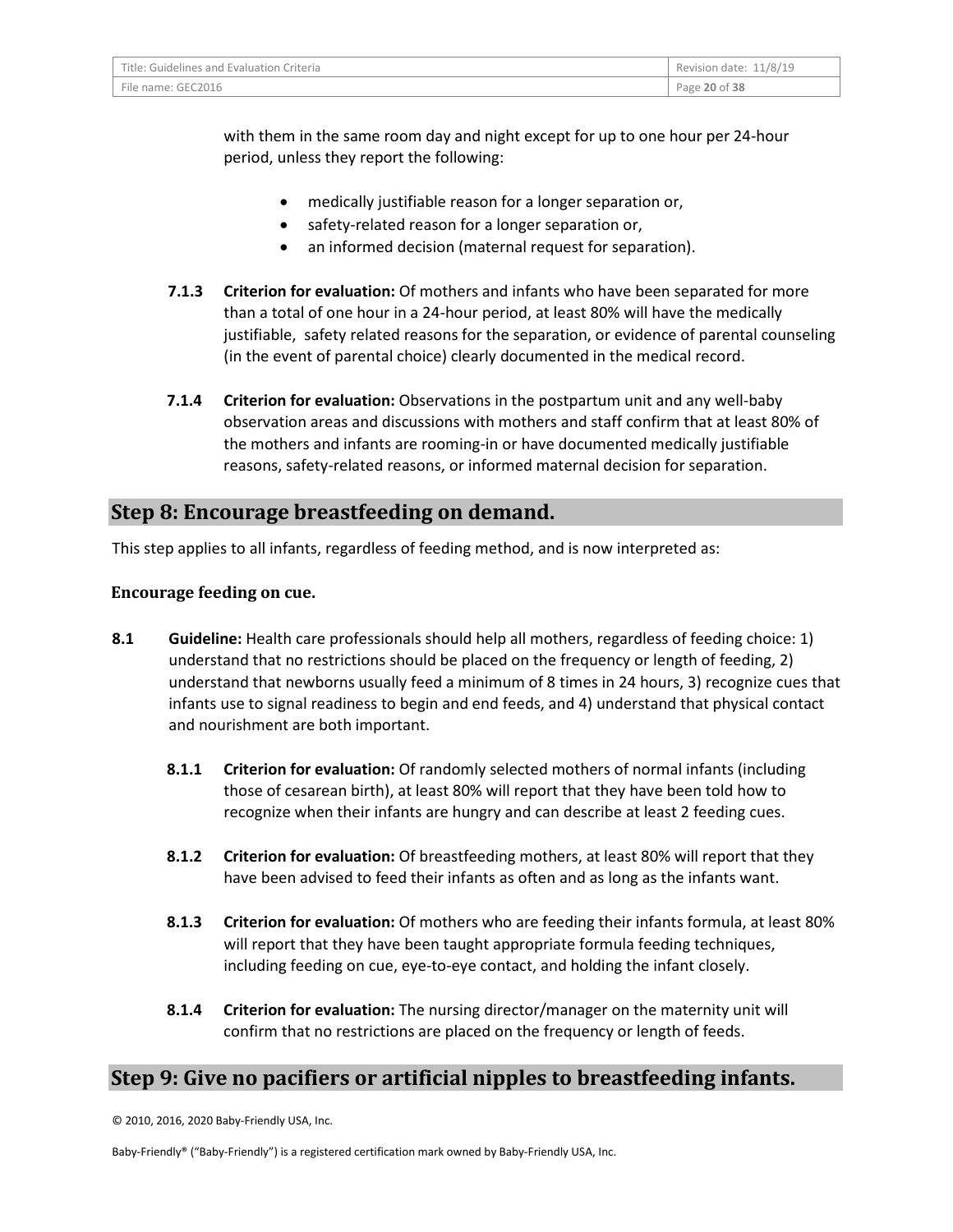| Title: Guidelines and Evaluation Criteria | Revision date: 11/8/19 |
|-------------------------------------------|------------------------|
| File name: GEC2016                        | Page 21 of 38          |

This Step is now interpreted as:

Counsel mothers on the use and risks of feeding bottles, teats [artificial nipples] and pacifiers.

**9.1 Guideline:** Health care professionals, including nursery staff, should educate all breastfeeding mothers about how the use of bottles and artificial nipples may interfere with the development of optimal breastfeeding. When a mother requests that her breastfeeding infant be given a bottle, the health care staff should engage in a conversation about the reasons for this request, address the concerns raised, educate her on the possible consequences to the success of breastfeeding, and discuss alternative methods for soothing and feeding her infant.

If the mother still requests a bottle, the process of counseling and education and the informed decision of the mother should be documented.

Any fluid supplementation (whether medically indicated or following informed decision of the mother) should be given by tube, syringe, spoon, or cup in preference to an artificial nipple or bottle.

- **9.1.1 Criterion for evaluation:** At least 80% of breastfeeding mothers that are unable to feed their baby directly at the breast or needed/chose additional supplementation will report:
	- A. Alternative feeding methods were offered and,
	- B. If requesting bottles, mothers can describe one possible impact that bottles and artificial nipples might have on breastfeeding.
- **9.1.2 Criterion for evaluation:** The nursing director/manager will confirm that breastfed infants are not routinely given bottles.
- **9.2 Guideline:** Health care professionals, including nursery staff, should educate all breastfeeding mothers about how the use of pacifiers may interfere with the development of optimal breastfeeding. Breastfeeding infants should not be given pacifiers by the staff of the facility, with the exception of limited use to decrease pain during procedures when the infant cannot safely be held or breastfed (pacifiers used should be discarded after these procedures), by infants who are being tube-fed in NICU, or for other rare, specific medical reasons.

When a mother requests that her breastfeeding infant be given a pacifier, the health care staff should engage in a conversation with her about the reasons for this request, address the concerns raised, educate her on the possible consequences to the success of breastfeeding, help with any breastfeeding problems, discuss alternative methods for soothing her infant and the appropriate time to introduce a pacifier, once breastfeeding is well established.

If the breastfeeding mother still requests a pacifier, the process of counseling and education and informed decision should be documented.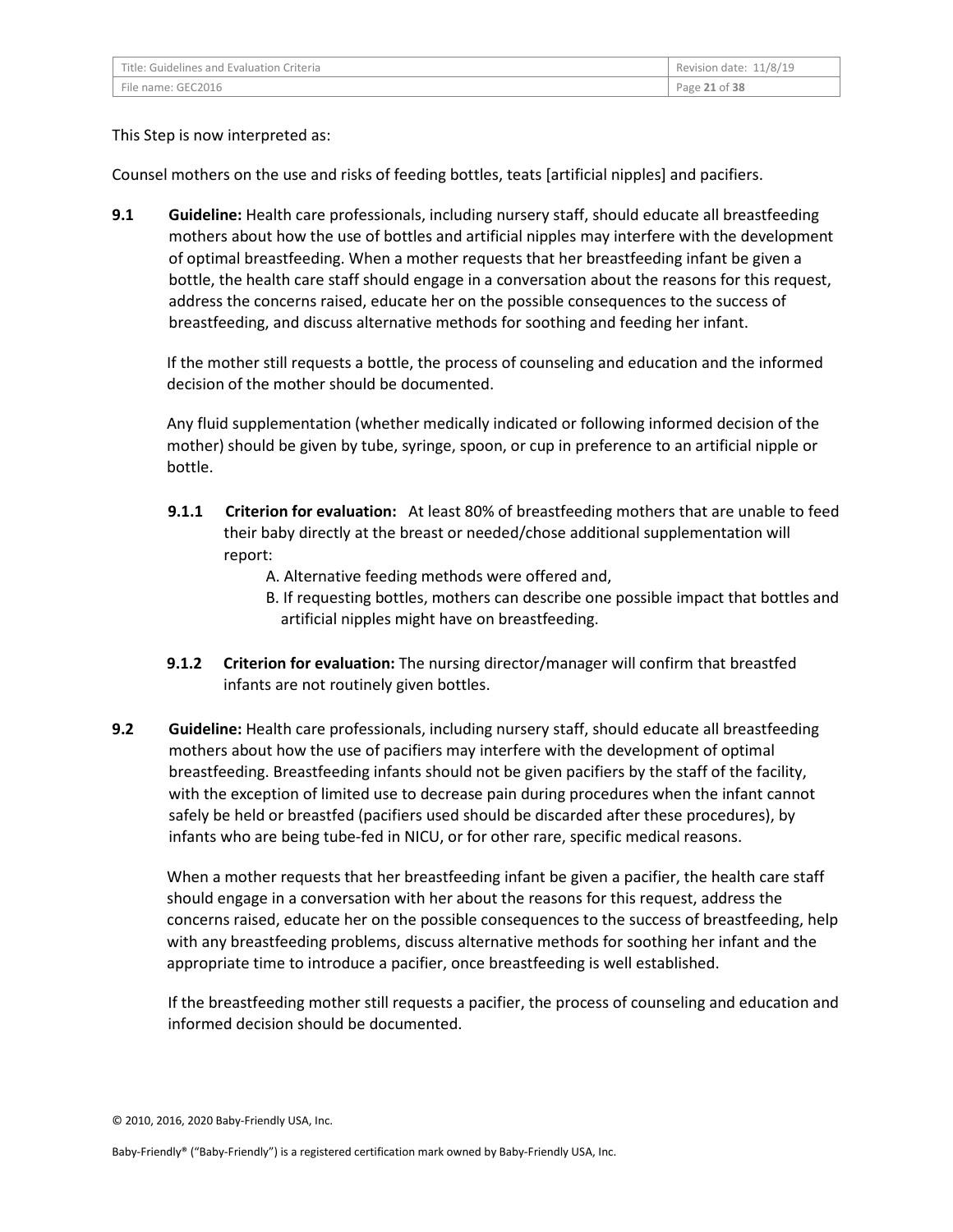| Title: Guidelines and Evaluation Criteria | Revision date: 11/8/19 |
|-------------------------------------------|------------------------|
| File name: GEC2016                        | Page 22 of 38          |

- **9.2.1 Criterion for evaluation:** At least 80% of breastfeeding mothers will describe one possible impact that pacifiers might have on breastfeeding.
- **9.2.2 Quality improvement criterion for informational purposes (not a designation criterion):** At least 80% of breastfeeding mothers can describe when the appropriate time is for introducing a pacifier with a breastfeeding infant. (See Appendix D: **Exclusive Breastfeeding, Pacifiers, and Safe Sleep)**
- **9.2.3 Quality improvement criterion for informational purposes (not a designation criterion):** At least 80% of health care professionals can describe when the appropriate time is for introducing a pacifier with a breastfeeding infant. (See Appendix D: **Exclusive Breastfeeding, Pacifiers, and Safe Sleep)**
- **9.2.4 Criterion for evaluation:** The nursing director/manager will confirm that breastfeeding infants are not routinely given pacifiers and that use of pacifiers in term infants is restricted to cases where there is a medical indication.

## **Step 10: Foster the establishment of breastfeeding support groups and refer mothers to them on discharge from the hospital or birth center.**

- **10.1 Guideline:** The designated health care professional(s) should ensure that, prior to discharge, a responsible staff member explores with each mother and a family member or support person (when available) the plans for infant feeding after discharge. Discharge planning for breastfeeding mothers and infants should include information on the importance of exclusive breastfeeding for about 6 months and available and culturally-specific breastfeeding support services without ties to commercial interests. Examples of the information and support to be provided include giving the name and phone numbers of community-based support groups, breastfeeding support services, telephone help lines, lactation clinics, home health services, and individualized specialized resource persons. An early post-discharge follow-up appointment with their pediatrician, family practitioner, or other pediatric care provider should also be scheduled. The facility should establish in-house breastfeeding support services if no adequate source of support is available for referral (e.g. support group, lactation clinic, home health services, help line, etc.).
	- **10.1.1 Criterion for evaluation:** The nursing director/manager on the maternity unit will report that mothers are given information on where they can find support if they need help with feeding their infants after returning home.
	- **10.1.2 Criterion for evaluation:** The nursing director/manager on the maternity unit will report that the facility fosters the establishment of and/or coordinates with mother support groups and other community services that provide breastfeeding/infant feeding support to mothers, and the designated staff member can describe at least one way this is done.
- © 2010, 2016, 2020 Baby-Friendly USA, Inc. **10.1.3 Criterion for evaluation:** The nursing director/manager on the maternity unit will report that the staff assures that mothers and infants receive breastfeeding assessment and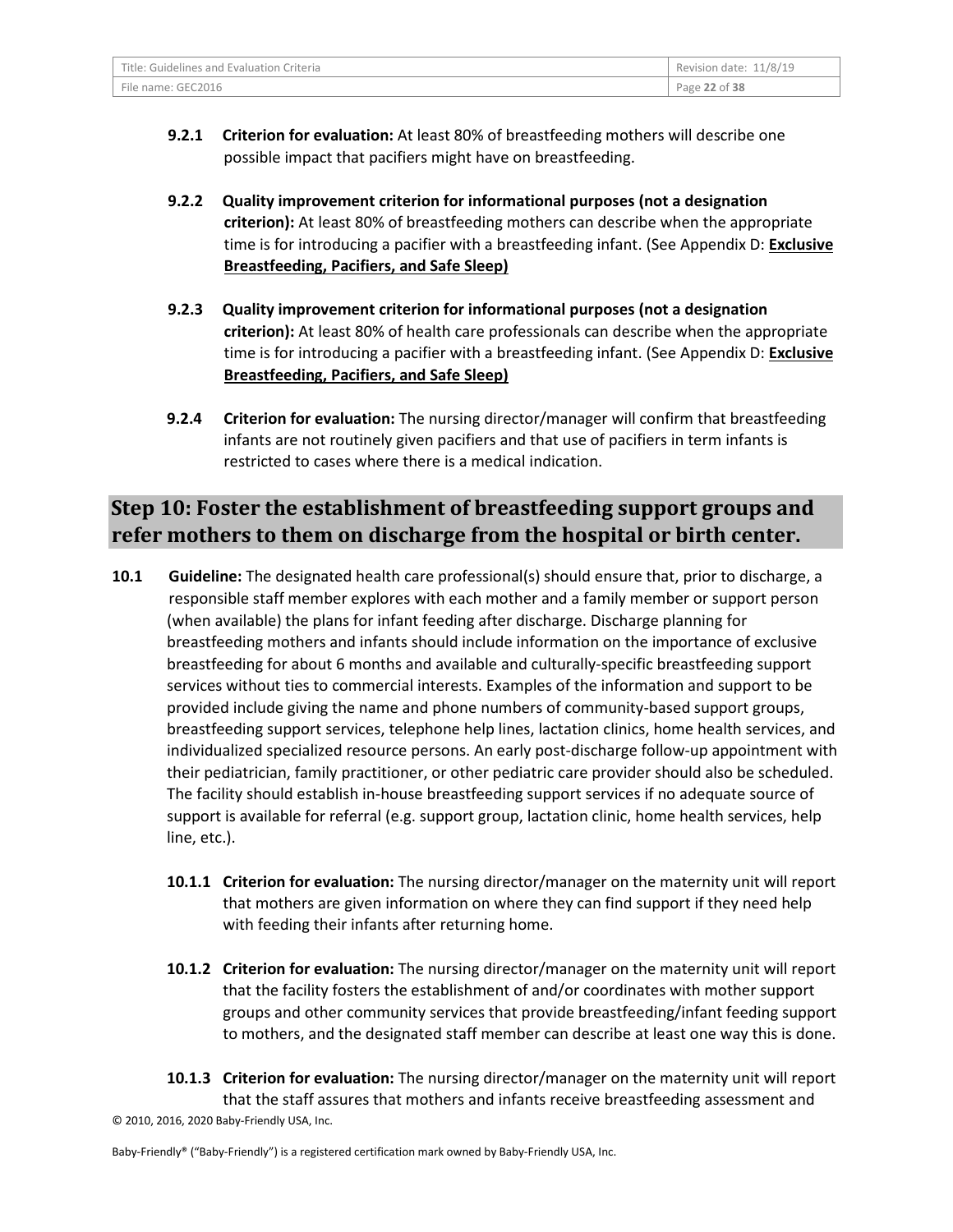| Title: Guidelines and Evaluation Criteria | Revision date: 11/8/19 |
|-------------------------------------------|------------------------|
| File name: GEC2016                        | Page 23 of 38          |

support after discharge (preferably 2 to 4 days after discharge and again the second week) at the facility or in the community by a skilled breastfeeding support person who can assess feeding and give any support needed.

**10.1.4 Criterion for evaluation:** The nursing director/manager on the maternity unit will report that the staff can describe an appropriate referral system and adequate timing for the visits.

**10.1.5 Criterion for evaluation:** A review of documents indicates that printed information is distributed to mothers before discharge on how and where mothers can find help on feeding their infants after returning home and includes information on the types of help available.

**10.1.6 Criterion for evaluation:** Of breastfeeding mothers, at least 80% will report that they have been given information about how to get help from the facility and how to contact support groups, peer counselors, or other community health services if they have questions about feeding their infants after they return home, and can describe at least one type of help that is available.

## **Compliance with the International Code of Marketing of Breast-milk Substitutes**

- **11.1 Guideline:** The facility will demonstrate its compliance with the International Code by refusing to accept supplies of breast milk substitutes and feeding supplies at no cost or below fair market cost (see Appendix C), by protecting new parents from the influence of vendors of such items, by practicing in accordance with its vendor and ethics policies regarding appropriate interaction between vendors of such items and facility staff, and by educating staff members about the International Code and its role in ethical health care practices.
	- **11.1.1 Criterion for evaluation:** The nursing director/manager on the maternity unit will report that no employees of manufacturers or distributors of breast milk substitutes, bottles, nipples, pacifiers or other infant feeding supplies have any direct or indirect contact with pregnant women or mothers.
	- **11.1.2 Criterion for evaluation:** The nursing director/manager on the maternity unit will report that the facility and its staff members do not receive free gifts, non-scientific literature, materials or equipment, money, or support for breastfeeding education or events from manufacturers or distributors of breast milk substitutes, bottles, nipples, pacifiers or other infant feeding supplies. All other interactions with these manufacturers/distributors are in compliance with the facility's vendor/ethics policy.
	- **11.1.3 Criterion for evaluation:** The nursing director/manager on the maternity unit will report that pregnant women, mothers, and their families are not given marketing materials or samples or gift packs by the facility that include breast milk substitutes, bottles, nipples, pacifiers, or other infant feeding supplies, or coupons for any of the above items.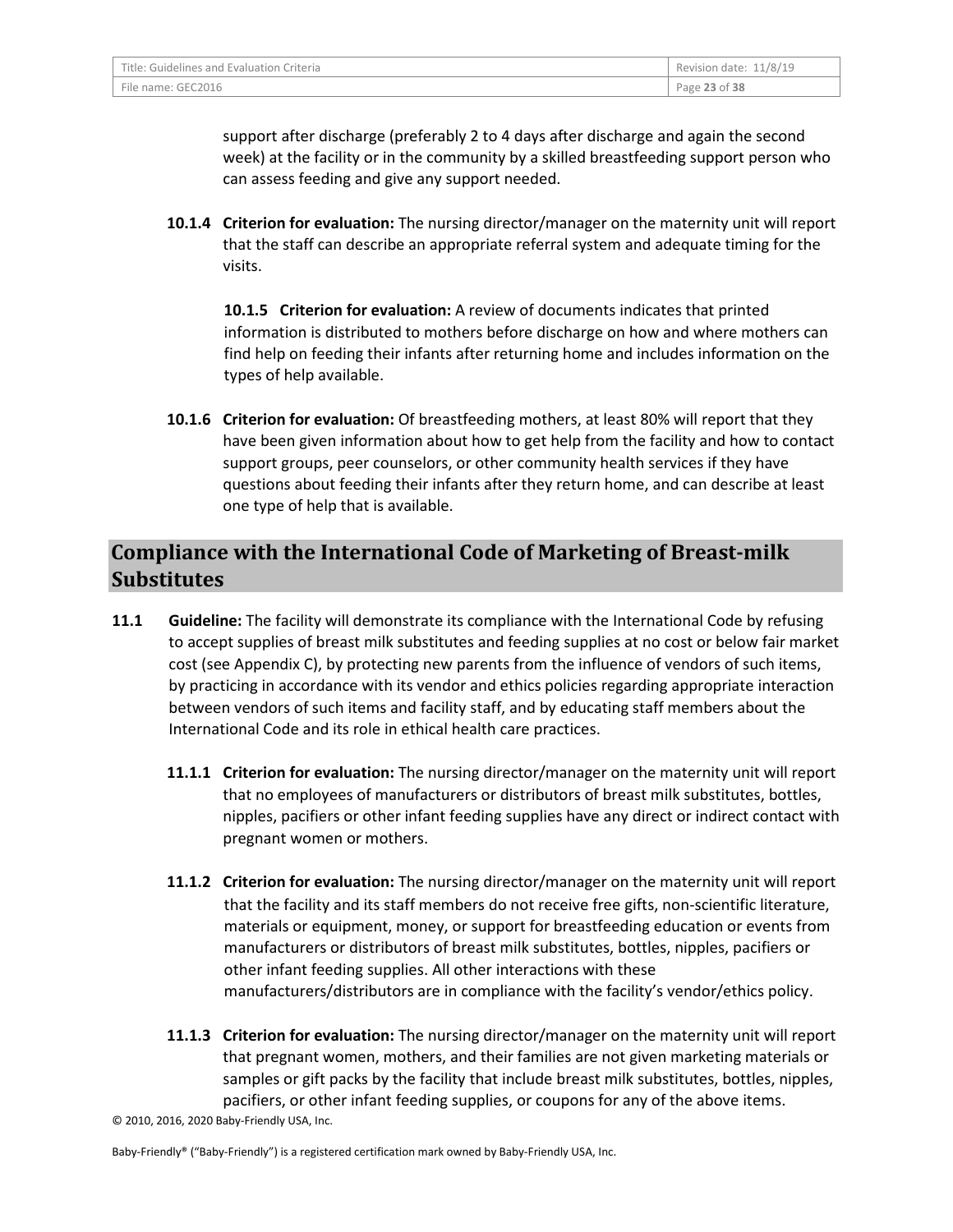| Title: Guidelines and Evaluation Criteria | Revision date: 11/8/19 |
|-------------------------------------------|------------------------|
| File name: GEC2016                        | Page 24 of 38          |

- **11.1.4 Criterion for evaluation:** The nursing director/manager on the maternity unit will report that any educational materials distributed to breastfeeding mothers are free of messages that promote or advertise infant food or drinks other than breast milk.
- **11.1.5 Criterion for evaluation:** The nursing director/manager on the maternity unit will report that no educational materials used refer to proprietary products or bear a product logo, unless specific to the mother's or infant's needs or condition. (For example, information about how to safely use a needed product such as a formula or breast pump would be acceptable to give to a mother or infant needing such a product. Marketing information for such products would not be acceptable.)
- **11.1.6 Criterion for evaluation:** A review of records and receipts indicates that any breast milk substitutes, including special formulas, bottles, nipples, pacifiers and other infant feeding supplies are purchased by the health care facility at a fair market price. (See Appendix C for definition.)
- **11.1.7 Criterion for evaluation:** Observations in the antenatal and maternity services and other areas where nutritionists and dietitians work indicate that no materials that promote breast milk substitutes, bottles, nipples, pacifiers\* or other infant feeding supplies are displayed or distributed to mothers, pregnant women, or staff. (\*See Appendix D: Exclusive Breastfeeding, Pacifiers, and Safe Sleep)
- **11.1.8 Criterion for evaluation:** Infant formula cans and prepared bottles are kept out of view of patients and the general public.
- **11.1.9 Criterion for evaluation:** Of randomly selected staff members, at least 80% can give 2 reasons why it is important not to give free samples or other items from formula companies to mothers.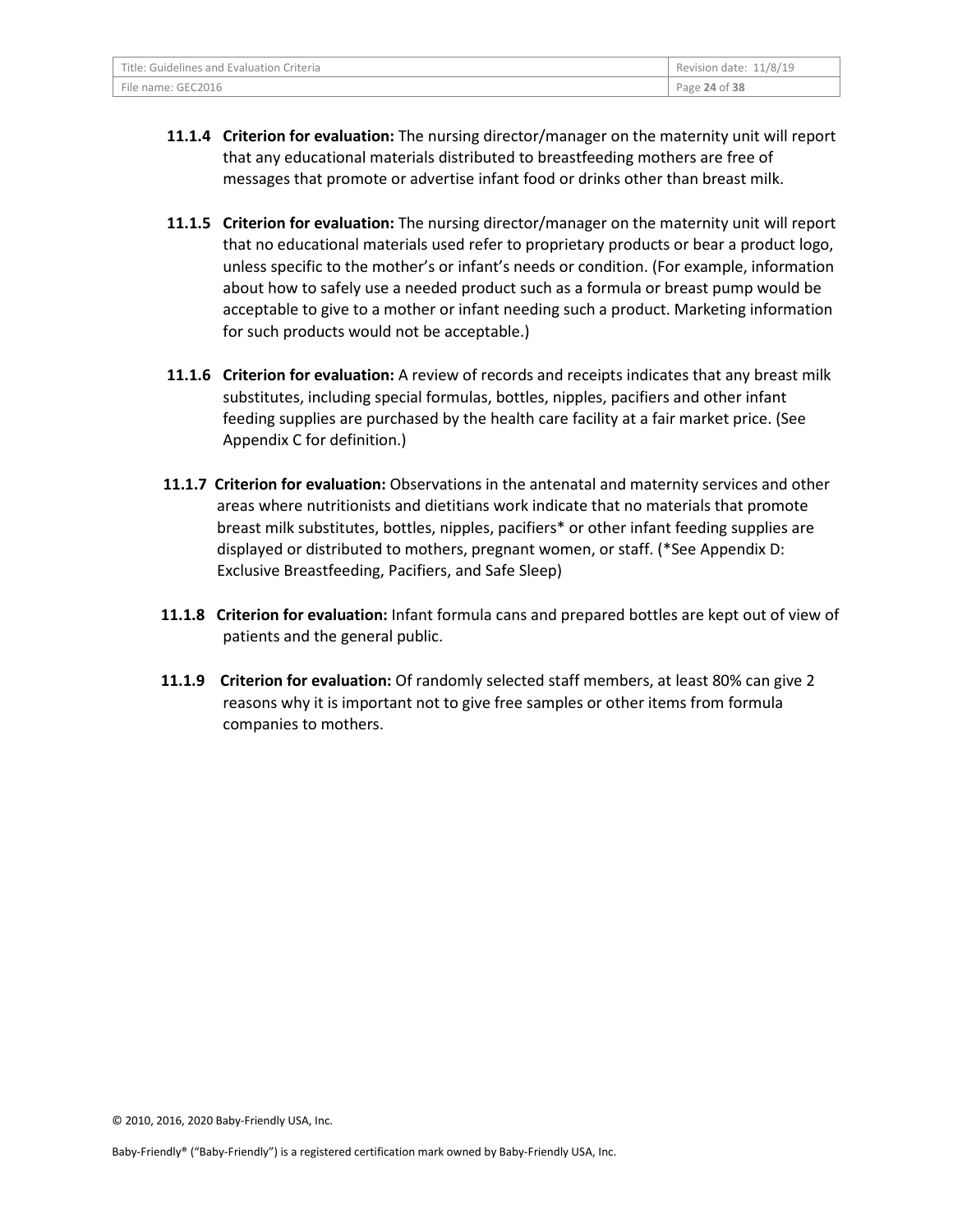# **Appendix A:**

# **20-Hour Course Topic and Competency Skills List for the U.S.**

Adapted for use in the United States from the WHO/UNICEF International Guidelines

| <b>Objectives</b>                                                                                                                     | <b>Content</b>                                                                                                                                                                                                                                                                                                                   |
|---------------------------------------------------------------------------------------------------------------------------------------|----------------------------------------------------------------------------------------------------------------------------------------------------------------------------------------------------------------------------------------------------------------------------------------------------------------------------------|
| Discuss the rationale for                                                                                                             | Session 1: The BFHI - a part of the Global Strategy                                                                                                                                                                                                                                                                              |
| professional, government<br>and international policies<br>that promote, protect and<br>support breastfeeding in<br>the United States. | The Global Strategy for Infant and Young Child Feeding and how<br>the Global Strategy fits with other activities<br>The Baby-Friendly Hospital Initiative<br>$\bullet$<br>How this course can assist health facilities in making<br>$\bullet$<br>improvements in evidence-based practice, quality care and<br>continuity of care |
| Demonstrate the ability to                                                                                                            | <b>Session 2: Communication skills</b>                                                                                                                                                                                                                                                                                           |
| communicate effectively                                                                                                               | Listening and learning<br>$\bullet$                                                                                                                                                                                                                                                                                              |
| about breastfeeding.                                                                                                                  | Skills to build confidence and give support                                                                                                                                                                                                                                                                                      |
|                                                                                                                                       | Arranging follow-up and support suitable to the mother's<br>situation                                                                                                                                                                                                                                                            |
| Describe the anatomy and                                                                                                              | Session 3: How milk gets from the breast to the baby                                                                                                                                                                                                                                                                             |
| physiology of lactation                                                                                                               | Parts of the breast involved in lactation                                                                                                                                                                                                                                                                                        |
| and the process of                                                                                                                    | Breast milk production                                                                                                                                                                                                                                                                                                           |
| breastfeeding.                                                                                                                        | The baby's role in milk transfer<br>$\bullet$                                                                                                                                                                                                                                                                                    |
|                                                                                                                                       | <b>Breast care</b>                                                                                                                                                                                                                                                                                                               |
| Identify teaching points                                                                                                              | Session 4: Promoting breastfeeding during pregnancy                                                                                                                                                                                                                                                                              |
| appropriate for prenatal                                                                                                              | Discussing breastfeeding with pregnant women<br>$\bullet$                                                                                                                                                                                                                                                                        |
| classes and in interactions                                                                                                           | Why breastfeeding is important                                                                                                                                                                                                                                                                                                   |
| with pregnant women.                                                                                                                  | Antenatal breast and nipple preparation                                                                                                                                                                                                                                                                                          |
|                                                                                                                                       | Women who need extra attention                                                                                                                                                                                                                                                                                                   |
| Discuss hospital birth                                                                                                                | <b>Session 5: Birth practices and breastfeeding</b>                                                                                                                                                                                                                                                                              |
| policies and procedures                                                                                                               | Labor and birth practices to support early breastfeeding<br>٠                                                                                                                                                                                                                                                                    |
| that support exclusive                                                                                                                | The importance of early skin-to-skin contact<br>٠                                                                                                                                                                                                                                                                                |
| breastfeeding.                                                                                                                        | Helping to initiate breastfeeding<br>$\bullet$                                                                                                                                                                                                                                                                                   |
|                                                                                                                                       | Ways to support breastfeeding after a cesarean birth                                                                                                                                                                                                                                                                             |
|                                                                                                                                       | BFHI practices and women who are not breastfeeding                                                                                                                                                                                                                                                                               |

© 2010, 2016, 2020 Baby-Friendly USA, Inc.

Baby-Friendly® ("Baby-Friendly") is a registered certification mark owned by Baby-Friendly USA, Inc.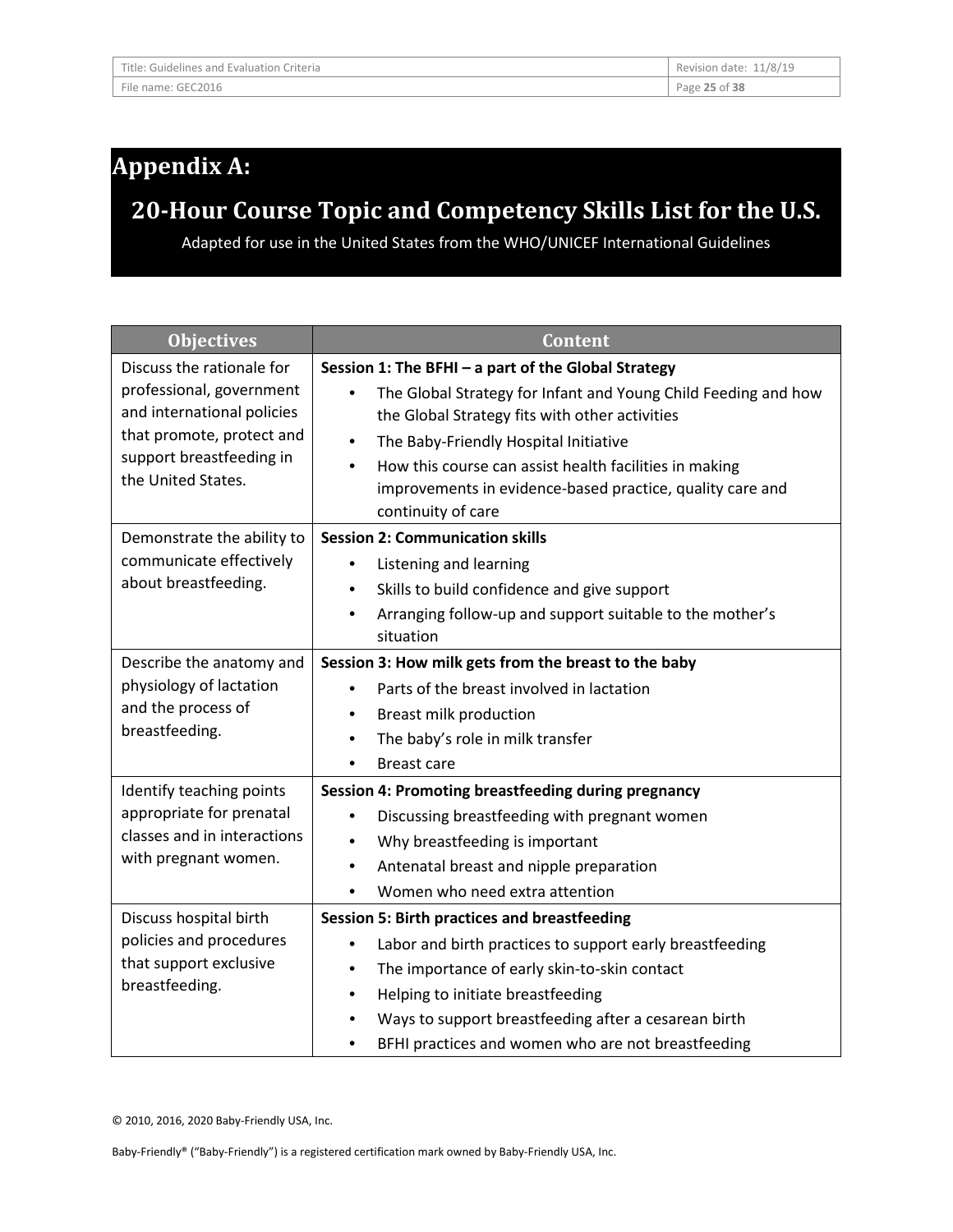| Title: Guidelines and Evaluation Criteria | Revision date: 11/8/19 |
|-------------------------------------------|------------------------|
| File name: GEC2016                        | Page 26 of 38          |

٦

| <b>Objectives</b>                                   | <b>Content</b>                                                             |
|-----------------------------------------------------|----------------------------------------------------------------------------|
| Demonstrate the ability to                          | Session 6: Helping with a breastfeed                                       |
| identify the hallmarks of                           | Positioning for comfortable breastfeeding                                  |
| milk transfer and optimal                           | How to assess a breastfeeding<br>٠                                         |
| breastfeeding.                                      | Recognize signs of optimal positioning and attachment<br>$\bullet$         |
|                                                     | Help a mother to learn to position and attach her baby                     |
|                                                     | When to assist with breastfeeding                                          |
|                                                     | The baby who has difficulty attaching to the breast<br>٠                   |
| Discuss hospital                                    | Session 7: Practices that assist breastfeeding                             |
| postpartum management                               | Rooming-in                                                                 |
| policies and procedures                             | Skin-to-skin contact                                                       |
| that support exclusive                              | Baby-led feeding<br>٠                                                      |
| breastfeeding.                                      | Dealing with sleepy babies and crying babies<br>٠                          |
|                                                     | Avoiding unnecessary supplements                                           |
|                                                     | Avoiding bottles and teats<br>٠                                            |
| Discuss methods that may                            | <b>Session 8: Milk supply</b>                                              |
| increase milk production in                         | Concerns about "not enough milk"                                           |
| a variety of circumstances.                         | Normal growth patterns of babies<br>٠                                      |
|                                                     | Improving milk intake and milk production<br>٠                             |
| Identify teaching points to                         | Session 9: Supporting the non-breastfeeding mother and baby                |
| include when educating or                           | Counseling the formula choice: a pediatric responsibility<br>$\bullet$     |
| counseling parents who                              | Teaching/assuring safe formula preparation in the postpartum               |
| are using bottles and/or                            | Safe bottle feeding; issues with overfeeding and underfeeding<br>$\bullet$ |
| formula.                                            |                                                                            |
| Discuss contraindications                           | Session 10: Infants and mothers with special needs                         |
| to breastfeeding in the<br>United States as well as | Breastfeeding infants who are preterm, low birth weight or ill             |
| commonly encountered                                | Breastfeeding more than one baby<br>٠                                      |
| areas of concern for                                | Prevention and management of common clinical concerns                      |
| breastfeeding mothers and                           | Medical reasons for food other than breast milk                            |
| their babies.                                       | Nutritional needs of breastfeeding women<br>٠                              |
|                                                     | How breastfeeding helps space pregnancies                                  |
|                                                     | Breastfeeding management when the mother is ill                            |
|                                                     | Medications and breastfeeding                                              |
|                                                     | Contraindications to breastfeeding                                         |
| Describe management                                 | <b>Session 11: Breast and nipple concerns</b>                              |
| techniques for breast and                           | Examination of the mother's breasts and                                    |
| nipple problems.                                    | nipples                                                                    |
|                                                     | Engorgement, blocked ducts, and mastitis                                   |
|                                                     | Sore nipples                                                               |

© 2010, 2016, 2020 Baby-Friendly USA, Inc.

Baby-Friendly® ("Baby-Friendly") is a registered certification mark owned by Baby-Friendly USA, Inc.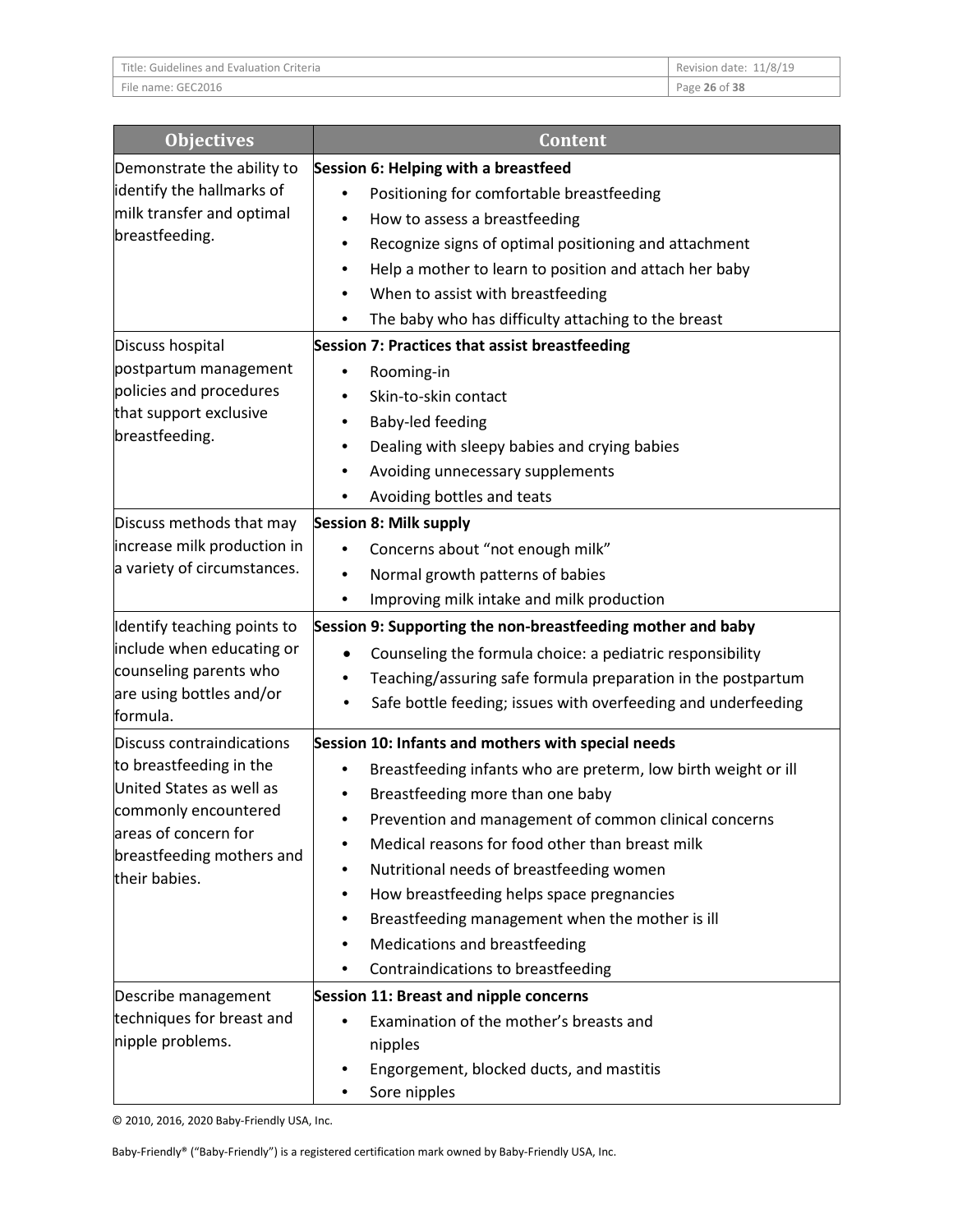| Title: Guidelines and Evaluation Criteria | Revision date: 11/8/19 |
|-------------------------------------------|------------------------|
| File name: GEC2016                        | Page 27 of 38          |

| <b>Objectives</b>                                                                                                                                                                                                                                                     | <b>Content</b>                                                                                                                                                                                                                                                                                                                                                                                                            |
|-----------------------------------------------------------------------------------------------------------------------------------------------------------------------------------------------------------------------------------------------------------------------|---------------------------------------------------------------------------------------------------------------------------------------------------------------------------------------------------------------------------------------------------------------------------------------------------------------------------------------------------------------------------------------------------------------------------|
| Identify acceptable<br>medical reasons for<br>supplementation of<br>breastfed babies<br>according to national and<br>international authorities.<br>Describe essential<br>components of support<br>for mothers to continue<br>breastfeeding beyond the<br>early weeks. | Session 12: If the baby cannot feed at the breast<br>Learning to hand express<br>Use of milk from another mother<br>Feeding expressed breast milk to the baby<br>Session 13: Ongoing support for mothers<br>Preparing a mother for discharge<br>Follow-up and support after discharge<br>Protecting breastfeeding for employed women<br>$\bullet$                                                                         |
| Describe strategies that<br>protect breastfeeding as<br>a public health goal.                                                                                                                                                                                         | Sustaining continued breastfeeding for 2 years or longer<br><b>Session 14: Protecting breastfeeding</b><br>The effect of marketing on infant feeding practices<br>The International Code of Marketing of Breast-milk Substitutes<br>How health workers can protect families from marketing<br>٠<br>Donations in emergency situations<br>The role of breastfeeding in emergencies<br>How to respond to marketing practices |
| Identify barriers and<br>solutions to<br>implementation of the<br>Ten Steps to Successful<br>Breastfeeding that<br>comprise the Baby-<br><b>Friendly Hospital</b><br>Initiative.                                                                                      | Session 15: Making your hospital or birth center Baby-Friendly®<br>The Ten Steps to Successful Breastfeeding<br>What "Baby-Friendly" Practices mean<br>The process of becoming a Baby-Friendly hospital or birth center                                                                                                                                                                                                   |

#### **Skills Competencies for Maternity Staff:**

- 1. Communicating with pregnant and postpartum women about infant feeding
- 2. Observing, assessing and assisting with breastfeeding
- 3. Teaching hand expression and safe storage of milk
- 4. Teaching safe formula preparation and feeding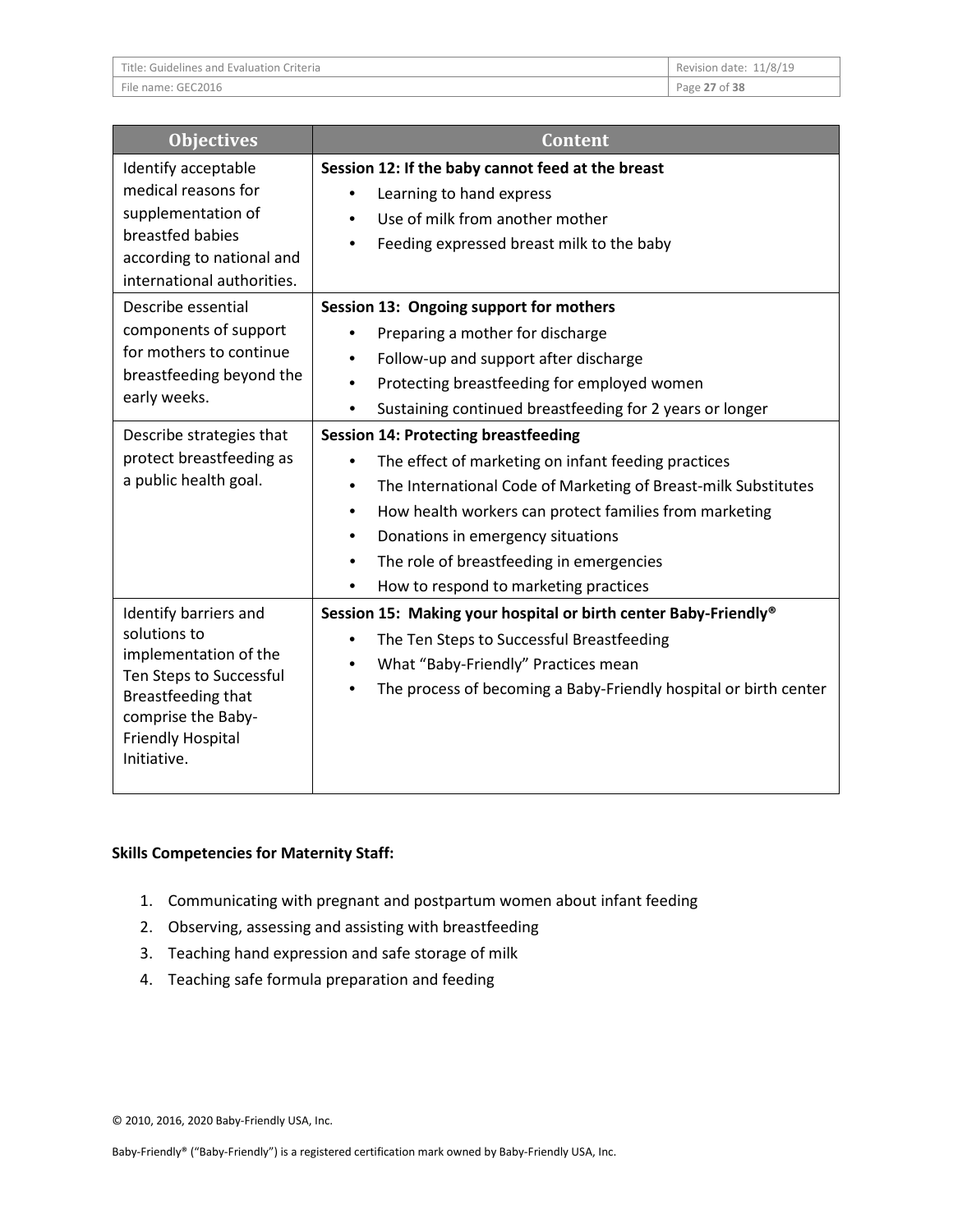# **Appendix B:**

# **Acceptable Medical Reasons for Use of Breast Milk Substitutes**

Almost all mothers can breastfeed successfully, which includes initiating breastfeeding within the first hour of life, breastfeeding exclusively for the first 6 months, and continuing breastfeeding along with giving appropriate complimentary foods up to 2 years of age or beyond.

The facility should develop a protocol/procedure that describes the current, evidence-based medical indications for supplementation. Staff and care providers should be trained to utilize the protocol/procedure as guidance in the case of supplementation. A facility may utilize the recommendations of national and international authorities (e.g. Centers for Disease Control and Prevention (CDC), World Health Organization (WHO), and Academy of Breastfeeding Medicine (ABM)) in developing this protocol/procedure, however the facility is responsible for ensuring that its medical indications for supplementation are supported by current evidence.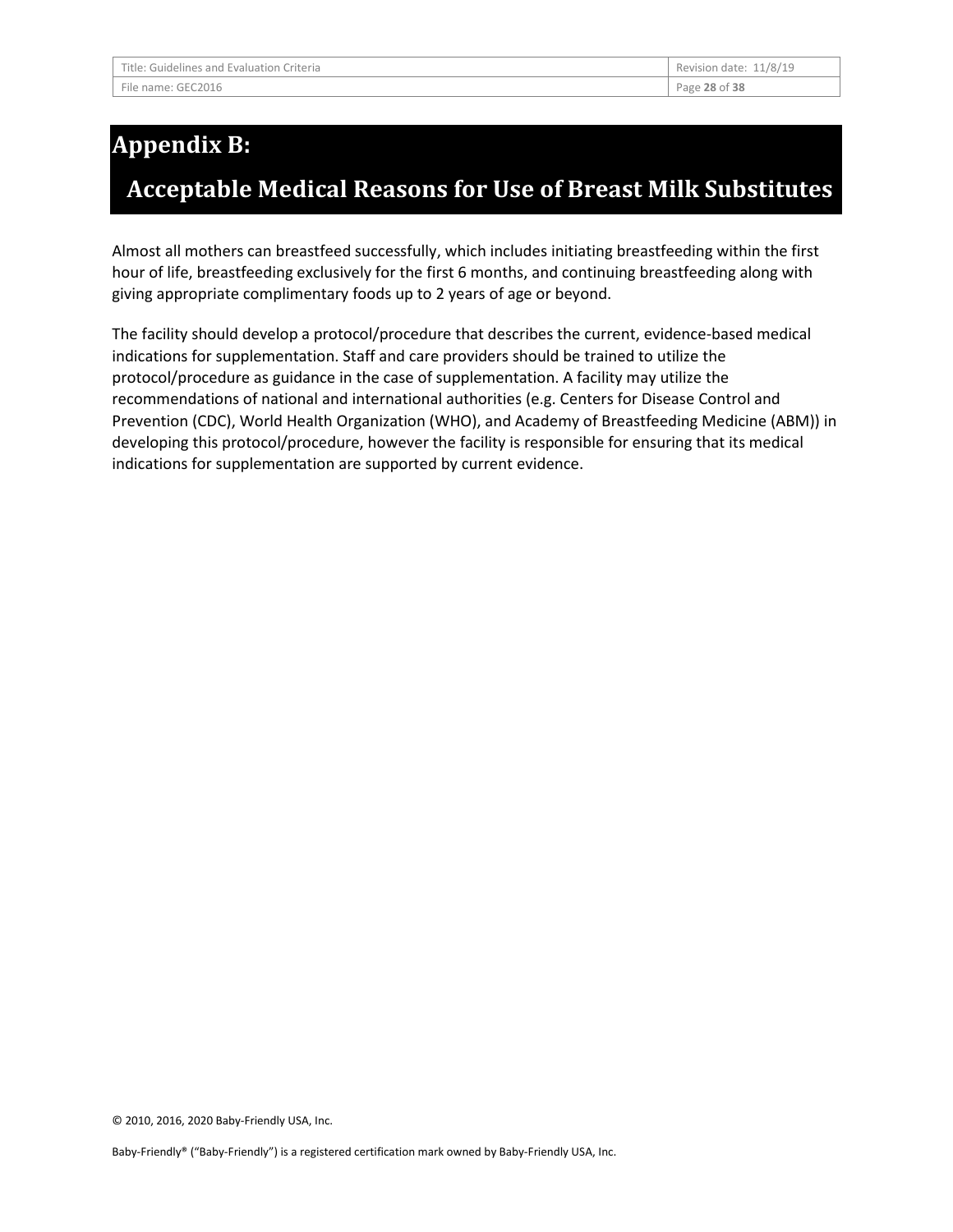# **Appendix C:**

## **Definitions of Terms and Abbreviations Used in this Document**

**Affiliated prenatal services** – Primary prenatal care delivered through a close formal or informal association with a birthing facility. For Baby-Friendly purposes, the affiliation is determined through completion of a questionnaire regarding specific aspects of the relationship, such as business relationship, personnel relationship, and marketing of services.

**Criteria for evaluation** – The minimum standards which must be achieved in order to achieve Baby Friendly designation.

**Exclusive breast milk feeding** – Refers to the optimal practice of feeding infants no food or drink other than human milk unless another food is determined to be medically necessary.

**Fair market price** – The International Code of Marketing of Breast-milk Substitutes, and subsequently, the BFHI, call for health systems to purchase infant foods and feeding supplies at a fair market value. Fair market pricing can be determined by calculating the margin of retail price the facility pays on other items available on the retail market.

**Guidelines** – The standards of care which facilities strive to achieve for all patients.

**Kangaroo Mother Care (KMC)** – In this document, the term Kangaroo Mother Care refers to skin-to-skin care provided by the mother or father of a preterm infant. The infant is worn against the parent's naked chest in such a fashion that the infant is held upright. The parent is then wrapped in a blanket or other clothing to secure the infant against her or his chest. Infants may be held continuously in this fashion for many hours. Optimally, KMC begins as soon as the infant is judged ready for skin-to-skin contact.

**Policy** – An enforceable document that guides staff in the delivery of care. At the facility level, this may include policies, practice guides and protocols.

**Skin-to-skin contact (STS)** – Skin-to-skin contact or skin-to-skin care refers to contact between the newborn infant and its mother. (In the case of incapacitation of the mother, another adult, such as the infant's father or grandparent, may hold the infant skin-to-skin.) After birth, the infant is completely dried and placed naked against the mother's naked ventral surface. The infant may wear a diaper and/or a hat, but no other clothing should be between the mother's and infant's bodies. The infant and mother are then covered with a warm blanket, keeping the infant's head uncovered. STS should continue, uninterrupted, until completion of the first feeding, or at least one hour if the mother is not breastfeeding. STS should be encouraged beyond the first hours and into the first days after birth and beyond.

**ABM** – Academy of Breastfeeding Medicine **BFHI** – Baby-Friendly Hospital Initiative **CDC** – Centers for Disease Control and Prevention

**KMC** – Kangaroo Mother Care **NICU** – Neonatal Intensive Care Unit **STS** – Skin-to-skin contact **UNICEF** – United Nations Children's Fund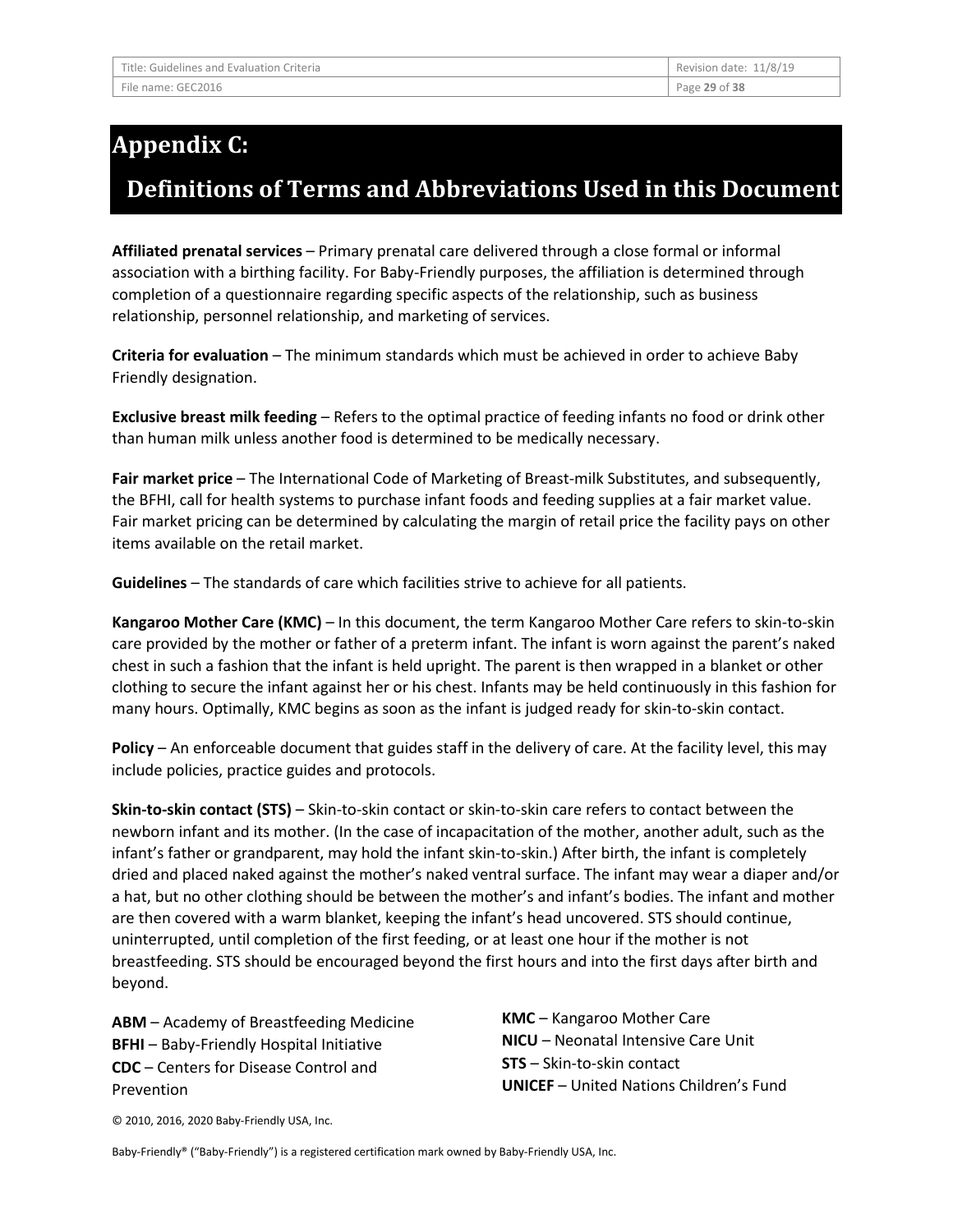| Title: Guidelines and Evaluation Criteria | Revision date: 11/8/19 |
|-------------------------------------------|------------------------|
| File name: GEC2016                        | Page 30 of 38          |

#### **WHO** – World Health Organization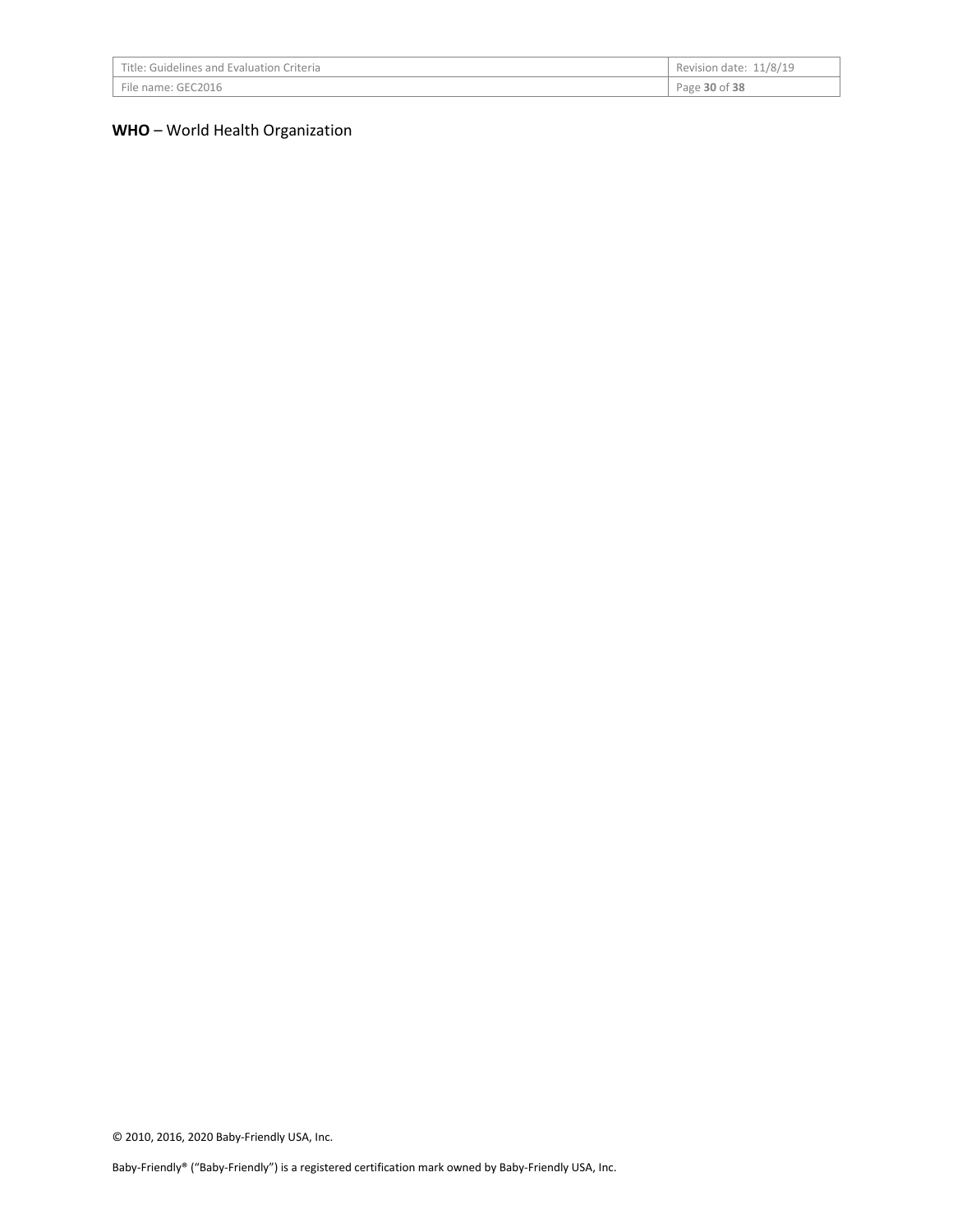# **Appendix D:**

# *Guidelines and Evaluation Criteria* **Clarification Statements**

#### **Safety of Baby-Friendly Practices**

Safety is an important component of the Baby-Friendly Hospital Initiative (BFHI). This is addressed in the *Guidelines and Evaluation Criteria (GEC)*, which clearly state, "Each participating facility assumes full responsibility for assuring that its implementation of the BFHI is consistent with all of its safety protocols." It also indicates that all practices associated with the Ten Steps to Successful Breastfeeding be implemented in a sensitive manner that is responsive to the family's needs.

#### **Immediate Skin-to-Skin Care**

Skin-to-Skin Care has been shown to have numerous benefits for both mothers and infants. The *AAP Neonatal Resuscitation Program (NRP)* offers a Flow Diagram for assessing infant stability and care that is an excellent protocol for initiating skin-to-skin care immediately following birth. The NRP Flow Diagram for routine care starts with assessing if the infant is:

- Term Gestation
- Good Tone
- Breathing or Crying

If the answer is "yes" to all of those questions, the direction is to remain with the mother and provide routine care which includes maintaining normal temperature, positioning the airway, clearing secretions if needed, drying, and conducting ongoing evaluation. $10$ 

#### **Rooming-in**

Rooming-in has been recommended for infant health and safety for decades. It is an evidenced-based practice that is beneficial to both mothers and infants. The GEC call for rooming-in to be the routine standard of care. The BFHI does not call for newborn nurseries to be closed.

Facilities are encouraged to review the American Academy of Pediatrics' "*Clinical Report: Safe Sleep and Skin-to-Skin Care in the Neonatal Period for Healthy Term Newborns*" for suggested safe skin-to-skin care and rooming-in care practices.<sup>[11](#page-30-1)</sup>

<span id="page-30-0"></span><sup>&</sup>lt;sup>10</sup> American Academy of Pediatrics and American Heart Association, Textbook of Neonatal Resuscitation (NRP), 7th Ed, Edited by Gary M. Weiner and Jeanette Zaichkin, 2016.

<span id="page-30-1"></span><sup>&</sup>lt;sup>11</sup> Lori Feldman-Winter, Jay P. Goldsmith, AAP Committee on Fetus and Newborn, and AAP Task Force on Sudden Infant Death Syndrome. "Safe Sleep and Skin-to-Skin Care in the Neonatal Period for Healthy Term Newborns." Pediatrics 138, no. 3 (2016): e20161889. doi: 10.1542/peds.2016-1889

<sup>© 2010, 2016, 2020</sup> Baby-Friendly USA, Inc.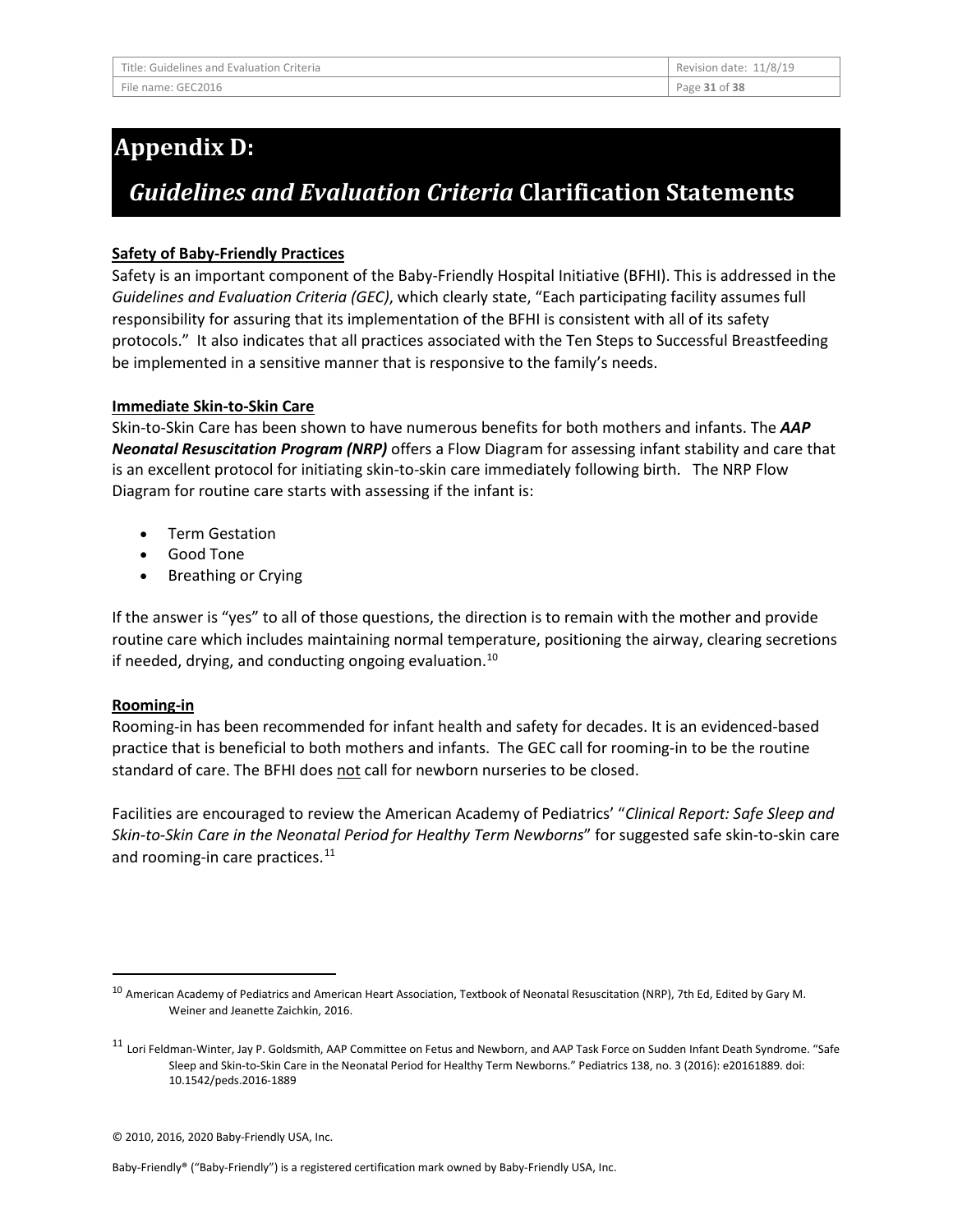#### **Exclusive Breastfeeding, Pacifiers, and Safe Sleep**

Baby-Friendly USA (BFUSA) promotes exclusive breastfeeding and the safe implementation of practices that support exclusive breastfeeding while also reinforcing safe sleep and Sudden Infant Death Syndrome (SIDS) reduction messages and practices. BFUSA believes strongly that the promotion of exclusive breastfeeding, safe sleep, and SIDS reduction are complementary initiatives. In fact, breastfeeding is recommended as a strategy for reducing SIDS and other sleep-related infant deaths.<sup>[12](#page-31-0)</sup> The protective effect of breastfeeding increases with exclusivity.

BFUSA has received some questions from professionals working on safe sleep initiatives regarding the designation criteria related to pacifier use. The BFUSA *Guidelines and Evaluation Criteria* (*GEC*) related to Step 9 state that breastfed infants should not be given pacifiers by hospital staff and that mothers who request that their infants be given a pacifier be educated about how pacifier use could affect the success of breastfeeding. Early and frequent breastfeeding in the newborn period is essential to building up a mother's milk supply. Pacifier introduction too early in the breastfeeding relationship may interfere with this important biological process and mask potential breastfeeding problems. Furthermore, the *GEC* is also in alignment with the American Academy of Pediatrics' (AAP) recommendation for pacifier use found in the *2012 AAP Policy Statement: Breastfeeding and the Use of Human Milk*. The policy statement recommends that mothers of healthy term infants be instructed to use pacifiers at infant nap or sleep time after breastfeeding is well established, at approximately 3 to 4 weeks of age.<sup>[13](#page-31-1)</sup> While it is acknowledged that the exact timeframe for the establishment of breastfeeding may vary from mother to mother, it rarely occurs during the first 2 days of life.

BFUSA acknowledges the evidence pertaining to pacifier education related to SIDS prevention. Safe sleep and SIDS prevention information is important for parents to receive during the birth hospital stay. This education may be compatibly provided to parents by using safe sleep materials that also promote breastfeeding. Since the *AAP SIDS and Other Sleep-Related Infant Deaths: Updated 2016 Recommendations for a Safe Infant Sleeping Environment* continues to call for pacifiers to be delayed until breastfeeding is firmly established, BFUSA will require hospitals distributing safe sleep materials to provide additional verbal and written education to mothers that includes the following:

- 1. Pacifier use in the breastfed infant should be delayed until breastfeeding is well established, usually around 3-4 weeks of life.
- 2. How mothers can know that breastfeeding is well established.
- 3. Breastfeeding is associated with a reduced risk of SIDS, and the protective effect increases with breastfeeding exclusivity.

<span id="page-31-0"></span> <sup>12</sup> American Academy of Pediatrics Task Force on Sudden Infant Death Syndrome, SIDS, and Other Sleep-Related Infant Deaths: Updated 2016 Recommendations for a Safe Infant Sleeping Environment. *Pediatrics*. no. 138 (2016) 138(5). doi: 10.1542/peds.2016-2938.

<span id="page-31-1"></span><sup>&</sup>lt;sup>13</sup> Lawrence M. Gartner, Arthur I. Eidelman, Jane Morton, Ruth A. Lawrence, Audrey J. Naylor, Donna O'Hare, and Richard J. Schanler. "Policy Statement, Section on Breastfeeding: Breastfeeding and the Use of Human Milk." Pediatrics 115, no. 2 (2005): 496–506. doi: 10.1542/peds.2004-2491.

<sup>© 2010, 2016, 2020</sup> Baby-Friendly USA, Inc.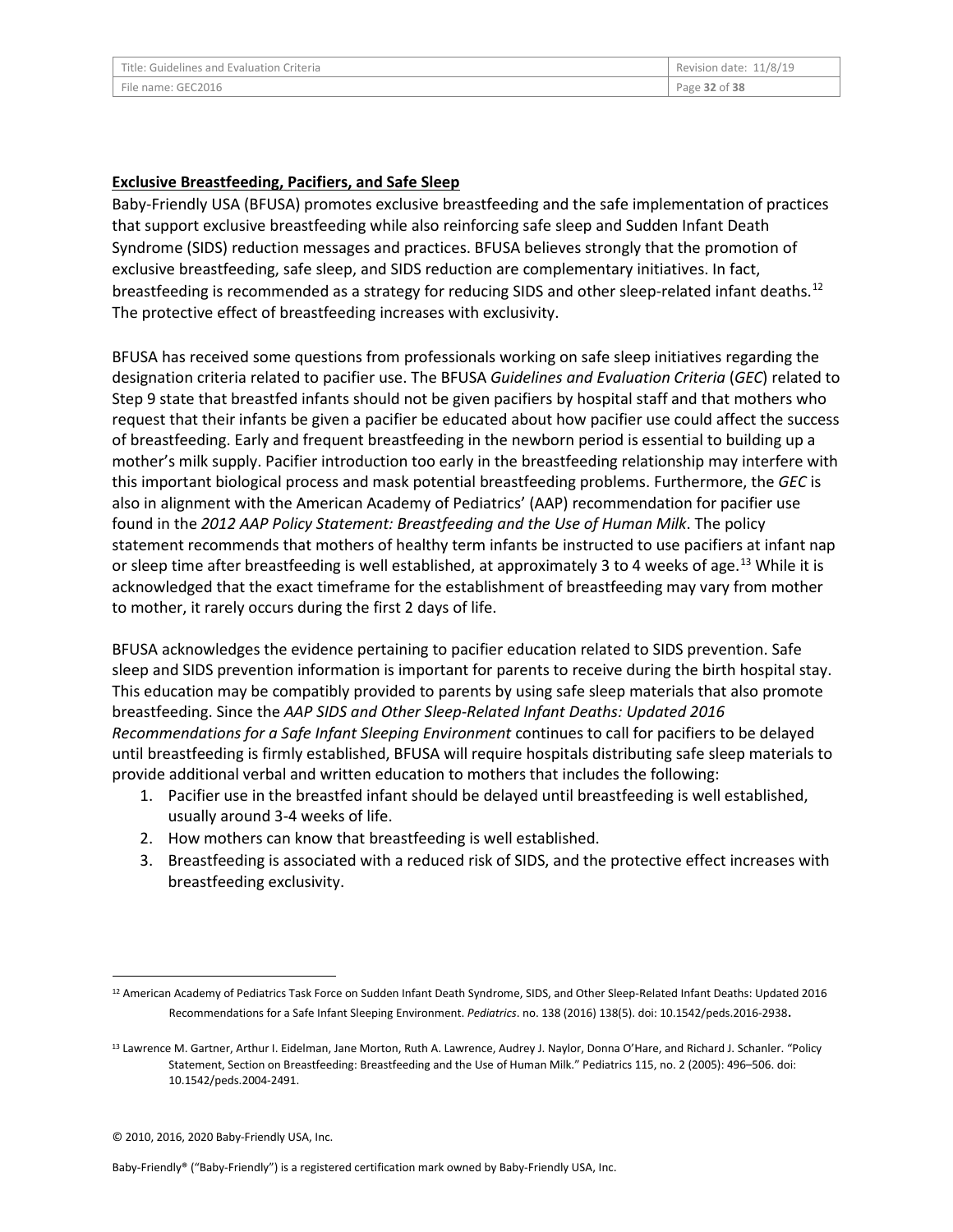### **FORMULA: SAFE PREPARATION, STORAGE AND FEEDING**

Mothers that have decided not to breastfeed, decided to "mixed-feed", or will require supplementation with formula for their infants at the time of discharge must receive written instruction and verbal information about safe preparation, storage and feeding of formula. Staff should document completion of formula preparation instruction and feeding in the medical record. The information should be given on an individual basis only.

Safe preparation, feeding, and storage of formula instruction must follow the recommendations of leading national and international authorities and must include:

- 1. appropriate hand hygiene
- 2. cleaning infant feeding items [bottles, nipples, rings, caps, syringes, cups, spoons, etc.] and workspace surfaces
- 3. appropriate and safe reconstitution of concentrated and powdered infant formulas
- 4. accuracy of measurement of ingredients
- 5. safe handling of formula
- 6. proper storage of formula
- 7. appropriate feeding methods which may include feeding on cue, frequent low volume feeds, paced bottle techniques, eye-to-eye contact, and holding the infant closely
- 8. powdered infant formula is not sterile and may contain pathogens that can cause serious illness in infants younger than 3 months

National and international authorities include:

- American Academy of Pediatrics
- Centers for Disease Control and Prevention
- Food and Drug Administration
- United States Department of Agriculture
- World Health Organization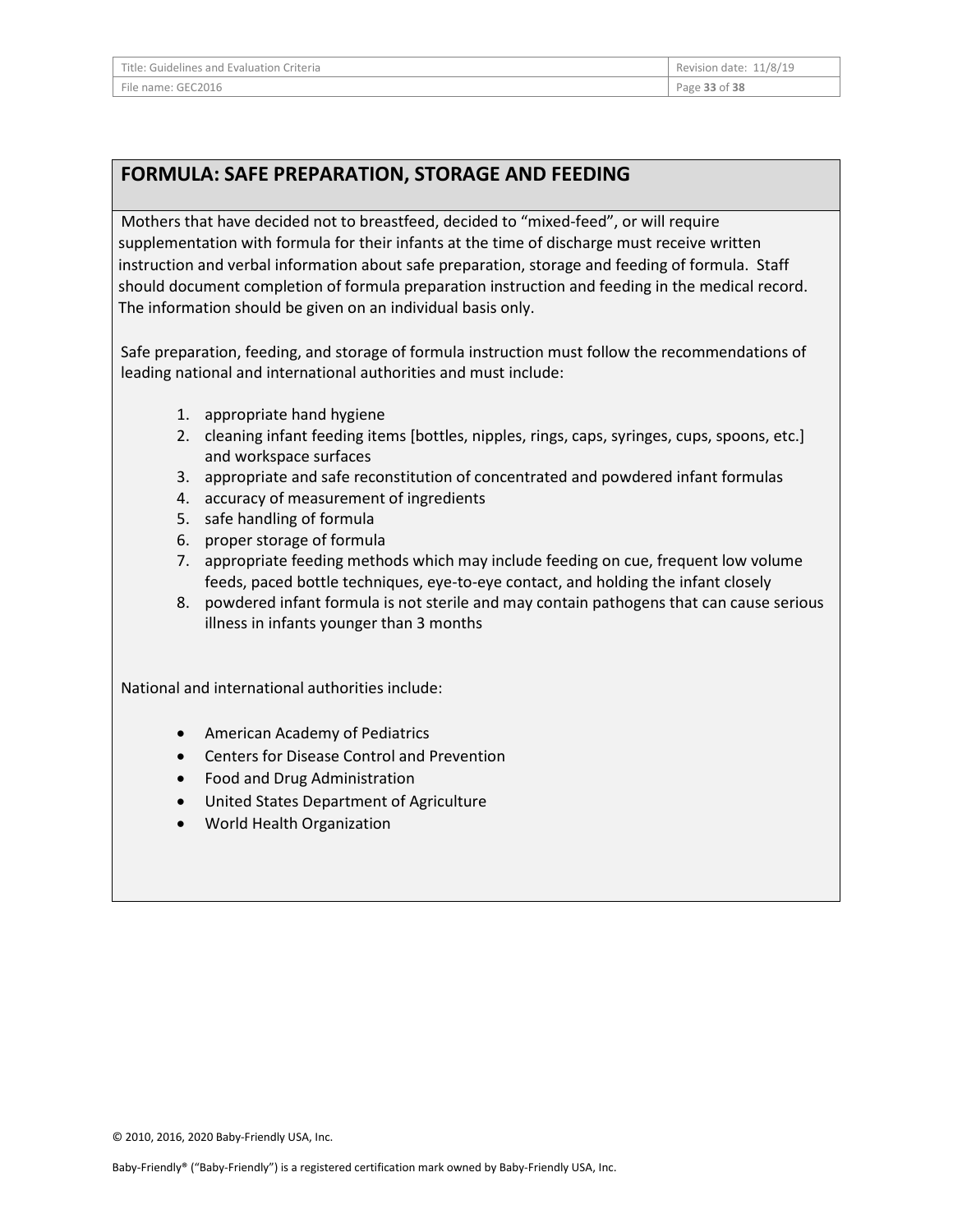# **Bibliography**

- Academy of Breastfeeding Medicine Protocol Committee. "ABM Clinical Protocol #3: Hospital Guidelines for the Use of Supplementary Feedings in the Healthy Term Breastfed Neonate, Revised 2009." Breastfeeding Medicine 4, no. 3 (2009): 175–182. doi: 10.1089/bfm.2009.9991
- Academy of Breastfeeding Medicine. "ABM Clinical Protocol #10: Breastfeeding the Late Preterm Infant (34 0/7 to 36 6/7 Weeks Gestation) (First Revision June 2011)." Breastfeeding Medicine 6, no. 3 (2011): 151-156. doi: 10.1089/bfm.2011.9990.
- Academy of Nutrition and Dietetics. "Practice Paper of the Academy of Nutrition and Dietetics: Promoting and Supporting Breastfeeding." Eatright.org (2015). Accessed 3/25/16. http://www.eatrightpro.org/~/media/eatrightpro%20files/practice/position%20and%20practice %20papers/practice%20papers/practicepaperpromotingandsupportingbreastfeeding.ashx .
- Bartick, Melissa, and Arnold Reinhold. "The Burden of Suboptimal Breastfeeding in the United States: A Pediatric Cost Analysis," Pediatrics 125, no. 5 (2010): 1048-1056. doi: 10.1542/peds.2009-1616.
- Chantry, Caroline J., Anne Eglash, and Miriam Labbock. "ABM Position on Breastfeeding—Revised 2015." Breastfeeding Medicine 10, no. 9 (2015): 407-411. doi: 10.1089/bfm.2015.29012.cha.
- Declercq, Eugene, Miriam H. Labbok, Carol Sakala, and MaryAnn O'Hara. "Hospital Practices and Women's Likelihood of Fulfilling Their Intention to Exclusively Breastfeed." American Journal of Public Health 99, no. 5 (2009): 929-935. doi: 10.2105/AJPH.2008.135236.
- DiGirolamo, Ann M., Laurence M. Grummer-Strawn, and Sara B. Fein. "Effect of Maternity-Care Practices on Breastfeeding." Pediatrics 122, Suppl 2 (2008): S43–S49. doi: 10.1542/peds.2008-1315e.
- Eidelman, Arthur I., and Richard J. Schanler, 2012. "Policy Statement: Breastfeeding and the Use of Human Milk, Section on Breastfeeding." Pediatrics 129, no. 3 (2012): e827-e841. doi: 10.1542/peds.2011-3552.
- Evans, Amy, Kathleen A. Marinelli, Julie Scott Taylor, and The Academy of Breastfeeding Medicine. "ABM Clinical Protocol #2: Guidelines for Hospital Discharge of the Breastfeeding Term Newborn and Mother: The Going Home Protocol, Revised 2014." Breastfeeding Medicine 9, no. 1 (2014): 3-8. doi: 10.1089/bfm.2014.9996.

<sup>© 2010, 2016, 2020</sup> Baby-Friendly USA, Inc.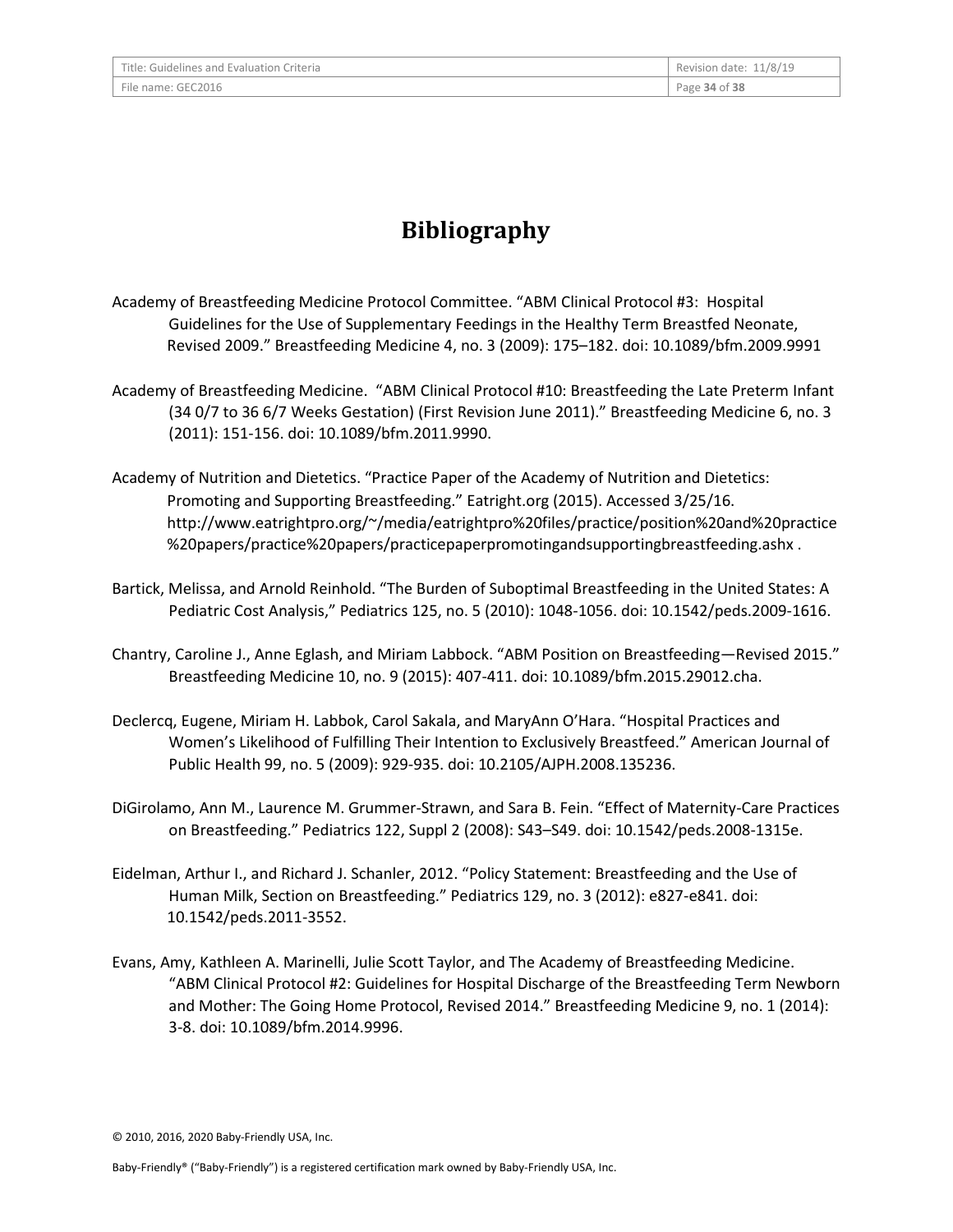| Title: Guidelines and Evaluation Criteria | Revision date: 11/8/19 |
|-------------------------------------------|------------------------|
| File name: GEC2016                        | Page 35 of 38          |

- Gagnon, Anita J., Guylaine Leduc, Kathy Waghorn, Hong Yang, and Robert W. Platt. "In-Hospital Formula Supplementation of Healthy Breastfeeding Newborns." Journal of Human Lactation 21, no. 4 (2005): 397–405. doi: 10.1177/0890334405280835.
- Gartner, Lawrence M., Arthur I. Eidelman, Jane Morton, Ruth A. Lawrence, Audrey J. Naylor, Donna O'Hare, and Richard J. Schanler. "Policy Statement, Section on Breastfeeding: Breastfeeding and the Use of Human Milk." Pediatrics 115, no. 2 (2005): 496–506. doi: 10.1542/peds.2004-2491.
- Hale, Thomas W., and Hilary E. Rowe. Medications and Mothers' Milk, 2014. Amarillo: Hale Publishing, 2014.
- Holmes Allison V., Angela Yerdon McLeod, and Maya Bunik. "ABM Clinical Protocol #5: Peripartum Breastfeeding Management for the Healthy Mother and Infant at Term, Revision 2013." Breastfeeding Medicine 8, no. 6 (2013): 469-473. doi: 10.1089/bfm.2013.9979.
- Howard, Cynthia, R., Fred M. Howard, Bruce Lanphear, Shirley Eberly, Elisabeth A. deBlieck, David Oakes, and Ruth A. Lawrence. "Randomized Clinical Trial of Pacifier Use and Bottle-feeding or Cupfeeding and Their Effect on Breastfeeding." Pediatrics 111, no. 3 (2003): 511–518. http://pediatrics.aappublications.org/content/111/3/511.
- International Lactation Consultant Association. Clinical Guidelines for the Establishment of Exclusive Breastfeeding, Third Edition. 2014.
- Ip, Stanley, Mei Chung, Gowri Raman, Priscilla Chew, Nombulelo Magula, Deirdre DeVine, Thomas Trikalinos, and Joseph Lau. "Breastfeeding and Maternal and Infant Health Outcomes in Developed Countries." Evidence Report/Technology Assessment No. 153 prepared for Agency for Healthcare Research and Quality. Agency for Healthcare Research and Quality, Rockville, MD, April 2007. Accessed June 17, 2016. http://archive.ahrq.gov/downloads/pub/evidence/pdf/brfout/brfout.pdf.
- Lawrence, Ruth A., and Robert M. Lawrence. Breastfeeding: A Guide for the Medical Profession, Seventh Edition. Philadelphia: Mosby, 2011.
- Merten, Sonja, Julia Dratva, and Ursula Ackermann-Liebrich. "Do Baby-Friendly Hospitals Influence Breastfeeding Duration on a National Level?" Pediatrics 111, no. 5 (2005): e702–e708. Accessed June 17, 2016. http://www.ncbi.nlm.nih.gov/pubmed/16263985.
- Mikiel-Kostyra, K., J. Mazur, and I. Boltruszko. "Effect of Early Skin-to-Skin Contact After Delivery on Duration of Breastfeeding: A Prospective Cohort Study." Acta Paediatricia 116, no. 5 (2002): 1301–1306. doi: 10.1111/j.1651-2227.2002.tb02824.x.
- National Library of Medicine. "LactMed (Drugs and Lactation Database), A TOXNET Database." Updated monthly. http://toxnet.nlm.nih.gov/newtoxnet/lactmed.html.

<sup>© 2010, 2016, 2020</sup> Baby-Friendly USA, Inc.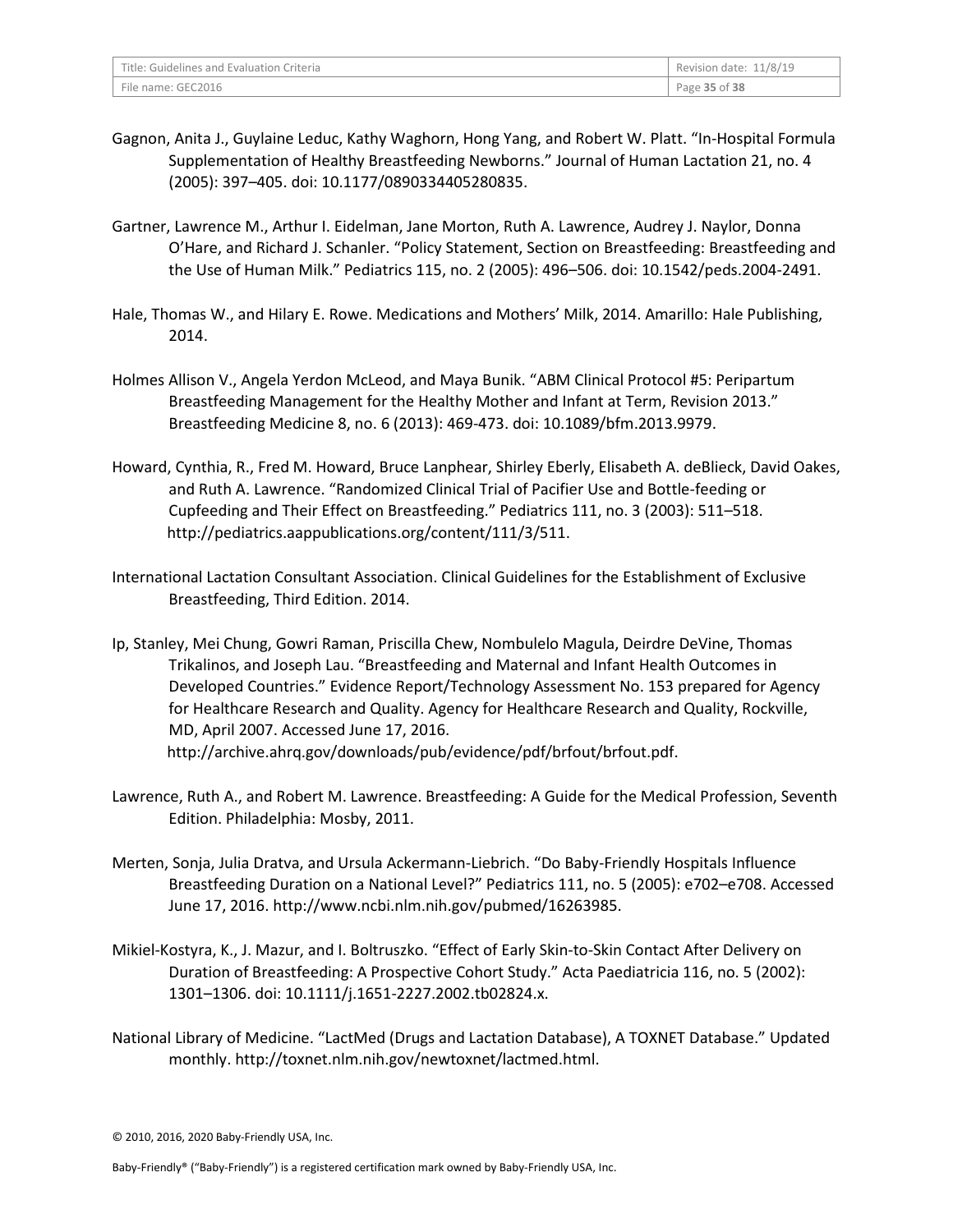- Parker, L. A., S. Sullivan, C. Krueger, T. Kelechi, and M. Mueller. "Effect of Early Breast Milk Expression on Milk Volume and Timing of Lactogenesis Stage II Among Mothers of Very Low Birth Weight Infants: A Pilot Study." Journal of Perinatology 132, no. 3 (2012): 205-209. doi: 10.1038/jp.2011.78.
- Pérez-Escamilla, Rafael, Josefa L. Martinez, and Sofia Segura-Pérez. "Impact of the Baby-friendly Hospital Initiative on Breastfeeding and Child Health Outcomes: A Systematic Review." Maternal Child Nutrition (2016). doi: 10.1111/mcn.12294.
- Rosenberg, Kenneth D., John D. Stull, Michelle R. Adler, Laurin J. Kasehagen, and Andrea Crivelli-Kovach. "Impact of Hospital Policies on Breastfeeding Outcomes." Breastfeeding Medicine 110, no. 2 (2008): 110–116. doi: 10.1089/bfm.2007.0039.
- Rosen-Carole, Casey, Scott Hartman, and The Academy of Breastfeeding Medicine. "Clinical Protocol Number #19: Breastfeeding Promotion in the Prenatal Setting, Revision 2015." Breastfeeding Medicine 10, no. 10 (2015): 451-457. doi: 10.1089/bfm.2015.29016.ros.
- Schwarz, Eleanor Bimla, Roberta M. Ray, Alison M. Stuebe, Matthew A. Allison, Roberta B. Ness, Matthew S. Freiberg, and Jane A. Cauley. "Duration of Lactation and Risk Factors for Maternal Cardiovascular Disease." Obstetrics and Gynecology 113, no. 5 (2009): 974-982. doi: 10.1097/01.AOG.0000346884.67796.ca.
- Stettler, Nicolas, Virginia A. Stallings, Andrea B. Troxel, Jing Zhao, Rita Schinnar, MPA; Steven E. Nelson, Ekhard E. Ziegler, and Brian L. Strom. "Weight Gain in the First Week of Life and Overweight in Adulthood: A Cohort Study of European American Subjects Fed Infant Formula." Circulation 111, no. 15 (2005): 1897–1903. doi: 10.1161/01.CIR.0000161797.67671.A7.
- Su, Lin-Lin, Yap-Seng Chong, Yiong-Huak Chan, Yah-Shih Chan, Doris Fok, Kay-Thwe Tun, Faith S P Ng, and Mary Rauff. "Antenatal Education and Postnatal Support Strategies for Improving Rates of Exclusive Breast Feeding: Randomised Controlled Trial." BMJ 335 (2007): 596. doi: http://dx.doi.org/10.1136/bmj.39279.656343.55.
- U.S. Department of Health and Human Services. "HHS Blueprint for Action on Breastfeeding." Washington, DC: Office on Women's Health, U.S. Department of Health and Human Services, 2000.
- UNICEF. "Innocenti Declaration on the Protection, Promotion and Support of Breastfeeding." New York: UNICEF, 1990.
- Weimer, Jon. "The Economic Benefits of Breastfeeding: A Review and Analysis." Economic Research Service Food Assistance and Nutrition Research Report 13 (March 2001). Accessed June 28, 2016. http://www.ers.usda.gov/media/329098/fanrr13\_1\_.pdf.

Wight, Nancy, Kathleen A. Marinelli, and The Academy of Breastfeeding Medicine. "ABM Clinical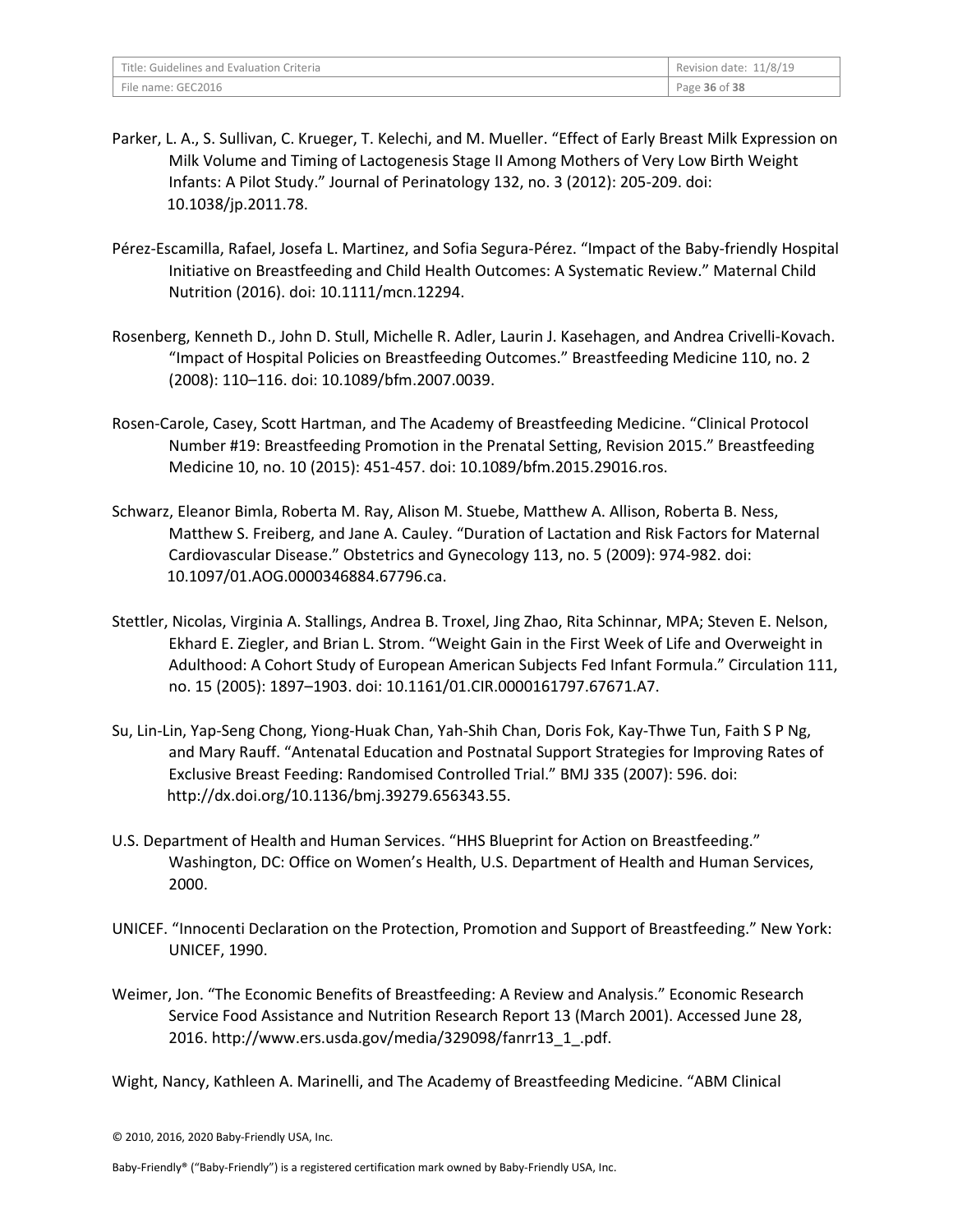| Title: Guidelines and Evaluation Criteria | Revision date: 11/8/19 |
|-------------------------------------------|------------------------|
| File name: GEC2016                        | Page 37 of 38          |

Protocol #1: Guidelines for Glucose Monitoring and Treatment of Hypoglycemia in Breastfed Neonates." Breastfeeding Medicine 9, no. 4 (2014) 173-179. doi: 10.1089/bfm.2014.998.

- Williams, Anthony, and World Health Organization. "Hypoglycemia of the Newborn: Review of the Literature." Geneva: World Health Organization, 1997.
- World Health Organization, and UNICEF. Global Strategy for Infant and Young Child Feeding. Geneva: Switzerland, 2003.
- World Health Organization, and UNICEF. "Acceptable Medical Reasons for the Use of Breast-Milk Substitutes." Geneva: World Health Organization, 2009.
- World Health Organization, and UNICEF. "Protecting, Promoting and Supporting Breastfeeding: The Special Role of Maternity Services, A Joint WHO/UNICEF Statement." Geneva: World Health Organization, 1989.
- World Health Organization, UNICEF, and Wellstart International. "Baby-Friendly Hospital Initiative: Revised, Updated and Expanded for Integrated Care." Geneva: World Health Organization and UNICEF, 2009.
- World Health Organization, UNICEF, UNAIDS, and UNFPA. "HIV and Infant Feeding: Update Based on the Technical Consultation Held on Behalf of the Inter-agency Task Team (IATT) on Prevention of HIV Infections in Pregnant Women." Geneva: World Health Organization, 2006.
- World Health Organization. "Technical Updates of the Guidelines on Integrated Management of Childhood Illness (IMCI): Evidence and Recommendations for Further Adaptations." Geneva: World Health Organization, Geneva, 2005.